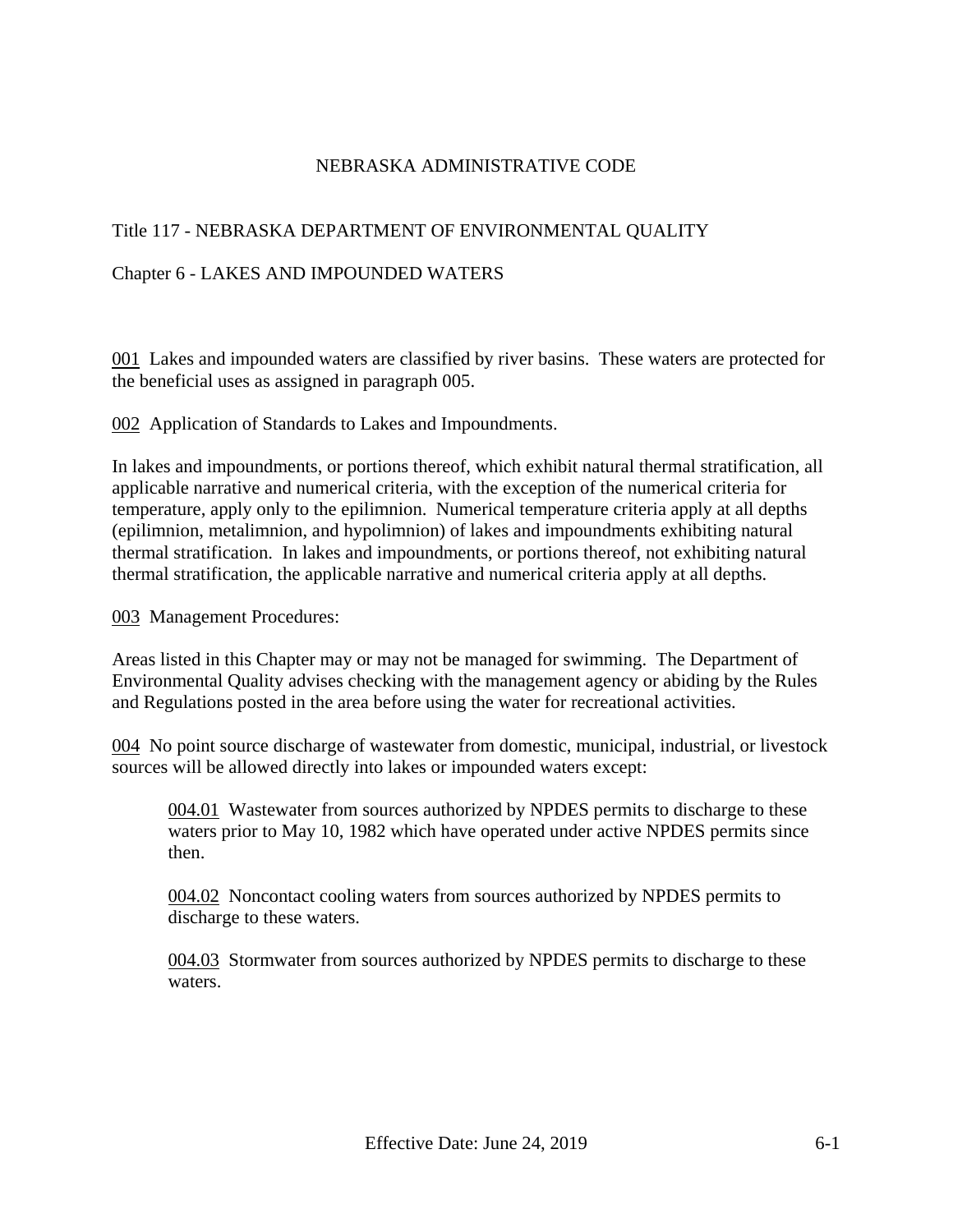Title 117

Chapter 6

005 The following lakes and impounded waters are protected for the beneficial uses as noted in the tables below (SRA refers to State Recreation Area, WMA refers to Wildlife Management Area, SWA refers to State Wayside Area, NWR refers to National Wildlife Refuge).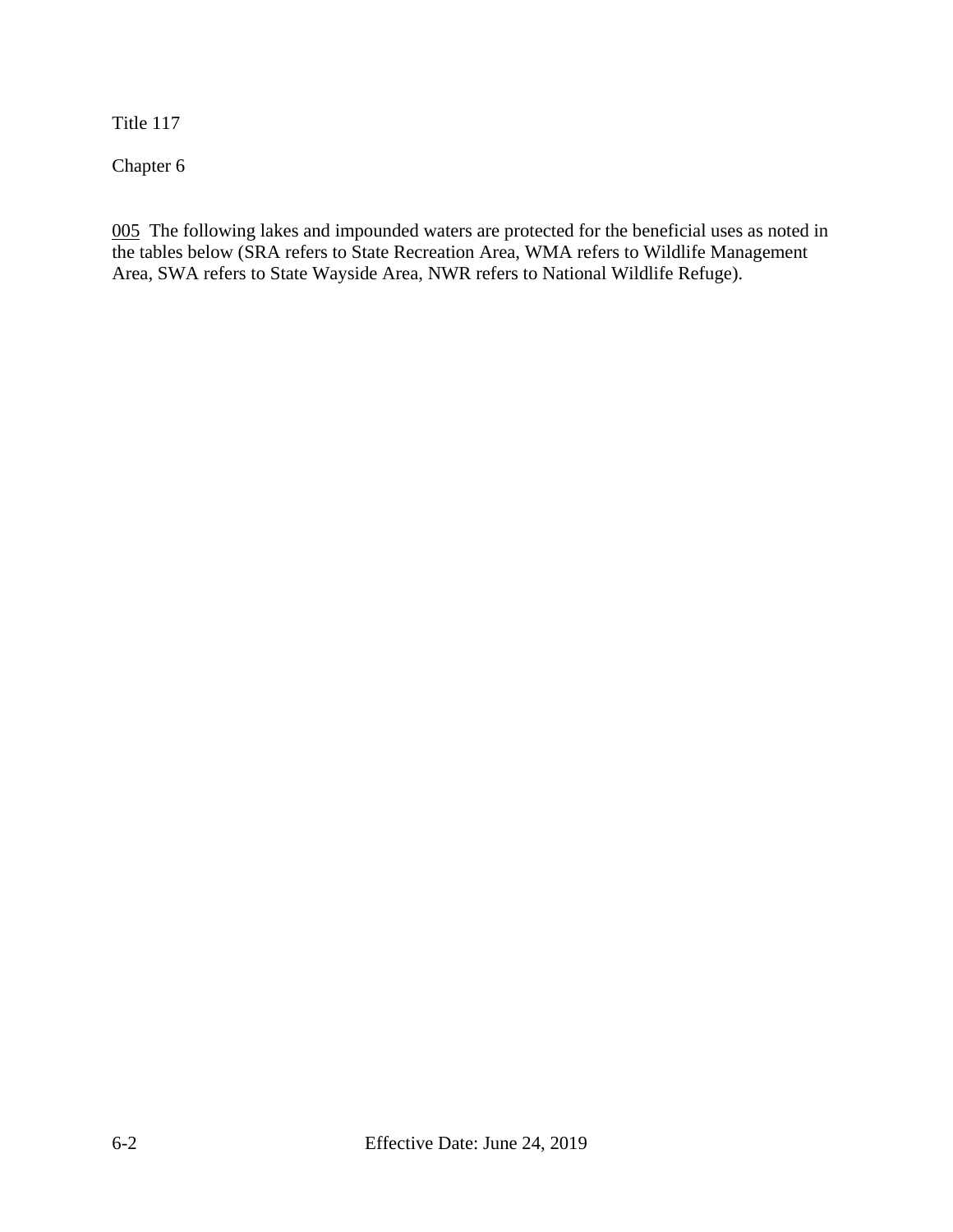| <b>RIVER BASIN: Big Blue</b>                                       |                              | <b>USE CLASSIFICATION</b><br><b>AQUATIC</b> |                   |           |           |                       |                               |                  |            |                         |
|--------------------------------------------------------------------|------------------------------|---------------------------------------------|-------------------|-----------|-----------|-----------------------|-------------------------------|------------------|------------|-------------------------|
| <b>Subbasin: BB1 and BB2</b>                                       |                              |                                             |                   | LIFE      |           |                       | <b>WATER</b><br><b>SUPPLY</b> |                  |            |                         |
|                                                                    |                              | STATE RESOURCE WATER                        | <b>RECREATION</b> | COLDWATER | WARMWATER | PUBLIC DRINKING WATER | <b>AGRICULTURAI</b>           | <b>NDUSTRIAL</b> | AESTHETICS | NUTRIENT CLASSIFICATION |
| <b>LAKE NAME</b>                                                   | <b>LAKE</b><br><b>NUMBER</b> |                                             |                   |           |           |                       |                               |                  |            |                         |
|                                                                    | <b>SUBBASIN BB1</b>          |                                             |                   |           |           |                       |                               |                  |            |                         |
| Donald Whitney Memorial Lake (WMA) (Sec 16-1N-<br>5E, Gage County) | BB1-L0010                    |                                             |                   |           | A         |                       | A                             |                  |            | E                       |
| Diamond Lake South (WMA) (Sec 21-1N-5E, Gage<br>County)            | BB1-L0020                    |                                             |                   |           | A         |                       | A                             |                  |            | Е                       |
| Big Indian Lake (11A) (Sec 12-1N-6E, Gage<br>County)               | BB1-L0030                    |                                             |                   |           | Α         |                       | Α                             |                  |            | Ε                       |
| Arrowhead Lake (WMA) (Sec 28-2N-5E, Gage<br>County)                | BB1-L0040                    |                                             | $\bullet$         |           | A         |                       | A                             |                  |            | Е                       |
| Wolf Wildcat Lake (Sec 11-2N-8E, Gage County)                      | BB1-L0050                    |                                             | 0                 |           | Α         |                       | A                             |                  |            | Ε                       |
| Rockford Lake (SRA) (Sec 13-3N-7E, Gage<br>County)                 | BB1-L0060                    |                                             |                   |           | A         |                       | A                             |                  |            | Е                       |
| Bear Creek Lake (Sec 18-4N-7E, Gage County)                        | BB1-L0065                    |                                             | $\bullet$         |           | A         |                       | Α                             |                  |            | Ε                       |
| Leisure Lake (Sec 4-3N-4E, Jefferson County)                       | BB1-L0070                    |                                             |                   |           | Α         |                       | Α                             |                  |            | Е                       |
| Cub Creek Lake (Sec 11-3N-3E, Jefferson County)                    | BB1-L0080                    |                                             |                   |           | Α         |                       | Α                             |                  |            | Е                       |
| Clatonia Lake (3A) (Sec 16-6N-5E, Gage County)                     | BB1-L0090                    |                                             | $\bullet$         |           | Α         |                       | A                             |                  |            | Е                       |
| Wilber Reservoir No. 1 (Sec 21-6N-4E, Saline<br>County)            | BB1-L0095                    |                                             |                   |           | Α         |                       | A                             |                  |            | Е                       |
| Walnut Creek Lake (2A) (Sec 11-8N-4E, Saline<br>County)            | BB1-L0100                    |                                             |                   |           | Α         |                       | A                             |                  |            | E                       |
|                                                                    | <b>SUBBASIN BB2</b>          |                                             |                   |           |           |                       |                               |                  |            |                         |
| Swanton Lake (Sec 5-5N-3E, Saline County)                          | BB2-L0005                    |                                             | $\bullet$         |           | A         |                       | A                             |                  | $\bullet$  | Ε                       |
| Swan Creek Lake 2A (WMA) (Sec 6-6N-2E, Saline<br>County)           | BB2-L0010                    |                                             |                   |           | A         |                       | A                             |                  |            | Е                       |
| Swan Creek Lake (5A) (Sec 25-6N-1E, Saline<br>County)              | BB2-L0020                    |                                             |                   |           | Α         |                       | Α                             |                  |            | Е                       |
| Friend City Park Lake (Sec 23-8N-1E, Saline<br>County)             | BB2-L0030                    |                                             |                   |           | Α         |                       | Α                             |                  |            | Е                       |
| Geneva City Lake (Sec 36-7N-3W, Fillmore<br>County)                | BB2-L0040                    |                                             | $\bullet$         |           | Α         |                       | A                             |                  | ●          | Е                       |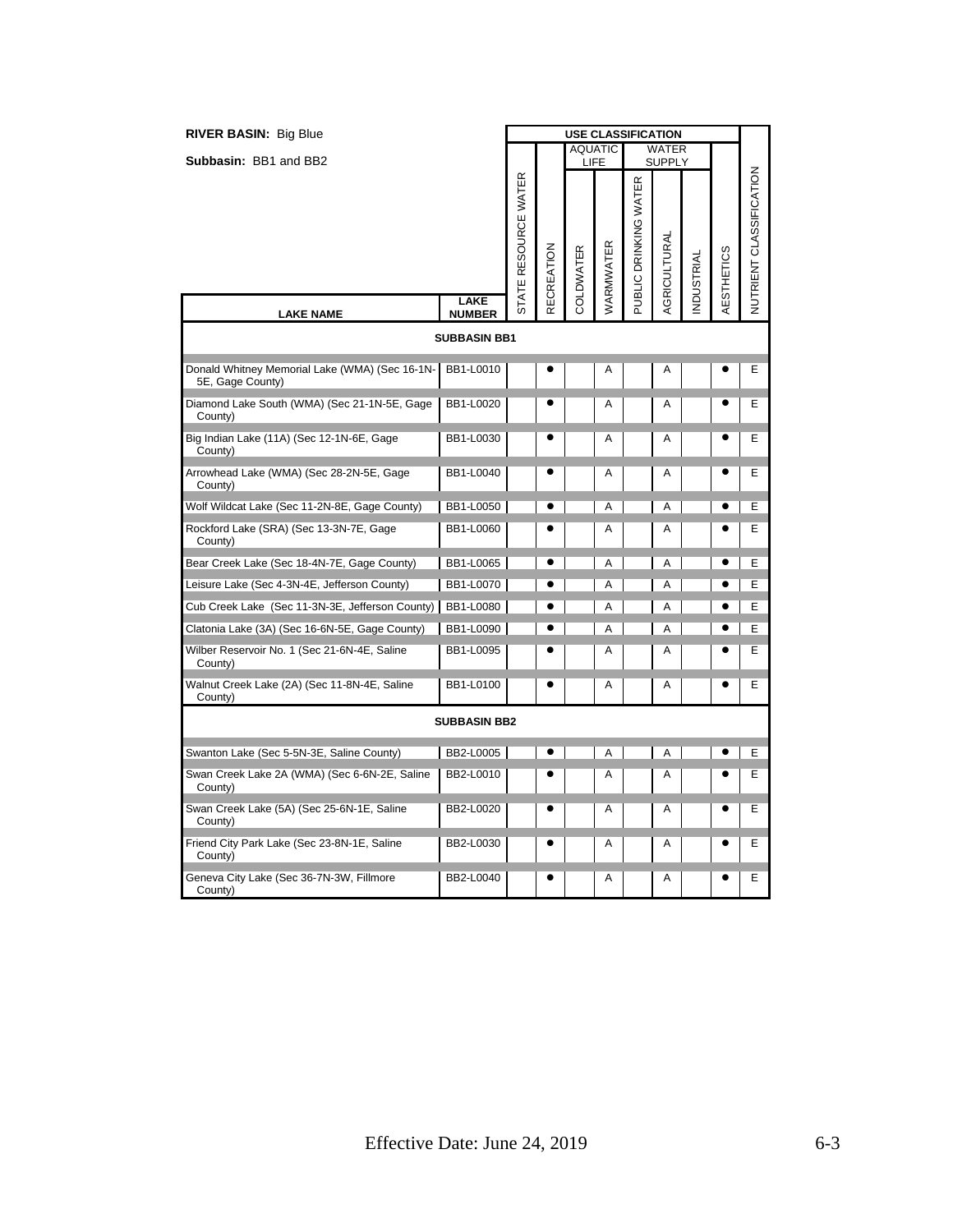| <b>RIVER BASIN: Big Blue</b>                                            |                              | <b>USE CLASSIFICATION</b> |            |           |                               |                       |                               |           |            |                                |
|-------------------------------------------------------------------------|------------------------------|---------------------------|------------|-----------|-------------------------------|-----------------------|-------------------------------|-----------|------------|--------------------------------|
| Subbasin: BB3 and BB4                                                   |                              |                           |            |           | <b>AQUATIC</b><br><b>LIFE</b> |                       | <b>WATER</b><br><b>SUPPLY</b> |           |            |                                |
|                                                                         |                              | STATE RESOURCE WATER      | RECREATION | COLDWATER | WARMWATER                     | PUBLIC DRINKING WATER | AGRICULTURAL                  | NDUSTRIAL | AESTHETICS | <b>NUTRIENT CLASSIFICATION</b> |
| <b>LAKE NAME</b>                                                        | <b>LAKE</b><br><b>NUMBER</b> |                           |            |           |                               |                       |                               |           |            |                                |
|                                                                         | <b>SUBBASIN BB3</b>          |                           |            |           |                               |                       |                               |           |            |                                |
| Smith Creek Lake (Sec 28-10N-1E, Seward<br>County)                      | BB3-L0010                    |                           |            |           | Α                             |                       | Α                             |           |            | E                              |
| Overland Trails Reservoir (Sec 15-10N-2W, York<br>County)               | BB3-L0035                    |                           |            |           | Α                             |                       | Α                             |           |            | E                              |
| Henderson Pond (Sec 6-9N-4W, York County)                               | BB3-L0040                    |                           | e          |           | Α                             |                       | A                             |           |            | E                              |
| Clark's Pond (Sec 3-7N-5W, Clay County)                                 | BB3-L0045                    |                           |            |           | Α                             |                       | A                             |           |            | Е                              |
| Lake Hastings (Sec 36-8N-10W, Adams County)                             | BB3-L0050                    |                           | $\bullet$  |           | Α                             |                       | A                             |           |            | E                              |
| Hastings Northwest Dam Lake (Sec 34-8N-10W,<br>Adams County)            | BB3-L0060                    |                           | 0          |           | Α                             |                       | Α                             |           |            | Е                              |
| Heartwell Lake (Sec 7-7N-9W, Adams County)                              | BB3-L0070                    |                           | $\bullet$  |           | Α                             |                       | A                             |           |            | E                              |
| Recharge Lake (Sec 2-10N-3W, York County)                               | BB3-L0080                    |                           | $\bullet$  |           | A                             |                       | A                             |           |            | E                              |
|                                                                         | <b>SUBBASIN BB4</b>          |                           |            |           |                               |                       |                               |           |            |                                |
| David City Park Lake (Sec 30-15N-3E, Butler<br>County)                  | BB4-L0010                    |                           |            |           | Α                             |                       | Α                             |           |            | E.                             |
| Seward City Park Pond (Sec 20-11N-3E, Seward<br>County)                 | BB4-L0020                    |                           |            |           | Α                             |                       | Α                             |           |            | E                              |
| Surprise City Lake (Sec 15-13N-1E, Butler County)                       | BB4-L0030                    |                           | 0          |           | Α                             |                       | Α                             |           |            | E                              |
| Oxbow Trails Reservoir (Sec 23-13N-2E, Butler<br>County)                | BB4-L0035                    |                           |            |           | Α                             |                       | Α                             |           |            | E                              |
| Pioneer Trails Lake (Sec 35-11N-6W, Hamilton<br>County)                 | BB4-L0040                    |                           | e          |           | Α                             |                       | Α                             |           |            | E                              |
| Aurora Leadership Center Lake (Sec 34-11N-6W,<br><b>Hamilton County</b> | BB4-L0045                    |                           | $\bullet$  |           | Α                             |                       | Α                             |           | ٠          | Е                              |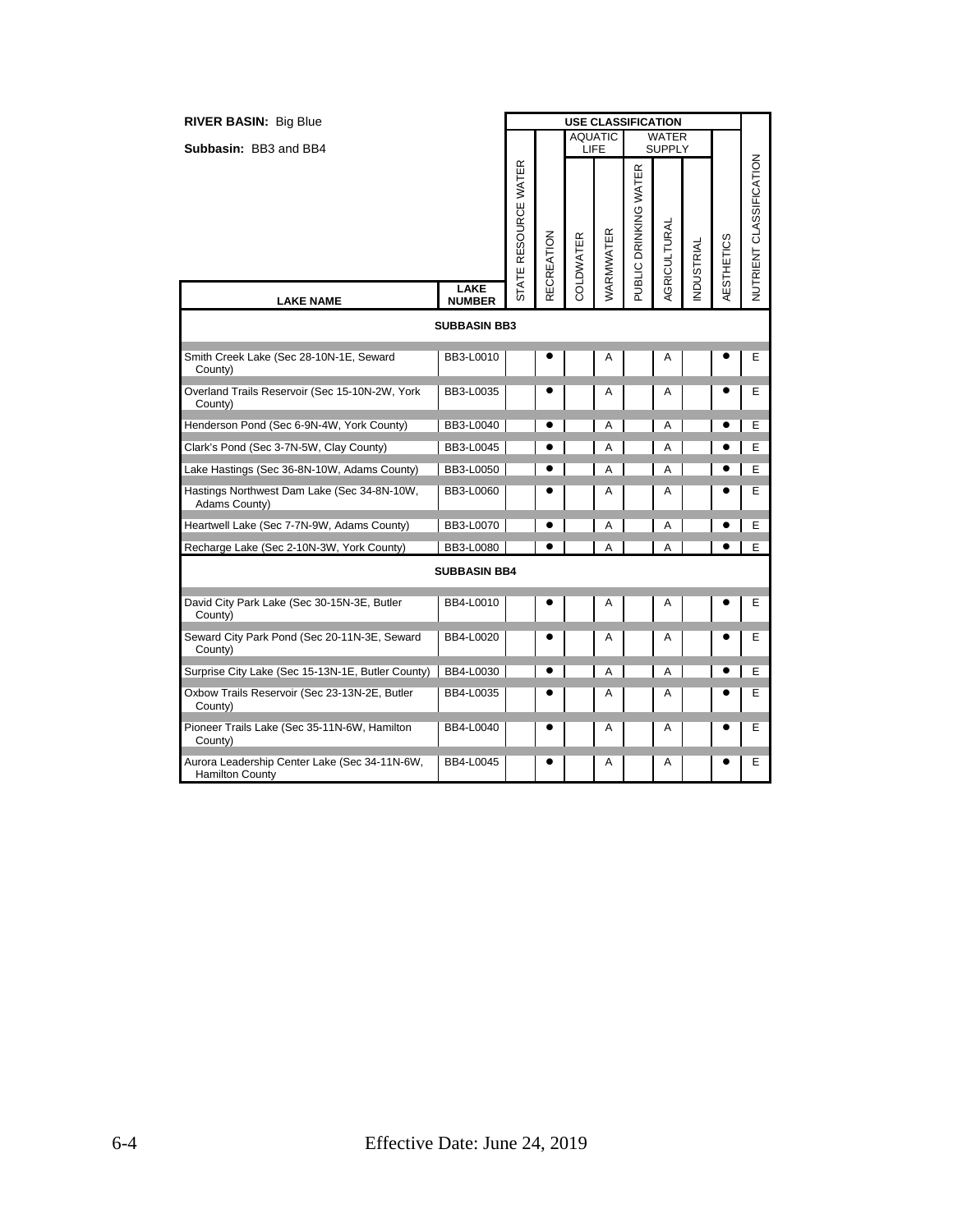| <b>RIVER BASIN: Elkhorn</b>                                         |                       |                      |                   |           | <b>USE CLASSIFICATION</b> |                       |                        |                  |                   |                         |
|---------------------------------------------------------------------|-----------------------|----------------------|-------------------|-----------|---------------------------|-----------------------|------------------------|------------------|-------------------|-------------------------|
| Subbasin: EL1 and EL2                                               |                       |                      |                   |           | <b>AQUATIC</b><br>LIFE    |                       | WATER<br><b>SUPPLY</b> |                  |                   |                         |
| <b>LAKE NAME</b>                                                    | LAKE<br><b>NUMBER</b> | STATE RESOURCE WATER | <b>RECREATION</b> | COLDWATER | WARMWATER                 | PUBLIC DRINKING WATER | AGRICULTURAL           | <b>NDUSTRIAL</b> | <b>AESTHETICS</b> | NUTRIENT CLASSIFICATION |
|                                                                     | <b>SUBBASIN EL1</b>   |                      |                   |           |                           |                       |                        |                  |                   |                         |
| Highway 275 Bypass Lake No. 1 (Sec 2-17N-8E,<br>Dodge County)       | EL1-L0010             |                      |                   |           | Α                         |                       | Α                      |                  |                   | Е                       |
| Highway 275 Bypass Lake No. 2 (Sec 2-17N-8E,<br>Dodge County)       | EL1-L0020             |                      |                   |           | A                         |                       | A                      |                  |                   | Е                       |
| Highway 275 Bypass Lake No. 4 (Sec 19-17N-9E,<br>Dodge County)      | EL1-L0030             |                      |                   |           | Α                         |                       | Α                      |                  |                   | Е                       |
| Highway 275 Bypass Lake No. 3 (Sec 20-17N-9E,<br>Dodge County)      | EL1-L0040             |                      |                   |           | Α                         |                       | A                      |                  |                   | Е                       |
| Hooper City Lake (Sec 17-19N-8E, Dodge County)                      | EL1-L0050             |                      | $\bullet$         |           | Α                         |                       | Α                      |                  | $\bullet$         | E                       |
| West Point City Lake (Sec 34-22N-6E, Cuming<br>County)              | EL1-L0060             |                      |                   |           | A                         |                       | A                      |                  |                   | Е                       |
| Pilger Reservoir (Sec 26-24N-3E, Stanton County)                    | EL1-L0070             |                      | $\bullet$         |           | A                         |                       | Α                      |                  |                   | Е                       |
| Red Fox Lake (WMA) (Sec 11-23N-3E, Stanton<br>County                | EL1-L0075             |                      |                   |           | A                         |                       | Α                      |                  |                   | Е                       |
| Maskenthine Reservoir (Sec 7-23N-2E, Stanton<br>County)             | EL1-L0080             |                      |                   |           | Α                         |                       | Α                      |                  | c                 | Е                       |
| Leigh Tri-County Lake (Sec 18-20N-2E, Colfax<br>County)             | EL1-L0090             |                      |                   |           | Α                         |                       | Α                      |                  |                   | Е                       |
| Maple Creek Recreation Area Lake (Sec 13-20N-<br>1E, Platte County) | EL1-L0095             |                      |                   |           | A                         |                       | A                      |                  |                   | Е                       |
| Wood Duck Lake (WMA) (Sec 35-23N-1E, Stanton<br>County)             | EL1-L0100             |                      |                   |           | Α                         |                       | Α                      |                  |                   | Е                       |
| Loes Lake (Wood Duck WMA) (Sec 26-23N-1E,<br>Stanton County)        | EL1-L0110             |                      | e                 |           | Α                         |                       | Α                      |                  |                   | Е                       |
| Pillar Lake (Wood Duck WMA) (Sec 35-23N-1E,<br>Stanton County)      | EL1-L0120             |                      |                   |           | Α                         |                       | Α                      |                  |                   | E                       |
| Wood Duck Pond (Wood Duck WMA) (Sec 27-23N-<br>1E, Stanton County)  | EL1-L0130             |                      | c                 |           | Α                         |                       | Α                      |                  |                   | Ε                       |
| Dead Timber Lake (SRA) (Sec 12-20N-6E, Dodge<br>County)             | EL1-L0140             |                      |                   |           | Α                         |                       | Α                      |                  |                   | Е                       |
|                                                                     | <b>SUBBASIN EL2</b>   |                      |                   |           |                           |                       |                        |                  |                   |                         |
| Lyons City Park Lake (Sec 25-23N-8E, Burt<br>County)                | EL2-L0010             |                      |                   |           | Α                         |                       | Α                      |                  |                   | E                       |
| Wayne Izaak Walton Lake (Sec 23-27N-3E, Wayne<br>County)            | EL2-L0020             |                      |                   |           | Α                         |                       | Α                      |                  |                   | E.                      |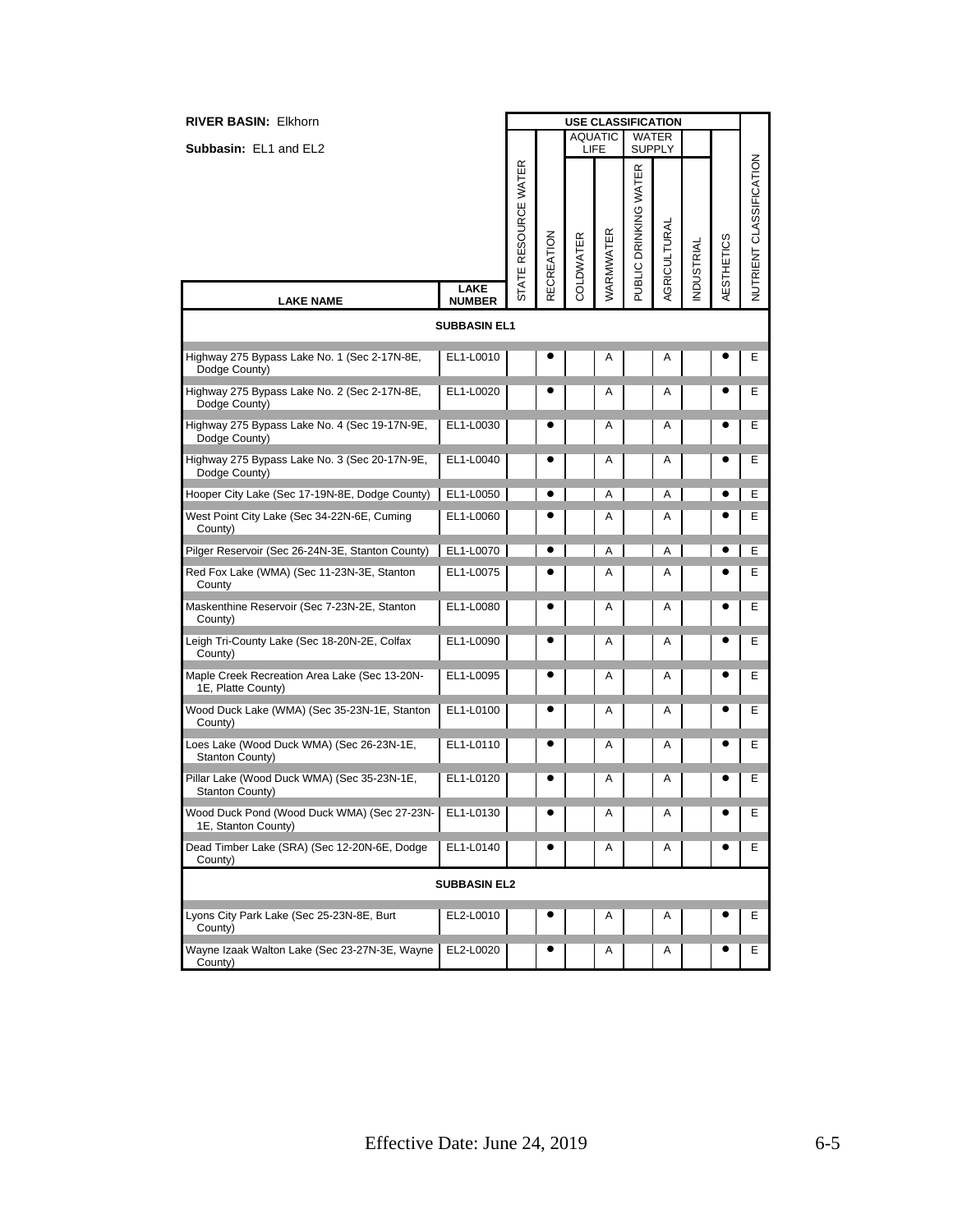| <b>RIVER BASIN: Elkhorn</b>                                            |                     | <b>USE CLASSIFICATION</b> |            |           |                |                       |                               |           |            |                                |
|------------------------------------------------------------------------|---------------------|---------------------------|------------|-----------|----------------|-----------------------|-------------------------------|-----------|------------|--------------------------------|
| Subbasin: EL3 and EL4                                                  |                     |                           |            | LIFE      | <b>AQUATIC</b> |                       | <b>WATER</b><br><b>SUPPLY</b> |           |            |                                |
|                                                                        | LAKE                | ATE RESOURCE WATER        | RECREATION | COLDWATER | WARMWATER      | PUBLIC DRINKING WATER | AGRICULTURAL                  | NDUSTRIAL | AESTHETICS | <b>NUTRIENT CLASSIFICATION</b> |
| <b>LAKE NAME</b>                                                       | <b>NUMBER</b>       | ದ                         |            |           |                |                       |                               |           |            |                                |
|                                                                        | <b>SUBBASIN EL3</b> |                           |            |           |                |                       |                               |           |            |                                |
| Willow Creek Reservoir (Sec 33-26N-2W, Pierce<br>County)               | EL3-L0010           |                           |            |           | Α              |                       | A                             |           |            | Е                              |
| Pierce City Lake (Sec 26-26N-2W, Pierce County)                        | EL3-L0020           |                           | $\bullet$  |           | A              |                       | A                             |           |            | E                              |
|                                                                        | <b>SUBBASIN EL4</b> |                           |            |           |                |                       |                               |           |            |                                |
| Andy's Lake (Sec 2-23N-1W, Madison County)                             | EL4-L0005           |                           |            |           | A              |                       | A                             |           |            | E                              |
| Ta-Ha-Zouka Park Lagoon (Norfolk) (Sec 34-24N-<br>1W, Madison County)  | EL4-L0010           |                           |            |           | Α              |                       | Α                             |           |            | E                              |
| Skyview Lake (Sec 21-24N-1W, Madison County)                           | EL4-L0020           |                           |            |           | Α              |                       | A                             |           |            | E                              |
| Horseshoe Bend Lake (Tilden) (Sec 24-24N-5W,<br>Antelope County)       | EL4-L0025           |                           |            |           | Α              |                       | Α                             |           |            | E                              |
| Antelope County Country Club Lake (Sec 34-25N-<br>6W, Antelope County) | EL4-L0030           |                           |            |           | Α              |                       | Α                             |           |            | E                              |
| Penn Park Lake (Neligh) (Sec 20-25N-6W,<br>Antelope County)            | EL4-L0040           |                           |            |           | A              |                       | A                             |           |            | E                              |
| Goose Lake (WMA) (Sec 26-25N-11W, Holt<br>County)                      | EL4-L0050           |                           |            |           | Α              |                       | Α                             |           |            | SН                             |
| O'Neill City Lake (Sec 31-29N-11W, Holt County)                        | EL4-L0060           |                           |            |           | A              |                       | Α                             |           | ٠          | E                              |
| Atkinson Lake (SRA) (Sec 30-30N-14W, Holt<br>County)                   | EL4-L0070           |                           |            |           | Α              |                       | Α                             |           |            | F                              |
| Swan Lake (Sec 2-25N-15W, Holt County)                                 | EL4-L0080           |                           | $\bullet$  |           | A              |                       | A                             |           |            | SH                             |
| Overton Lake (Sec 30-27N-16W, Holt County)                             | EL4-L0090           |                           | e          |           | Α              |                       | Α                             |           |            | SH                             |
| Fish Lake (Sec 35-28N-18W, Rock County)                                | EL4-L0100           |                           | $\bullet$  |           | Α              |                       | Α                             |           | ٠          | SH                             |
| Peterson Lake (Sec 29-27N-18W, Rock County)                            | EL4-L0110           |                           | $\bullet$  |           | A              |                       | A                             |           |            | SH                             |
| Twin Lakes R.C. - North Lake (WMA) (Sec 13-27N-<br>19W, Rock County)   | EL4-L0120           |                           |            |           | A              |                       | Α                             |           |            | SН                             |
| Twin Lakes R.C. - South Lake (WMA) (Sec 13-<br>27N-19W, Rock County)   | EL4-L0130           |                           |            |           | A              |                       | A                             |           |            | <b>SH</b>                      |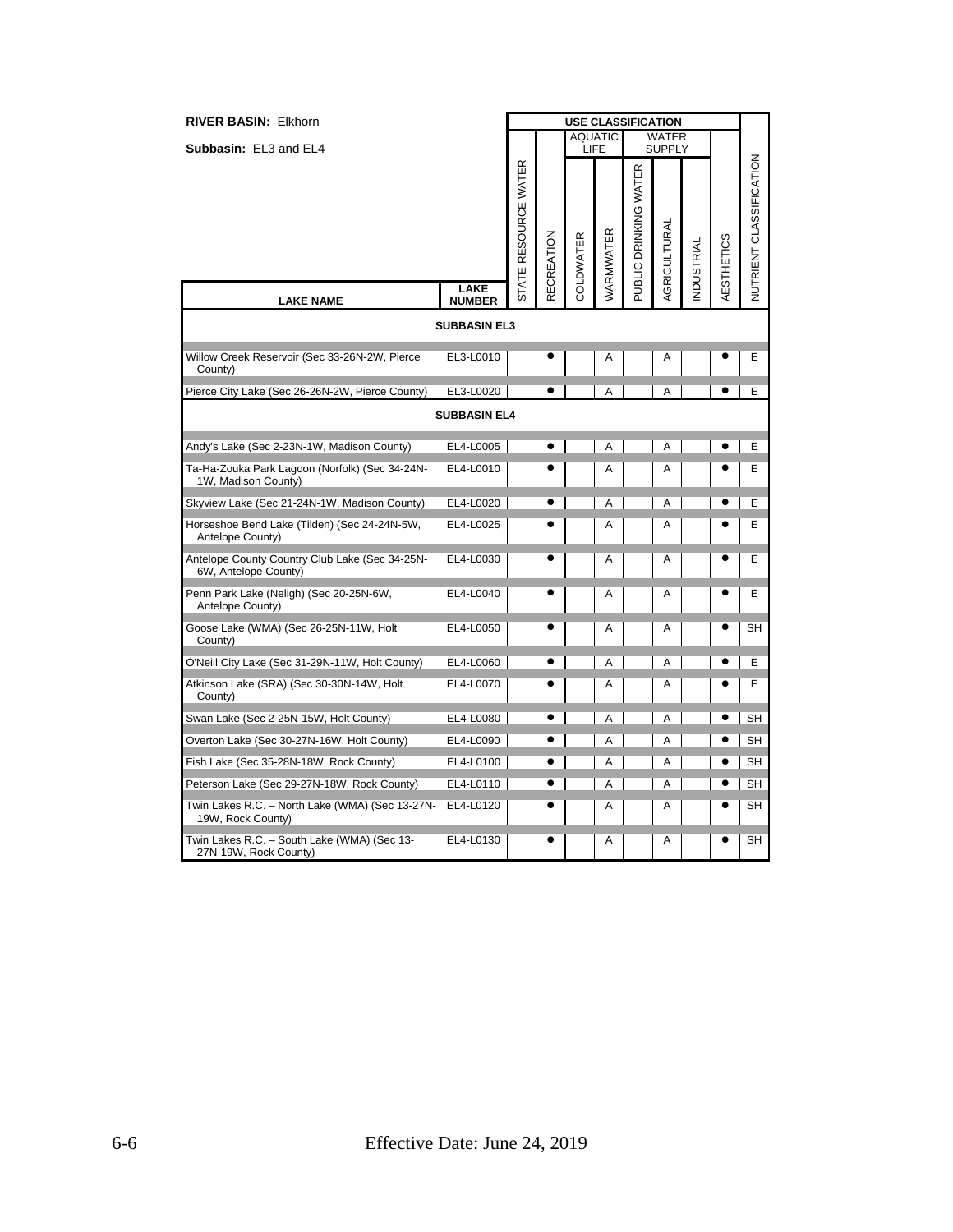| <b>RIVER BASIN: Little Blue</b>                                                |                       |                      |            | <b>USE CLASSIFICATION</b> |                        |                       |                               |           |            |                                |
|--------------------------------------------------------------------------------|-----------------------|----------------------|------------|---------------------------|------------------------|-----------------------|-------------------------------|-----------|------------|--------------------------------|
| Subbasin: LB1 and LB2                                                          |                       |                      |            |                           | <b>AQUATIC</b><br>LIFE |                       | <b>WATER</b><br><b>SUPPLY</b> |           |            |                                |
|                                                                                |                       | STATE RESOURCE WATER | RECREATION | COLDWATER                 | WARMWATER              | PUBLIC DRINKING WATER | AGRICULTURAL                  | NDUSTRIAL | AESTHETICS | <b>NUTRIENT CLASSIFICATION</b> |
| <b>LAKE NAME</b>                                                               | LAKE<br><b>NUMBER</b> |                      |            |                           |                        |                       |                               |           |            |                                |
|                                                                                | <b>SUBBASIN LB1</b>   |                      |            |                           |                        |                       |                               |           |            |                                |
| Buckley Reservoir (3F) (Sec 10-1N-1E, Jefferson<br>County)                     | LB1-L0010             |                      |            |                           | A                      |                       | Α                             |           |            | E                              |
| Crystal Springs Northwest Lake (Fairbury) (Sec 21-<br>2N-2E, Jefferson County) | LB1-L0020             |                      |            |                           | Α                      |                       | Α                             |           |            | Е                              |
| Crystal Springs Center Lake (Fairbury) (Sec 21-2N-<br>2E, Jefferson County)    | LB1-L0030             |                      |            |                           | Α                      |                       | Α                             |           |            | E                              |
| Crystal Springs East Lake (Fairbury) (Sec 21-2N-<br>2E, Jefferson County)      | LB1-L0040             |                      |            |                           | A                      | e                     | Α                             |           | e          | Е                              |
| Lone Star Reservoir (Little Sandy Site 61) (Sec 12-<br>5N-1W, Fillmore County) | LB1-L0050             |                      |            |                           | Α                      |                       | Α                             |           | ٠          | Е                              |
|                                                                                | <b>SUBBASIN LB2</b>   |                      |            |                           |                        |                       |                               |           |            |                                |
| Alexandria Lake Nos. 1 & 2 (SRA) (Sec 16-3N-1E,<br>Jefferson County)           | LB2-L0010             |                      |            |                           | A                      |                       | Α                             |           |            | Е                              |
| Alexandria Lake No. 3 (SRA) (Sec 17-3N-1E,<br>Jefferson County)                | LB2-L0030             |                      |            |                           | Α                      |                       | Α                             |           |            | Е                              |
| Bruning Dam Lake (Sec 35-5N-2W, Fillmore<br>County)                            | LB2-L0040             |                      |            |                           | A                      |                       | Α                             |           |            | Е                              |
| Liberty Cove Lake (Sec 35-4N-9W, Webster<br>County)                            | LB2-L0050             |                      |            |                           | A                      |                       | А                             |           |            | Е                              |
| Crystal Lake (SRA) (Sec 27-6N-10W, Adams<br>County)                            | LB2-L0070             |                      |            |                           | Α                      |                       | Α                             |           |            | Е                              |
| Prairie Lake (32-Mile H) (Sec 31-7N-10W, Adams<br>County)                      | LB2-L0080             |                      |            |                           | Α                      |                       | Α                             |           |            | Е                              |
| Roseland Lake (32-Mile D) (Sec 20-7N-11W,<br>Adams County)                     | LB2-L0090             |                      |            |                           | A                      |                       | А                             |           | e          | Е                              |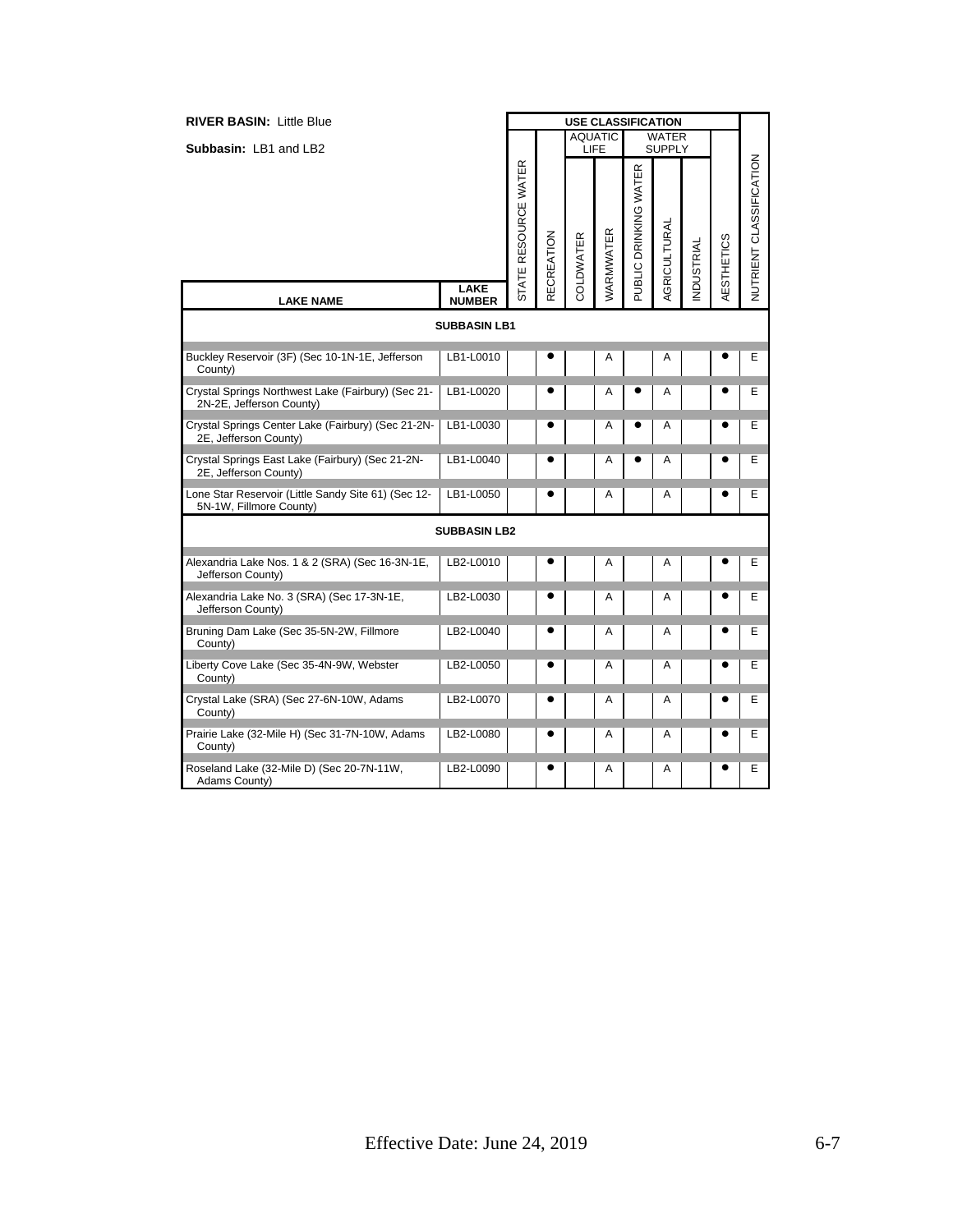| <b>RIVER BASIN: Loup</b>                                                 |                              | <b>USE CLASSIFICATION</b> |            |           |                |                       |                               |           |            |                         |
|--------------------------------------------------------------------------|------------------------------|---------------------------|------------|-----------|----------------|-----------------------|-------------------------------|-----------|------------|-------------------------|
| Subbasin: LO1                                                            |                              |                           |            | LIFE      | <b>AQUATIC</b> |                       | <b>WATER</b><br><b>SUPPLY</b> |           |            |                         |
|                                                                          |                              | STATE RESOURCE WATER      | RECREATION | COLDWATER | WARMWATER      | PUBLIC DRINKING WATER | <b>AGRICULTURAL</b>           | NDUSTRIAL | AESTHETICS | NUTRIENT CLASSIFICATION |
| <b>LAKE NAME</b>                                                         | <b>LAKE</b><br><b>NUMBER</b> |                           |            |           |                |                       |                               |           |            |                         |
|                                                                          | <b>SUBBASIN LO1</b>          |                           |            |           |                |                       |                               |           |            |                         |
| Columbus City Park Pond (Sec 30-17N-1E, Platte<br>County)                | LO1-L0010                    |                           |            |           | A              |                       | Α                             |           |            | W                       |
| Columbus Izaak Walton Lake (Sec 36-17N-1W,<br>Platte County)             | LO1-L0020                    |                           |            |           | A              |                       | Α                             |           |            | W                       |
| Pawnee Park Lake (Columbus) (Sec 25-17N-1W,<br>Platte County)            | LO1-L0030                    |                           |            |           | Α              |                       | Α                             |           |            | W                       |
| Stires Lake (Sec 25-17N-1W, Platte County)                               | LO1-L0040                    |                           |            |           | Α              |                       | A                             |           |            | W                       |
| Wagner's Lake (Sec 25-17N-1W, Platte County)                             | LO1-L0050                    |                           |            |           | A              |                       | A                             |           |            | W                       |
| Loup Power District Headgate Pond No. 1 (Sec<br>28,17N-4W, Nance County) | LO1-L0060                    |                           |            |           | Α              |                       | Α                             |           |            | W                       |
| Loup Power District Headgate Pond No. 2 (Sec<br>29,17N-4W, Nance County) | LO1-L0070                    |                           |            |           | Α              |                       | Α                             |           |            | W                       |
| Loup Power District Headgate Pond No. 3 (Sec<br>32,17N-4W, Nance County) | LO1-L0080                    |                           | e          |           | Α              |                       | Α                             |           |            | W                       |
| Loup Power District Headgate Pond No. 4 (Sec<br>32,17N-4W, Nance County) | LO1-L0090                    |                           |            |           | A              |                       | Α                             |           |            | W                       |
| Loup Power District Headgate Pond No. 5 (Sec<br>32,17N-4W, Nance County) | LO1-L0100                    |                           | $\bullet$  |           | A              |                       | A                             |           |            | W                       |
| Stevenson's Lake (Sec 31-22N-7W, Boone County)   LO1-L0110               |                              |                           |            |           | A              |                       | A                             |           |            | W                       |
| Wolbach City Lake (Sec 31-17N-9W, Greeley<br>County)                     | LO1-L0120                    |                           |            |           | A              |                       | Α                             |           |            | W                       |
| Spalding Lake (Sec 29-20N-9W, Greeley County)                            | LO1-L0125                    |                           |            |           | Α              |                       | Α                             |           |            | W                       |
| Pibel Lake (SRA) (Sec 25-21N-11W, Wheeler<br>County)                     | LO1-L0130                    |                           | e          |           | Α              |                       | Α                             |           |            | W                       |
| Lake Ericson (Sec 25-21N-12W, Wheeler County)                            | LO1-L0140                    |                           | $\bullet$  |           | Α              |                       | Α                             |           | $\bullet$  | W                       |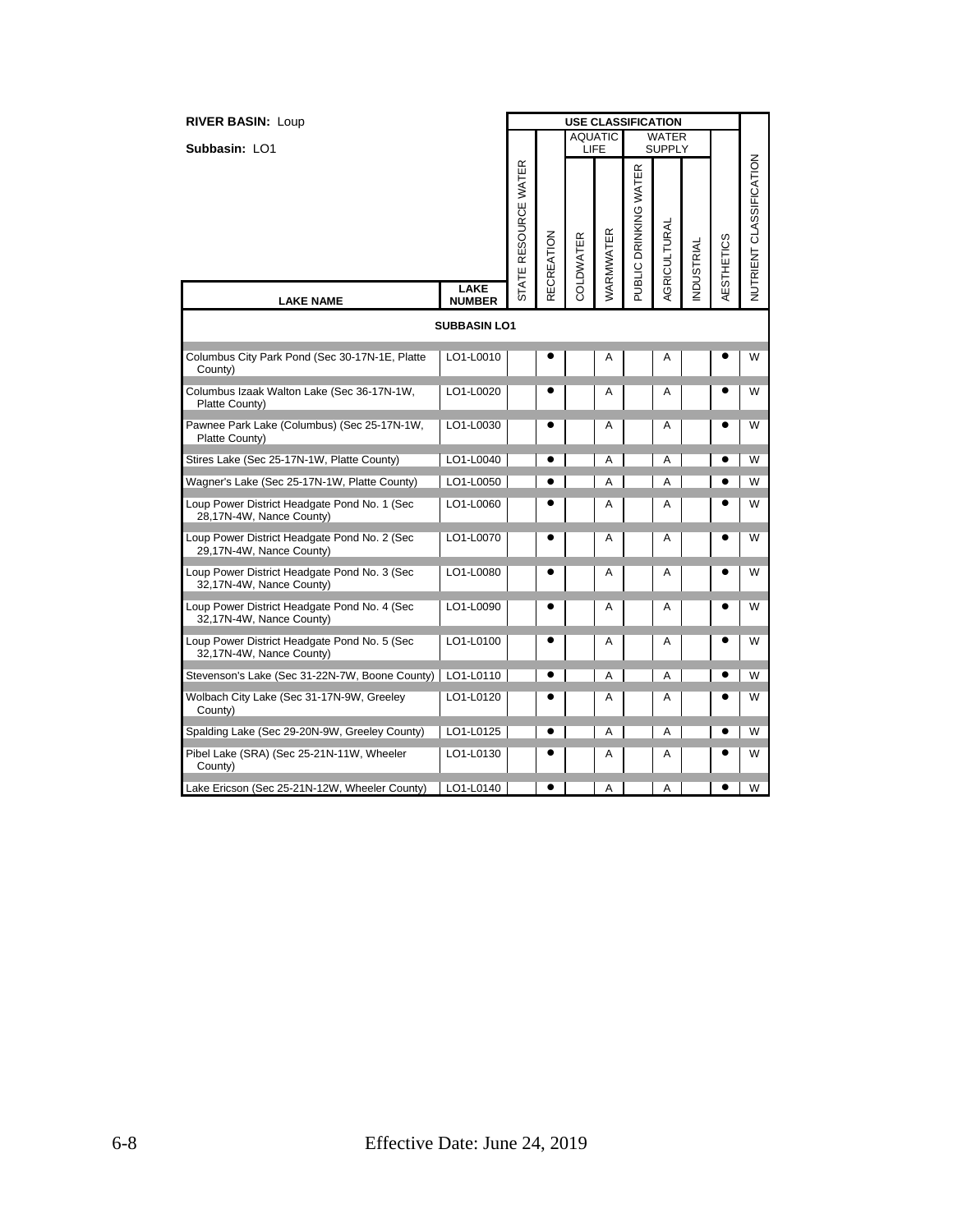| <b>RIVER BASIN: Loup</b>                                                    |                              |                      |            | <b>USE CLASSIFICATION</b> |           |                       |                               |           |                   |                         |
|-----------------------------------------------------------------------------|------------------------------|----------------------|------------|---------------------------|-----------|-----------------------|-------------------------------|-----------|-------------------|-------------------------|
| Subbasin: LO <sub>2</sub>                                                   |                              |                      |            | <b>AQUATIC</b>            | LIFE      |                       | <b>WATER</b><br><b>SUPPLY</b> |           |                   |                         |
|                                                                             |                              | STATE RESOURCE WATER | RECREATION | COLDWATER                 | WARMWATER | PUBLIC DRINKING WATER | AGRICULTURAL                  | NDUSTRIAL | <b>AESTHETICS</b> | NUTRIENT CLASSIFICATION |
| <b>LAKE NAME</b>                                                            | <b>LAKE</b><br><b>NUMBER</b> |                      |            |                           |           |                       |                               |           |                   |                         |
|                                                                             | <b>SUBBASIN LO2</b>          |                      |            |                           |           |                       |                               |           |                   |                         |
| North Loup Lake (SRA) (Sec 22-15N-10W, Howard<br>County)                    | LO2-L0010                    |                      | e          |                           | Α         |                       | Α                             |           |                   | W                       |
| Davis Creek Reservoir (Sec 25-17N-13W, Valley<br>County)                    | LO2-L0015                    |                      |            |                           | A         |                       | Α                             |           |                   | W                       |
| Ord City Lake (Sec 21-19N-14W, Valley County)                               | LO2-L0020                    |                      | e          |                           | Α         |                       | Α                             |           |                   | W                       |
| Burwell Lake (Sec 13-21N-16W, Garfield County)                              | LO2-L0030                    |                      |            |                           | A         |                       | A                             |           |                   | W                       |
| Burwell Park Lake (Sec 14-21N-16W, Garfield<br>County)                      | LO2-L0040                    |                      |            |                           | Α         |                       | Α                             |           |                   | W                       |
| Calamus Reservoir (Sec 31-22N-16W, Garfield and<br>Loup Counties)           | LO2-L0050                    |                      | $\bullet$  |                           | Α         |                       | Α                             |           |                   | W                       |
| Willow Lake B.C. (WMA) (Sec 11-26N-24W, Brown<br>County)                    | LO2-L0055                    |                      |            |                           | Α         |                       | Α                             |           |                   | SН                      |
| Clear Lake (Sec 31-27N-23W, Brown County)                                   | LO2-L0060                    |                      | e          |                           | Α         |                       | Α                             |           |                   | SН                      |
| Enders Overflow Lake (Sec 35-27N-24W, Brown<br>County)                      | LO2-L0070                    |                      |            |                           | Α         |                       | Α                             |           |                   | SН                      |
| Long Lake (SRA) (Sec 22-27N-24W, Brown<br>County)                           | LO2-L0080                    |                      |            |                           | A         |                       | A                             |           |                   | SН                      |
| South Twin Lake (WMA) (Sec 16-27N-24W, Brown<br>County)                     | LO2-L0090                    |                      |            |                           | Α         |                       | Α                             |           |                   | SН                      |
| Dew Lake (Valentine NWR) (Sec 27-29N-26W,<br>Cherry County)                 | LO2-L0100                    | Α                    |            |                           | Α         |                       | Α                             |           | e                 | SН                      |
| Crooked Lake (Valentine NWR) (Sec 32-29N-26W,<br>Cherry County)             | LO2-L0110                    | Α                    |            |                           | Α         |                       | Α                             |           |                   | SН                      |
| East Long Lake (Valentine NWR) (Sec 6-28N-26W,<br>Cherry County)            | LO2-L0120                    | Α                    |            |                           | A         |                       | Α                             |           |                   | SН                      |
| Cow Lake (Valentine NWR) (Sec 31-29N-27W,<br>Cherry County)                 | LO2-L0180                    | Α                    | e          |                           | Α         |                       | A                             |           | e                 | SН                      |
| Coleman Lake (Valentine NWR) (Sec 30-29N-28W,<br>Cherry County)             | LO2-L0250                    | Α                    |            |                           | Α         |                       | Α                             |           |                   | SН                      |
| Rat and Beaver Lake (WMA) (Sec 25-29N-29W,<br>Cherry County)                | LO2-L0260                    |                      |            |                           | Α         |                       | Α                             |           |                   | SН                      |
| Mule Lake (Valentine NWR) (Sec 13-29N-29W,<br>Cherry County)                | LO2-L0270                    | Α                    |            |                           | A         |                       | A                             |           |                   | SН                      |
| Devil's Punch Bowl Lake (Valentine NWR) (Sec 15-<br>29N-29W, Cherry County) | LO2-L0280                    | Α                    |            |                           | Α         |                       | Α                             |           |                   | SH                      |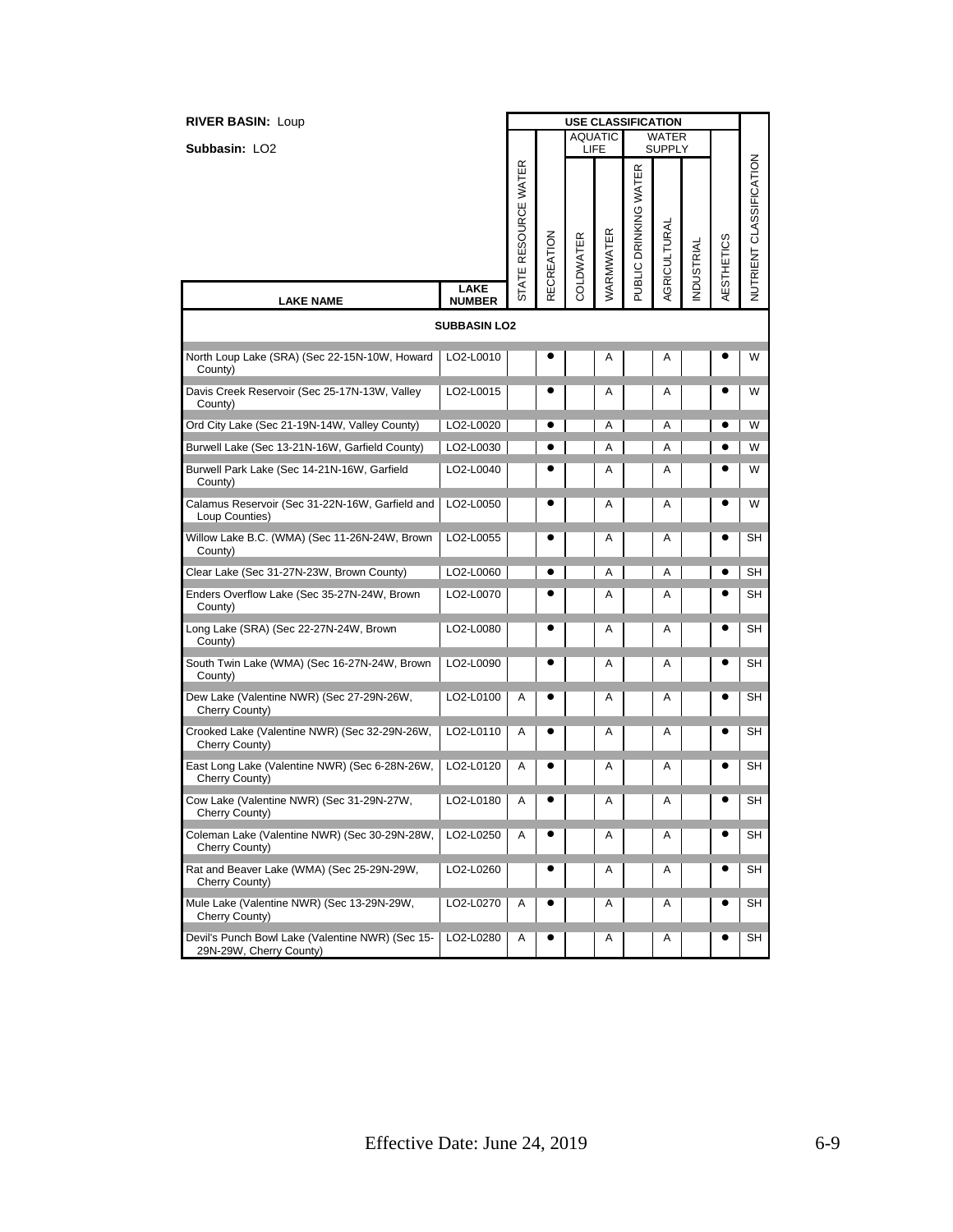| <b>RIVER BASIN: Loup</b>                                                      |                                      | <b>USE CLASSIFICATION</b> |            |           |                |                       |                               |           |            |                                |
|-------------------------------------------------------------------------------|--------------------------------------|---------------------------|------------|-----------|----------------|-----------------------|-------------------------------|-----------|------------|--------------------------------|
| Subbasin: LO3 and LO4                                                         |                                      |                           |            | LIFE      | <b>AQUATIC</b> |                       | <b>WATER</b><br><b>SUPPLY</b> |           |            |                                |
|                                                                               | <b>LAKE</b>                          | STATE RESOURCE WATER      | RECREATION | COLDWATER | WARMWATER      | PUBLIC DRINKING WATER | AGRICULTURAL                  | NDUSTRIAL | AESTHETICS | <b>NUTRIENT CLASSIFICATION</b> |
| <b>LAKE NAME</b>                                                              | <b>NUMBER</b><br><b>SUBBASIN LO3</b> |                           |            |           |                |                       |                               |           |            |                                |
|                                                                               |                                      |                           |            |           |                |                       |                               |           |            |                                |
| Farwell South Reservoir (Sec 28-14N-12W, Howard<br>County)                    | LO3-L0010                            |                           |            |           | Α              |                       | Α                             |           |            | W                              |
| Sherman Reservoir (Sec 2-15N-14W, Sherman<br>County)                          | LO3-L0020                            |                           |            |           | A              |                       | A                             |           |            | W                              |
| Bowman Lake (SRA) (Sec 13-15N-15W, Sherman<br>County)                         | LO3-L0030                            |                           | ٠          |           | Α              |                       | Α                             |           |            | W                              |
| Victoria Springs Lake (SRA) (Sec 20-19N-21W,<br>Custer County)                | LO3-L0040                            |                           |            |           | A              |                       | A                             |           |            | W                              |
| Bessey Fish Pond (Nebraska National Forest)<br>(Sec 2-22N-26W, Thomas County) | LO3-L0050                            | A                         | e          | B         |                |                       | A                             |           |            | W                              |
| Spring Valley Lake (Sec 32-22N-37W, Grant<br>County)                          | LO3-L0060                            |                           |            |           | A              |                       | A                             |           |            | SН                             |
| Frye Lake (Sec 29-24N-38W, Grant County)                                      | LO3-L0070                            |                           | e          |           | A              |                       | A                             |           |            | <b>SH</b>                      |
| Alkali Lake (Sec 11-26N-40W, Cherry County)                                   | LO3-L0090                            |                           | ٠          |           | A              |                       | A                             |           |            | SH                             |
|                                                                               | <b>SUBBASIN LO4</b>                  |                           |            |           |                |                       |                               |           |            |                                |
| Ravenna Lake (SRA) (Sec 10-12N-14W, Buffalo<br>County)                        | LO4-L0010                            |                           |            |           | Α              |                       | Α                             |           |            | W                              |
| Beaver Creek Lake (SWA) (Sec 12-13N-16W,<br>Sherman County)                   | LO4-L0020                            |                           | ٠          |           | Α              |                       | Α                             |           |            | W                              |
| Ansley City Lake (Sec 9-15N-18W, Custer County)                               | LO4-L0030                            |                           | e          |           | A              |                       | A                             |           |            | W                              |
| Melham Park Lake (Broken Bow) (Sec 28-17N-<br>20W, Custer County)             | LO4-L0040                            |                           |            |           | A              |                       | Α                             |           |            | W                              |
| Pressey Pond (WMA) (Sec 15-14N-21W, Custer<br>County)                         | LO4-L0045                            |                           |            |           | A              |                       | Α                             |           |            | W                              |
| Arnold Lake (SRA) (Sec 28-17N-25W, Custer<br>County)                          | LO4-L0050                            |                           |            |           | A              |                       | A                             |           |            | W                              |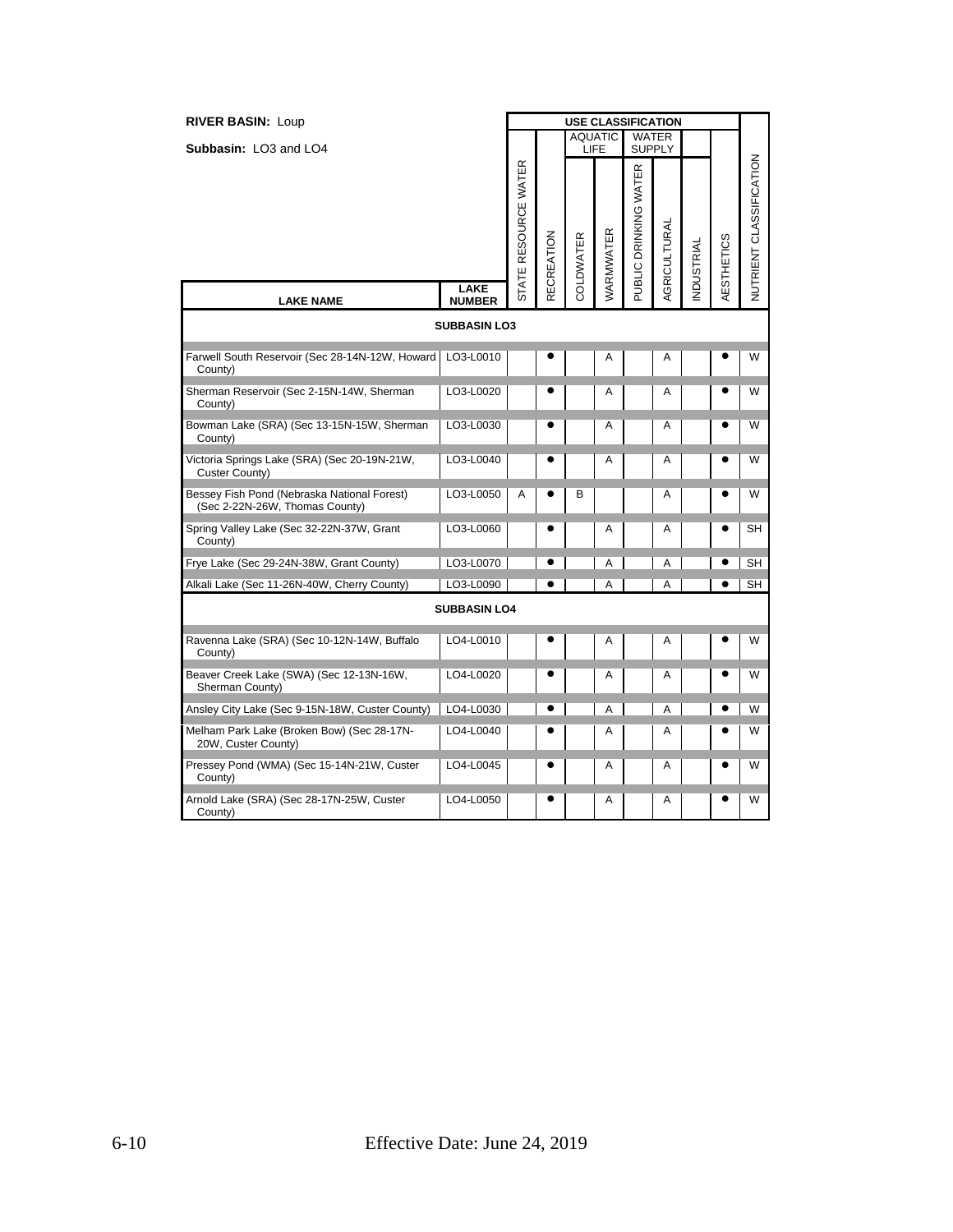| <b>RIVER BASIN: Lower Platte</b>                                             |                              |                      |                   |           |                        |                       | <b>USE CLASSIFICATION</b> |                  |                   |                                |  |
|------------------------------------------------------------------------------|------------------------------|----------------------|-------------------|-----------|------------------------|-----------------------|---------------------------|------------------|-------------------|--------------------------------|--|
| Subbasin: LP1                                                                |                              |                      |                   |           | <b>AQUATIC</b><br>LIFE |                       | WATER<br><b>SUPPLY</b>    |                  |                   |                                |  |
|                                                                              |                              | STATE RESOURCE WATER | <b>RECREATION</b> | COLDWATER | WARMWATER              | PUBLIC DRINKING WATER | AGRICULTURAL              | <b>NDUSTRIAL</b> | <b>AESTHETICS</b> | <b>NUTRIENT CLASSIFICATION</b> |  |
| <b>LAKE NAME</b>                                                             | <b>LAKE</b><br><b>NUMBER</b> |                      |                   |           |                        |                       |                           |                  |                   |                                |  |
|                                                                              | <b>SUBBASIN LP1</b>          |                      |                   |           |                        |                       |                           |                  |                   |                                |  |
| Louisville Lake No. 1 (SRA) (Sec 15-12N-11E,<br>Cass County)                 | LP1-L0010                    |                      |                   |           | Α                      |                       | A                         |                  |                   | Ε                              |  |
| Louisville Lake No. 1A (SRA) (Sec 15-12N-11E,<br>Cass County)                | LP1-L0020                    |                      |                   |           | A                      |                       | Α                         |                  |                   | Ε                              |  |
| Louisville Lake No. 2 (SRA) (Sec 15-12N-11E,<br>Cass County)                 | LP1-L0030                    |                      |                   |           | Α                      |                       | Α                         |                  |                   | Е                              |  |
| Louisville Lake No. 3 (SRA) (Sec 21-12N-11E,<br>Cass County)                 | LP1-L0040                    |                      |                   |           | Α                      |                       | Α                         |                  |                   | Ε                              |  |
| Louisville Lake No. 2A (SRA) (Sec 22-12N-11E,<br>Cass County)                | LP1-L0050                    |                      |                   |           | A                      |                       | Α                         |                  |                   | Ε                              |  |
| Jenny Newman Lake (Platte River State Park) (Sec<br>19-12N-11E, Cass County) | LP1-L0060                    | Α                    |                   |           | A                      |                       | Α                         |                  |                   | Е                              |  |
| Schramm Park Ponds (10 Ponds) (SRA) (Sec 12-<br>12N-10E, Sarpy County)       | LP1-L0070                    |                      |                   |           | Α                      |                       | Α                         |                  |                   | Е                              |  |
| Qwest Lake (Mahoney State Park) (Sec 9-12N-<br>10E, Cass County)             | LP1-L0080                    | Α                    |                   |           | Α                      |                       | Α                         |                  |                   | Е                              |  |
| Baright Lake (Mahoney State Park) (Sec 9-12N-<br>10E, Cass County)           | LP1-L0090                    | Α                    |                   |           | Α                      |                       | Α                         |                  |                   | Е                              |  |
| Two Rivers Lake No. 5 (SRA) (Sec 36-15N-9E,<br>Douglas County)               | LP1-L0100                    |                      |                   | в         |                        |                       | Α                         |                  |                   | Ε                              |  |
| Two Rivers Carp Lake (SRA) (Sec 36-15N-9E,<br>Douglas County)                | LP1-L0110                    |                      |                   |           | Α                      |                       | Α                         |                  |                   | Е                              |  |
| Two Rivers Lake No. 6 (SRA) (Sec 6-14N-10E,<br>Douglas County)               | LP1-L0120                    |                      |                   |           | Α                      |                       | Α                         |                  |                   | Е                              |  |
| Two Rivers Lakes No. 1 and 2 (SRA) (Sec 6-14N-<br>10E, Douglas County)       | LP1-L0130                    |                      |                   |           | Α                      |                       | Α                         |                  |                   | Е                              |  |
| Two Rivers Lake No. 3 (SRA) (Sec 36-15N-9E,<br>Douglas County)               | LP1-L0140                    |                      |                   |           | Α                      |                       | Α                         |                  |                   | Ε                              |  |
| Two Rivers Lake No. 4 (SRA) (Sec 36-15N-9E,<br>Douglas County)               | LP1-L0150                    |                      |                   |           | A                      |                       | Α                         |                  |                   | Ε                              |  |
| Fremont Lake No. 14 (SRA) (Sec 16-17N-8E,<br>Dodge County)                   | LP1-L0160                    |                      |                   |           | Α                      |                       | Α                         |                  |                   | Е.                             |  |
| Fremont Lake No. 13 (SRA) (Sec 16-17N-8E,<br>Dodge County)                   | LP1-L0170                    |                      |                   |           | A                      |                       | Α                         |                  |                   | Е                              |  |
| Fremont Lake No. 12 (SRA) (Sec 16-17N-8E,<br>Dodge County)                   | LP1-L0180                    |                      |                   |           | A                      |                       | Α                         |                  |                   | Ε                              |  |
| Fremont Lake No. 19 (SRA) (Sec 16-17N-8E,<br>Dodge County)                   | LP1-L0190                    |                      |                   |           | Α                      |                       | Α                         |                  |                   | E.                             |  |
| Fremont Lake No. 15 (SRA) (Sec 16-17N-8E,<br>Dodge County)                   | LP1-L0200                    |                      |                   |           | Α                      |                       | Α                         |                  |                   | Е                              |  |
| Fremont Lake No. 11 (SRA) (Sec 17-17N-8E,<br>Dodge County)                   | LP1-L0210                    |                      |                   |           | A                      |                       | Α                         |                  |                   | Ε                              |  |
| Fremont Lake No. 18 (SRA) (Sec 16-17N-8E,<br>Dodge County)                   | LP1-L0220                    |                      |                   |           | Α                      |                       | Α                         |                  |                   | E.                             |  |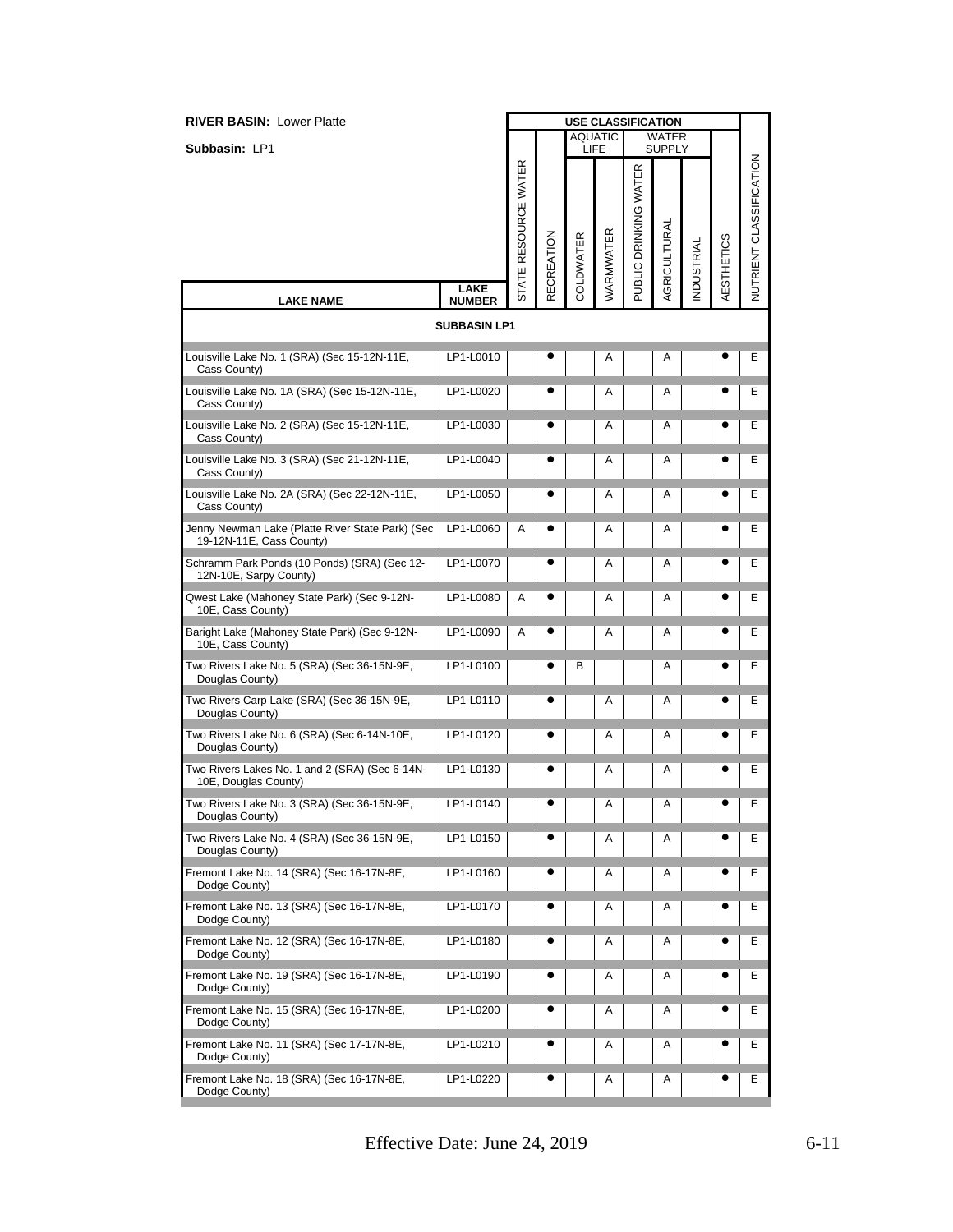| <b>RIVER BASIN: Lower Platte</b>                                 |               | <b>USE CLASSIFICATION</b><br><b>AQUATIC</b> |            |           |           |                       |                               |                  |                   |                         |
|------------------------------------------------------------------|---------------|---------------------------------------------|------------|-----------|-----------|-----------------------|-------------------------------|------------------|-------------------|-------------------------|
| Subbasin: LP1                                                    |               |                                             |            |           | LIFE      |                       | <b>WATER</b><br><b>SUPPLY</b> |                  |                   |                         |
|                                                                  | <b>LAKE</b>   | STATE RESOURCE WATER                        | RECREATION | COLDWATER | WARMWATER | PUBLIC DRINKING WATER | AGRICULTURAL                  | <b>NDUSTRIAL</b> | <b>AESTHETICS</b> | NUTRIENT CLASSIFICATION |
| <b>LAKE NAME</b>                                                 | <b>NUMBER</b> |                                             |            |           |           |                       |                               |                  |                   |                         |
| Fremont Lake No. 17 (SRA) Sec 17-17N-8E,<br>Dodge County)        | LP1-L0230     |                                             |            |           | A         |                       | Α                             |                  |                   | Е                       |
| Fremont Lake No. 10 (SRA) (Sec 17-17N-8E,<br>Dodge County)       | LP1-L0240     |                                             |            |           | A         |                       | Α                             |                  |                   | Е                       |
| Fremont Lake No. 20 (SRA) (Sec 17-17N-8E,<br>Dodge County)       | LP1-L0250     |                                             |            |           | A         |                       | Α                             |                  |                   | Е                       |
| Fremont Lake No. 16 (SRA) (Sec 17-17N-8E,<br>Dodge County)       | LP1-L0270     |                                             |            |           | A         |                       | Α                             |                  |                   | Е                       |
| Fremont Lake No. 9 (SRA) (Sec 17-17N-8E, Dodge<br>County)        | LP1-L0280     |                                             |            |           | A         |                       | Α                             |                  |                   | Е                       |
| Fremont Lake No. 1 (SRA) (Sec 13-17N-7E, Dodge<br>County)        | LP1-L0290     |                                             | e          |           | A         |                       | Α                             |                  |                   | Е                       |
| Fremont Lake No. 2 (SRA) (Sec 13-17N-7E, Dodge<br>County)        | LP1-L0300     |                                             |            |           | A         |                       | Α                             |                  |                   | Е                       |
| Fremont Lake No. 3 (SRA) (Sec 13-17N-7E, Dodge<br>County)        | LP1-L0310     |                                             |            |           | A         |                       | Α                             |                  |                   | Е                       |
| Fremont Lake No. 3A (SRA) (Sec 13-17N-7E,<br>Dodge County)       | LP1-L0315     |                                             |            |           | A         |                       | Α                             |                  |                   | Е                       |
| Fremont Lake No. 5 (SRA) (Sec 13-17N-7E, Dodge<br>County)        | LP1-L0320     |                                             |            |           | A         |                       | Α                             |                  |                   | Е                       |
| Fremont Lake No. 4 (SRA) Sec 13-17N-7E, Dodge<br>County)         | LP1-L0330     |                                             |            |           | A         |                       | Α                             |                  |                   | Е                       |
| Fremont Lake No. 6 (SRA) (Sec 14-17N-7E, Dodge<br>County)        | LP1-L0340     |                                             | $\bullet$  |           | Α         |                       | Α                             |                  | $\bullet$         | Е                       |
| Fremont Lakes No. 7 and 8 (SRA) (Sec 14-17N-7E,<br>Dodge County) | LP1-L0350     |                                             |            |           | A         |                       | Α                             |                  |                   | Е                       |
| Homestead Lake (Sec 3-15N-4E, Butler County                      | LP1-L0355     |                                             |            |           | A         |                       | A                             |                  |                   | Е                       |
| Schuyler East Park Pond (Sec 23-17N-3E, Colfax<br>County)        | LP1-L0360     |                                             |            |           | A         |                       | Α                             |                  |                   | Е                       |
| Schuyler City Lake (Sec 22-17N-3E, Colfax County)   LP1-L0370    |               |                                             |            |           | Α         |                       | Α                             |                  |                   | Е                       |
| Camp Luther Pond (Sec 15-18N-2E, Colfax<br>County)               | LP1-L0380     |                                             |            |           | Α         |                       | Α                             |                  |                   | Е                       |
| McAllister Lake (Sec 33-17N-2E, Colfax County)                   | LP1-L0390     |                                             | ٠          |           | Α         |                       | Α                             |                  |                   | E.                      |
| Christopher Cove Lake (Sec 21-17N-1E, Platte<br>County)          | LP1-L0400     |                                             |            |           | Α         |                       | Α                             |                  |                   | Е                       |
| Country Club Shores Lake (Sec 12-17N-1W, Platte<br>County)       | LP1-L0410     |                                             |            |           | A         |                       | Α                             |                  |                   | E.                      |
| Columbus Country Club Lake (Sec 2-17N-1W,<br>Platte County)      | LP1-L0420     |                                             |            |           | Α         |                       | Α                             |                  |                   | E.                      |
| Oconee Siphon Pond (Sec 27-18N-2W, Platte<br>County)             | LP1-L0430     |                                             |            |           | Α         |                       | Α                             |                  |                   | Е                       |
| Lake North (Sec 31-18N-1E, Platte County)                        | LP1-L0440     |                                             |            |           | Α         |                       | Α                             | 0                |                   | Е                       |
| Lake Babcock (Sec 31-18N-1E, Platte County)                      | LP1-L0450     |                                             |            |           | Α         |                       | Α                             |                  |                   | E.                      |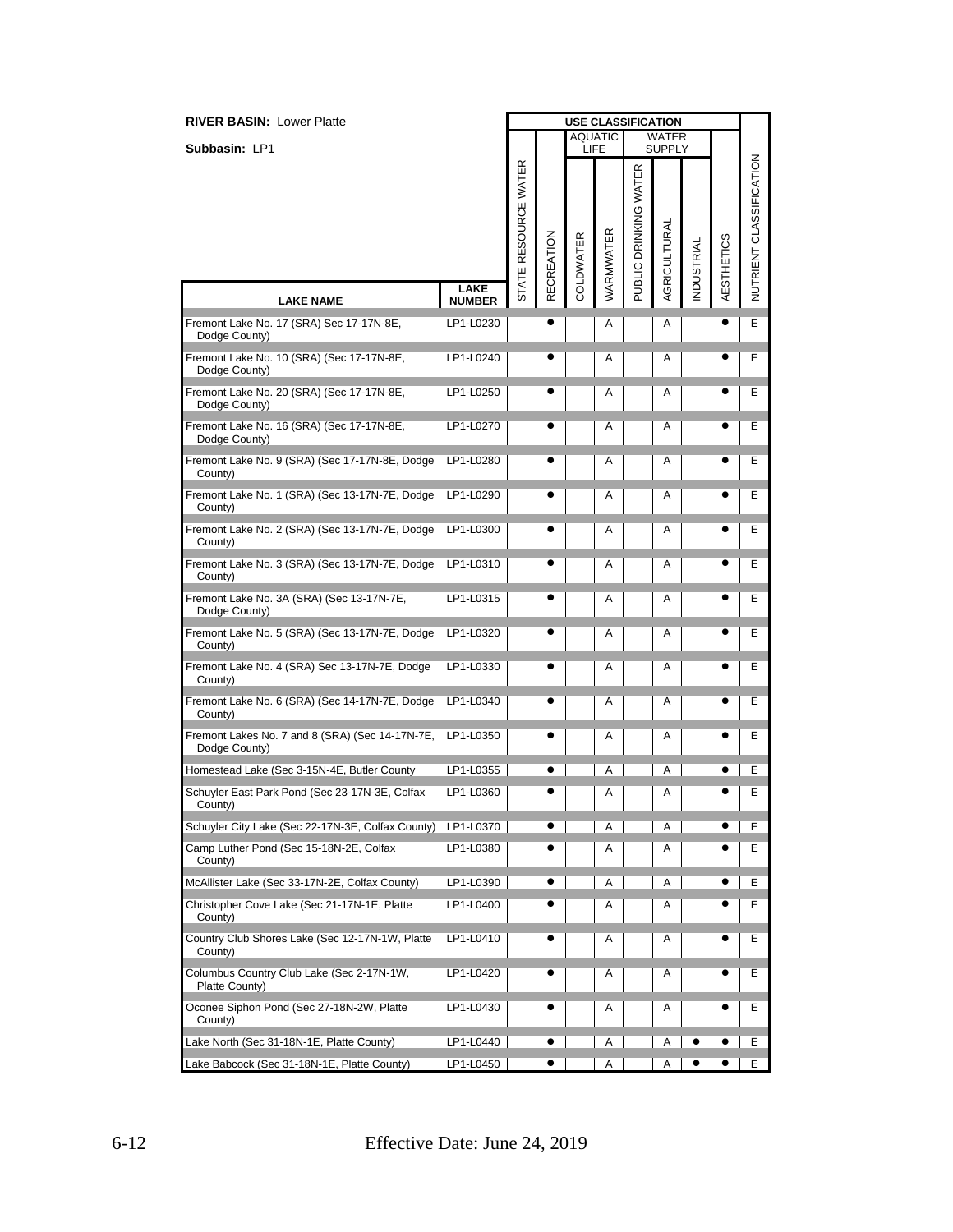| <b>RIVER BASIN: Lower Platte</b>                            |                              | <b>USE CLASSIFICATION</b> |                   |           |                        |                       |                               |                  |                   |                                |
|-------------------------------------------------------------|------------------------------|---------------------------|-------------------|-----------|------------------------|-----------------------|-------------------------------|------------------|-------------------|--------------------------------|
| Subbasin: LP2                                               |                              |                           |                   |           | <b>AQUATIC</b><br>LIFE |                       | <b>WATER</b><br><b>SUPPLY</b> |                  |                   |                                |
|                                                             |                              | STATE RESOURCE WATER      | <b>RECREATION</b> | COLDWATER | WARMWATER              | PUBLIC DRINKING WATER | AGRICULTURAL                  | <b>NDUSTRIAL</b> | <b>AESTHETICS</b> | <b>NUTRIENT CLASSIFICATION</b> |
| <b>LAKE NAME</b>                                            | <b>LAKE</b><br><b>NUMBER</b> |                           |                   |           |                        |                       |                               |                  |                   |                                |
|                                                             | <b>SUBBASIN LP2</b>          |                           |                   |           |                        |                       |                               |                  |                   |                                |
| Memphis Lake (SRA) (Sec 17-13N-9E, Saunders<br>County)      | LP2-L0010                    |                           |                   |           | Α                      |                       | Α                             |                  |                   | Е                              |
| Lake Wanahoo (SRA) (Sec 27-15N-7E, Saunders<br>County)      | LP2-L0015                    |                           |                   |           | A                      |                       | Α                             |                  |                   | Ε                              |
| Hedgefield Lake (WMA) (Sec 6-7N-8E, Lancaster<br>County)    | LP2-L0020                    |                           |                   |           | Α                      |                       | Α                             |                  |                   | Е                              |
| Wagon Train Lake (Sec 25-8N-7E, Lancaster<br>County)        | LP2-L0030                    |                           |                   |           | Α                      |                       | Α                             |                  |                   | Е                              |
| Holmes Lake (Sec 4-9N-7E, Lancaster County)                 | LP2-L0040                    |                           |                   |           | Α                      |                       | Α                             |                  |                   | Е                              |
| Stagecoach Lake (Sec 4-7N-7E, Lancaster County)             | LP2-L0050                    |                           |                   |           | Α                      |                       | Α                             |                  |                   | Е                              |
| Oak Lake (Lincoln) (Sec 14-10N-6E, Lancaster<br>County)     | LP2-L0060                    |                           |                   |           | A                      |                       | Α                             |                  |                   | Е                              |
| Regional Center Pond (Sec 3-9N-6E, Lancaster<br>County)     | LP2-L0065                    |                           |                   |           | Α                      |                       | Α                             |                  |                   | Ε                              |
| Cottontail Lake (17A) (Sec 20-8N-6E, Lancaster<br>County)   | LP2-L0070                    |                           |                   |           | Α                      |                       | Α                             |                  |                   | Е                              |
| Killdeer Lake (WMA) (Sec 8-8N-6E, Lancaster<br>County)      | LP2-L0080                    |                           |                   |           | Α                      |                       | Α                             |                  |                   | Е                              |
| Yankee Hill Lake (Sec 19-9N-6E, Lancaster<br>County)        | LP2-L0090                    |                           | $\bullet$         |           | A                      |                       | Α                             |                  | e                 | E                              |
| Bowling Lake (Sec 6-10N-6E, Lancaster County)               | LP2-L0100                    |                           | e                 |           | Α                      |                       | Α                             |                  |                   | Е                              |
| Bluestem Lake (Sec 30-8N-6E, Lancaster County)              | LP2-L0110                    |                           |                   |           | Α                      |                       | Α                             |                  |                   | Е                              |
| Wildwood Lake (Sec 3-12N-5E, Lancaster County)              | LP2-L0120                    |                           |                   |           | Α                      |                       | Α                             |                  |                   | Е                              |
| Conestoga Lake (Sec 10-9N-5E, Lancaster County)   LP2-L0130 |                              |                           |                   |           | Α                      |                       | Α                             |                  |                   | Е                              |
| Olive Creek Lake (Sec 10-7N-5E, Lancaster<br>County)        | LP2-L0140                    |                           |                   |           | Α                      |                       | Α                             |                  |                   | Е                              |
| Branched Oak Lake (Sec 34-12N-5E, Lancaster<br>County)      | LP2-L0150                    |                           |                   |           | Α                      |                       | Α                             |                  |                   | Е                              |
| Pawnee Lake (Sec 16-10N-5E, Lancaster County)               | LP2-L0160                    |                           |                   |           | Α                      |                       | Α                             |                  |                   | Е                              |
| Merganser Lake (25A) (Sec 3-7N-5E, Lancaster<br>County)     | LP2-L0170                    |                           |                   |           | A                      |                       | Α                             |                  |                   | Е                              |
| Teal Lake (27C) (WMA) (Sec 20-7N-5E, Lancaster<br>County)   | LP2-L0180                    |                           |                   |           | Α                      |                       | Α                             |                  |                   | Ε                              |
| Red Cedar Lake (Sec 20-14N-5E, Saunders<br>County)          | LP2-L0190                    |                           |                   |           | Α                      |                       | Α                             |                  |                   | E.                             |
| Wild Plum Lake (26A) (Sec 32-8N-5E, Lancaster<br>County)    | LP2-L0200                    |                           |                   |           | Α                      |                       | Α                             |                  |                   | Е                              |
| Tanglewood Lake (27C) (Sec 7-7N-5E, Lancaster<br>County)    | LP2-L0210                    |                           |                   |           | A                      |                       | A                             |                  |                   | Ε                              |
| Meadowlark Lake (Sec 1-12N-4E), Seward County)              | LP2-L0220                    |                           | $\bullet$         |           | Α                      |                       | Α                             |                  |                   | Е                              |
| Twin Lakes WMA Pond (Sec 14-10N-4E, Seward<br>County)       | LP2-L0230                    |                           |                   |           | Α                      |                       | Α                             |                  |                   | Е                              |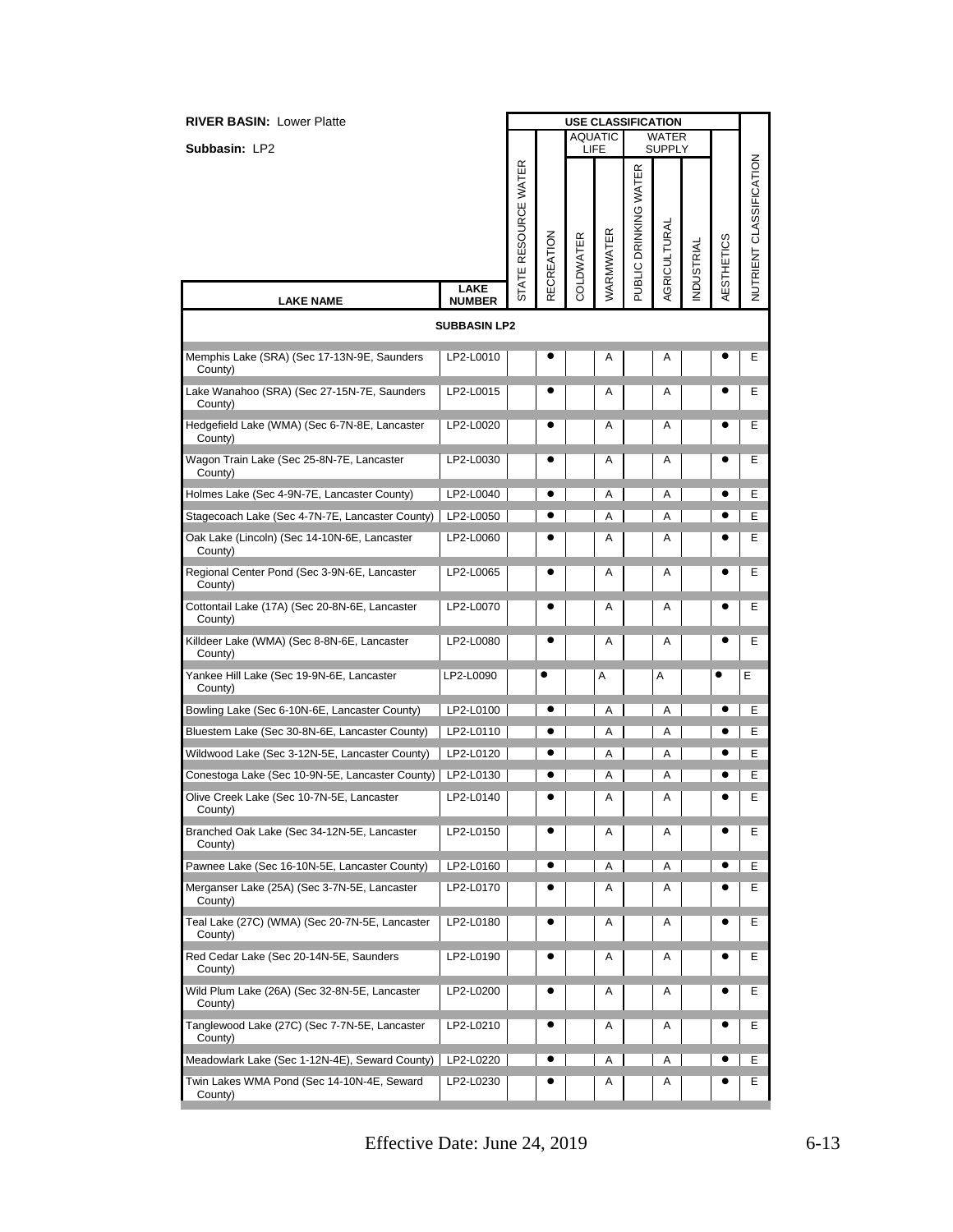| <b>RIVER BASIN: Lower Platte</b>                         |                              |                   |                   |           |                        |                | <b>USE CLASSIFICATION</b>     |                   |            |                         |
|----------------------------------------------------------|------------------------------|-------------------|-------------------|-----------|------------------------|----------------|-------------------------------|-------------------|------------|-------------------------|
| Subbasin: LP2                                            |                              |                   |                   |           | <b>AQUATIC</b><br>LIFE |                | <b>WATER</b><br><b>SUPPLY</b> |                   |            |                         |
|                                                          |                              | WATER<br>RESOURCE | <b>RECREATION</b> | COLDWATER | WARMWATER              | DRINKING WATER | AGRICULTURAL                  | <b>INDUSTRIAL</b> | AESTHETICS | NUTRIENT CLASSIFICATION |
| <b>LAKE NAME</b>                                         | <b>LAKE</b><br><b>NUMBER</b> | <b>STATE</b>      |                   |           |                        | PUBLIC         |                               |                   |            |                         |
| East Twin Lake (Sec 23-10N-4E, Seward County)            | LP2-L0240                    |                   |                   |           | A                      |                | A                             |                   |            | Ε                       |
| Timber Point Lake (6C) (Sec 22-14N-4E, Butler<br>County) | LP2-L0250                    |                   | ●                 |           | A                      |                | A                             |                   |            | Ε                       |
| West Twin Lake (Sec 22-10N-4E, Seward County)            | LP2-L0260                    |                   |                   |           | A                      |                | A                             |                   |            | Ε                       |
| Czechland Lake (Sec 26-16N-5E, Saunders<br>County)       | LP2-L0270                    |                   |                   |           | A                      |                | A                             |                   |            | Ε                       |
| Redtail Lake (Sec 20-13N-4E, Butler County)              | LP2-L0280                    |                   |                   |           | Α                      |                | A                             |                   |            | Е                       |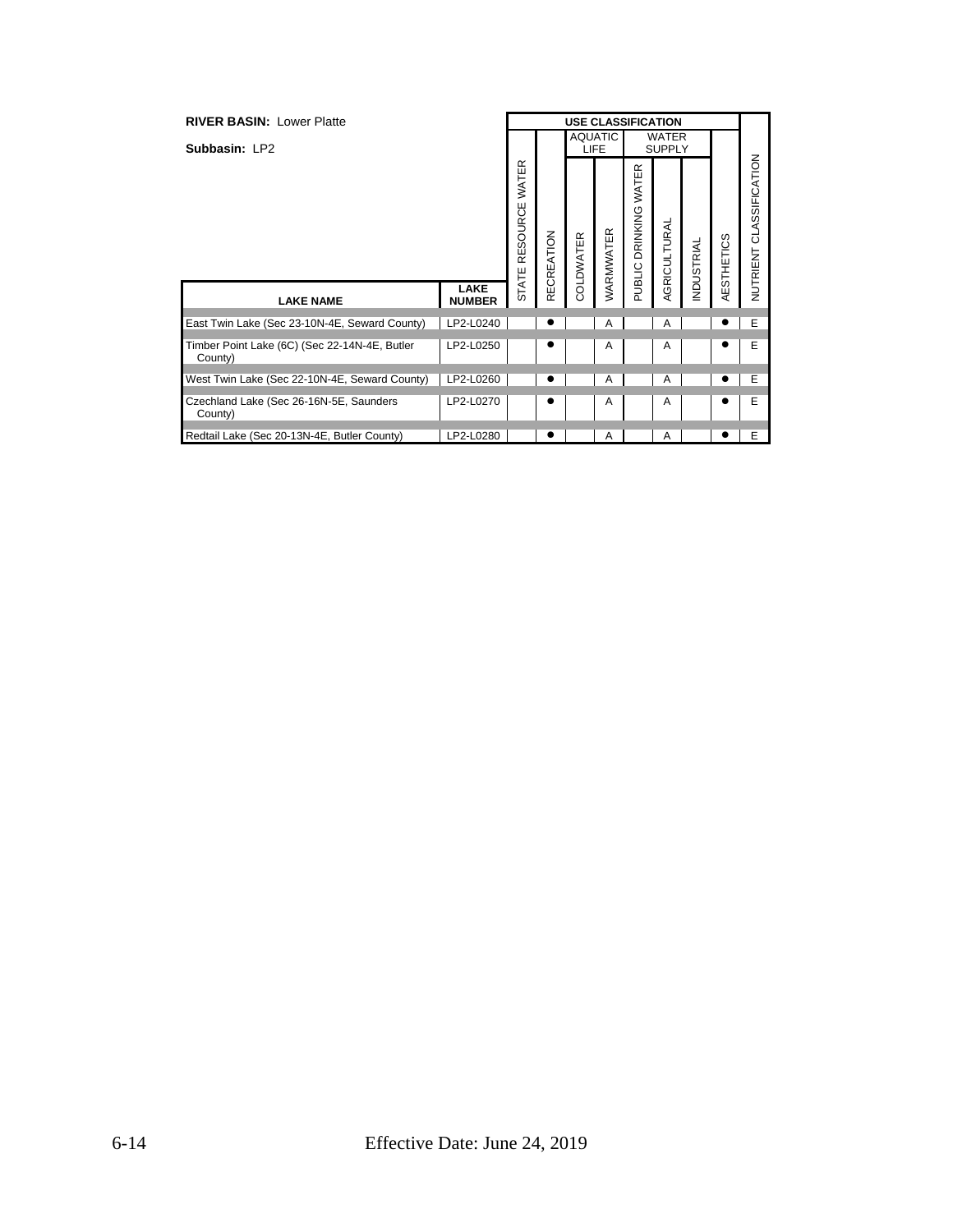| <b>RIVER BASIN: Middle Platte</b>                            |                              | <b>USE CLASSIFICATION</b> |                   |           |                        |                       |                               |           |            |                         |
|--------------------------------------------------------------|------------------------------|---------------------------|-------------------|-----------|------------------------|-----------------------|-------------------------------|-----------|------------|-------------------------|
| Subbasin: MP1                                                |                              |                           |                   |           | <b>AQUATIC</b><br>LIFE |                       | <b>WATER</b><br><b>SUPPLY</b> |           |            |                         |
|                                                              |                              | STATE RESOURCE WATER      | <b>RECREATION</b> | COLDWATER | WARMWATER              | PUBLIC DRINKING WATER | <b>AGRICULTURAL</b>           | NDUSTRIAL | AESTHETICS | NUTRIENT CLASSIFICATION |
| <b>LAKE NAME</b>                                             | <b>LAKE</b><br><b>NUMBER</b> |                           |                   |           |                        |                       |                               |           |            |                         |
|                                                              | <b>SUBBASIN MP1</b>          |                           |                   |           |                        |                       |                               |           |            |                         |
| Lease Lake (Sec 23-13N-6W, Hamilton County)                  | MP1-L0010                    |                           |                   |           | Α                      |                       | Α                             |           |            | W                       |
| Silver Creek City Pond (Sec 33-16N-3W, Merrick<br>County     | MP1-L0015                    |                           |                   |           | A                      |                       | Α                             |           |            | W                       |
| Mormon Trail Lake (SWA) (Sec 10-14N-5W,<br>Merrick County)   | MP1-L0020                    |                           |                   |           | A                      |                       | A                             |           |            | W                       |
| Hord Lake East (Sec 12-13N-6W, Merrick County)               | MP1-L0030                    |                           |                   |           | A                      |                       | A                             |           |            | W                       |
| Hord Lake West (Sec 13-13N-6W, Merrick County)               | MP1-L0040                    |                           |                   |           | A                      |                       | A                             |           |            | W                       |
| Bader Memorial Lake No. 7 (Sec 29-12N-7W,<br>Merrick County) | MP1-L0050                    |                           |                   |           | A                      |                       | A                             |           |            | W                       |
| Bader Memorial Lake No. 6 (Sec 30-12N-7W,<br>Merrick County) | MP1-L0060                    |                           |                   |           | Α                      |                       | Α                             |           |            | W                       |
| Bader Memorial Lake No. 5 (Sec 30-12N-7W,<br>Merrick County) | MP1-L0070                    |                           | ٠                 |           | A                      |                       | Α                             |           |            | W                       |
| Bader Memorial Lake No. 4 (Sec 30-12N-7W,<br>Merrick County) | MP1-L0080                    |                           |                   |           | Α                      |                       | Α                             |           |            | W                       |
| Bader Memorial Lake No. 2 (Sec 30-12N-7W,<br>Merrick County) | MP1-L0090                    |                           |                   |           | A                      |                       | A                             |           |            | W                       |
| Bader Memorial Lake No. 3 (Sec 30-12N-7W,<br>Merrick County) | MP1-L0100                    |                           |                   |           | A                      |                       | Α                             |           |            | W                       |
| Bader Memorial Lake No. 1 (Sec 30-12N-7W,<br>Merrick County) | MP1-L0110                    |                           |                   |           | Α                      |                       | Α                             |           |            | W                       |
| Grand Island Detention Cell (Sec 5-11N-9W, Hall<br>County)   | MP1-L0120                    |                           |                   |           | A                      |                       | Α                             |           |            | W                       |
| Cornhusker Lake (WMA) (Sec 20-11N-10W, Hall<br>County)       | MP1-L0130                    |                           | $\bullet$         |           | A                      |                       | Α                             |           | e          | W                       |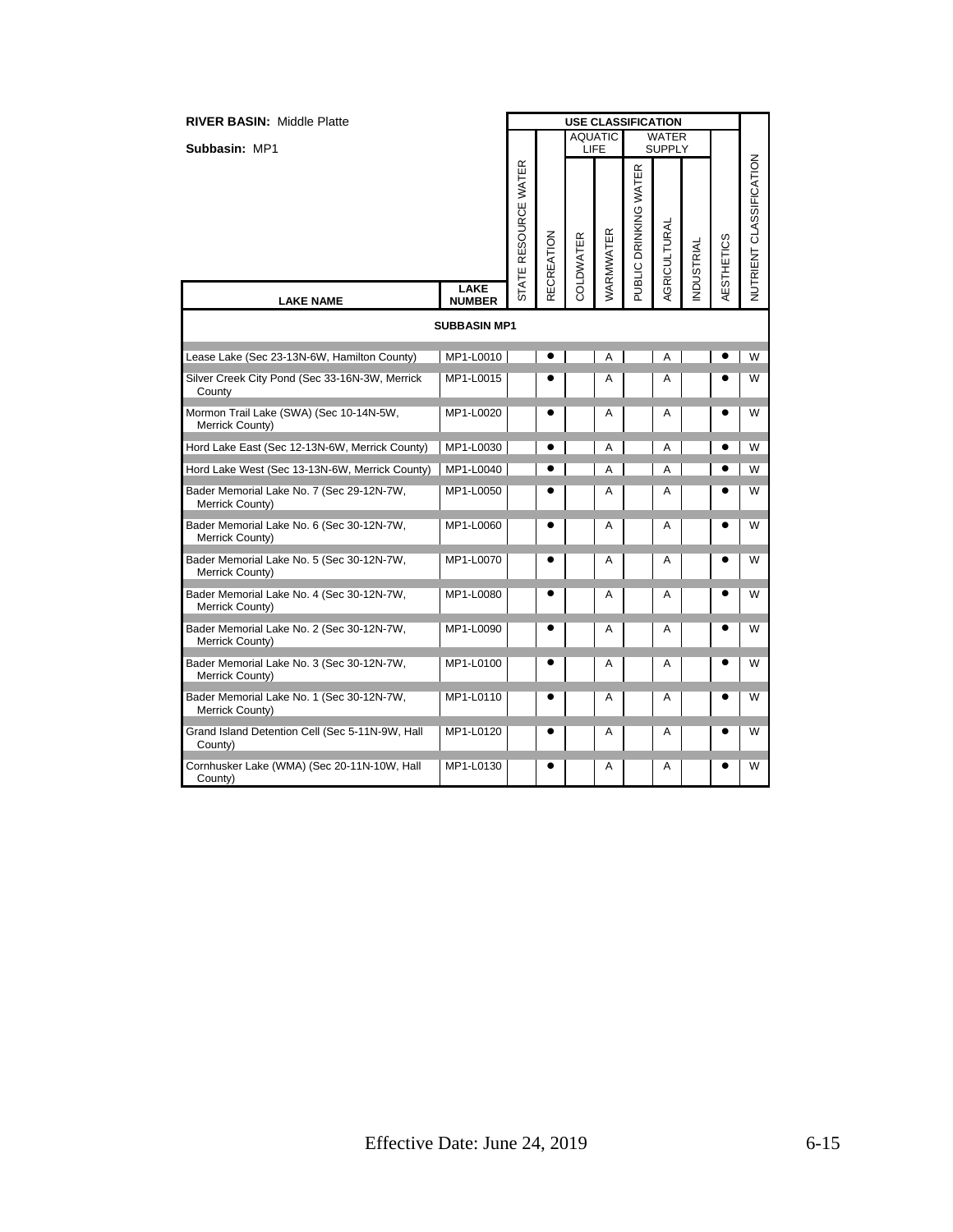| <b>RIVER BASIN: Middle Platte</b>                                               |                     | <b>USE CLASSIFICATION</b> |                   |           |                        |                       |                               |                  |            |                         |
|---------------------------------------------------------------------------------|---------------------|---------------------------|-------------------|-----------|------------------------|-----------------------|-------------------------------|------------------|------------|-------------------------|
| Subbasin: MP2                                                                   |                     |                           |                   |           | <b>AQUATIC</b><br>LIFE |                       | <b>WATER</b><br><b>SUPPLY</b> |                  |            |                         |
|                                                                                 | LAKE                | STATE RESOURCE WATER      | <b>RECREATION</b> | COLDWATER | WARMWATER              | PUBLIC DRINKING WATER | <b>AGRICULTURAL</b>           | <b>NDUSTRIAL</b> | AESTHETICS | NUTRIENT CLASSIFICATION |
| <b>LAKE NAME</b>                                                                | <b>NUMBER</b>       |                           |                   |           |                        |                       |                               |                  |            |                         |
|                                                                                 | <b>SUBBASIN MP2</b> |                           |                   |           |                        |                       |                               |                  |            |                         |
| Grand Island Rest Area Lake (I-80 mile 315.0 S)<br>(Sec 22-10N-9W, Hall County) | MP2-L0010           |                           |                   |           | Α                      |                       | Α                             |                  |            | W                       |
| Grand Island Pier Lake (Sec 15-11N-9W, Hall<br>County)                          | MP2-L0020           |                           |                   |           | Α                      |                       | Α                             |                  |            | W                       |
| Grand Island L.E. Ray Lake (Sec 28-11N-9W, Hall<br>County)                      | MP2-L0030           |                           |                   |           | Α                      |                       | Α                             |                  |            | W                       |
| Grand Island Sucks Lake (Sec 21-11N-9W, Hall<br>County)                         | MP2-L0040           |                           |                   |           | Α                      |                       | Α                             |                  |            | W                       |
| Mormon Island Lake (SWA) (I-80 mile 313.5 N)<br>(Sec 21-10N-9W, Hall County)    | MP2-L0050           |                           |                   |           | Α                      |                       | Α                             |                  |            | W                       |
| East Mormon Island Lake (SRA) (Sec 20-10N-9W,<br>Hall County)                   | MP2-L0060           |                           |                   |           | Α                      |                       | Α                             |                  | c          | W                       |
| West Mormon Island Lake (SRA) (Sec 20-10N-9W,<br>Hall County)                   | MP2-L0070           |                           |                   |           | Α                      |                       | Α                             |                  |            | W                       |
| Alda Rest Area Lake (I-80 mile 306.0 N) (Sec 30-<br>10N-10W, Hall County)       | MP2-L0090           |                           |                   |           | Α                      |                       | Α                             |                  |            | W                       |
| Cheyenne Lake (SRA) (Sec 7-9N-11W, Hall<br>County)                              | MP2-L0100           |                           |                   |           | Α                      |                       | Α                             |                  |            | W                       |
| West Wood River Lake (WMA) (Sec 13-9N-12W,<br>Hall County)                      | MP2-L0110           |                           |                   |           | Α                      |                       | Α                             |                  |            | W                       |
| War Axe Lake (SRA) (Sec 25-9N-13W, Buffalo<br>County)                           | MP2-L0120           |                           |                   |           | Α                      |                       | Α                             |                  |            | W                       |
| Windmill Lake No. 4 (SRA) (Sec 36-9N-14W,<br>Buffalo County)                    | MP2-L0130           |                           |                   |           | Α                      |                       | Α                             |                  |            | W                       |
| Windmill Lake No. 5 (SRA) (Sec 31-9N-13W,<br>Buffalo County)                    | MP2-L0140           |                           |                   |           | Α                      |                       | Α                             |                  |            | W                       |
| Windmill Lake No. 3 (SRA) (Sec 36-9N-14W,<br>Buffalo County)                    | MP2-L0150           |                           |                   |           | Α                      |                       | Α                             |                  | e          | W                       |
| Windmill Lake No. 2 (SRA) (Sec 36-9N-14W,<br>Buffalo County)                    | MP2-L0160           |                           |                   |           | Α                      |                       | A                             |                  |            | W                       |
| Windmill Lake No. 1 (SRA) (Sec 36-9N-14W,<br><b>Buffalo County)</b>             | MP2-L0170           |                           |                   |           | Α                      |                       | A                             |                  |            | W                       |
| Windmill Lake No. 6 (SRA) (Sec 36-9N-14W,<br>Buffalo County)                    | MP2-L0180           |                           |                   |           | Α                      |                       | Α                             |                  |            | W                       |
| Bassway Strip Lake No. 5 (WMA) (Sec 2-8N-14W,<br>Buffalo County)                | MP2-L0190           |                           |                   |           | Α                      |                       | Α                             |                  |            | W                       |
| Bassway Strip Lake No. 4 (WMA) (Sec 4-8N-14W,<br><b>Buffalo County)</b>         | MP2-L0200           |                           |                   |           | Α                      |                       | Α                             |                  |            | W                       |
| Bassway Strip Lake No. 3 (WMA) (Sec 4-8N-14W,<br>Buffalo County)                | MP2-L0210           |                           | e                 |           | Α                      |                       | Α                             |                  |            | W                       |
| Bassway Strip Lake No. 2 (WMA) (Sec 5-8N-14W,<br>Buffalo County)                | MP2-L0220           |                           |                   |           | Α                      |                       | Α                             |                  |            | W                       |
| Bassway Strip Lake No. 1 (WMA) (Sec 6-8N-14W,<br>Buffalo County)                | MP2-L0230           |                           |                   |           | Α                      |                       | Α                             |                  |            | W                       |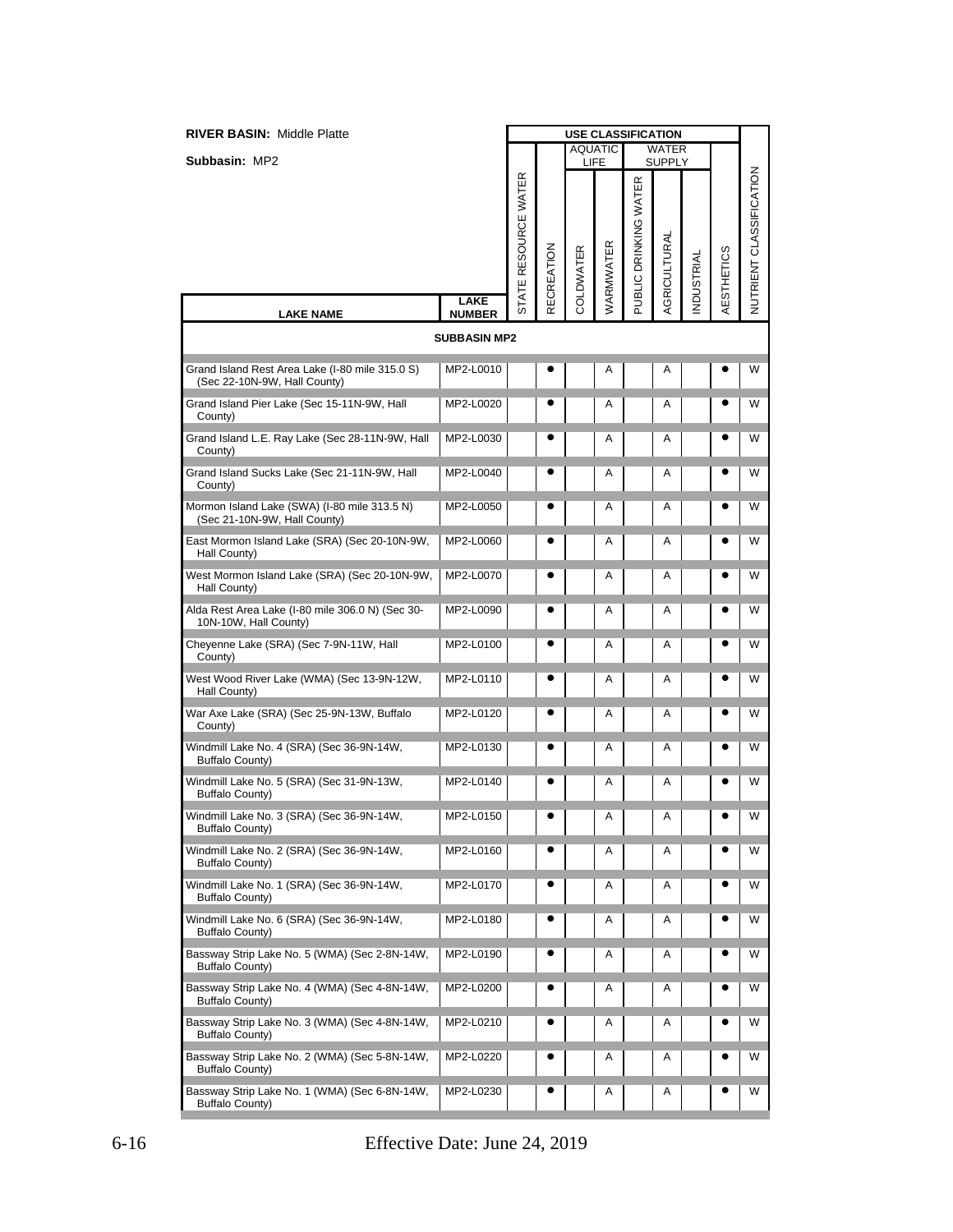| <b>RIVER BASIN: Middle Platte</b>                                                   |                              | <b>USE CLASSIFICATION</b><br><b>AQUATIC</b> |                   |           |           |                       |                               |                  |                   |                         |
|-------------------------------------------------------------------------------------|------------------------------|---------------------------------------------|-------------------|-----------|-----------|-----------------------|-------------------------------|------------------|-------------------|-------------------------|
| Subbasin: MP2                                                                       |                              |                                             |                   |           | LIFE      |                       | <b>WATER</b><br><b>SUPPLY</b> |                  |                   |                         |
|                                                                                     |                              | STATE RESOURCE WATER                        | <b>RECREATION</b> | COLDWATER | WARMWATER | PUBLIC DRINKING WATER | <b>AGRICULTURAL</b>           | <b>NDUSTRIAL</b> | <b>AESTHETICS</b> | NUTRIENT CLASSIFICATION |
| <b>LAKE NAME</b>                                                                    | <b>LAKE</b><br><b>NUMBER</b> |                                             |                   |           |           |                       |                               |                  |                   |                         |
| Bufflehead Lake (WMA) (Sec 9-8N-15W, Buffalo<br>County)                             | MP2-L0240                    |                                             |                   |           | Α         |                       | Α                             |                  |                   | W                       |
| Ft. Kearny Lake No. 1 (SRA) (Sec 23-8N-15W,<br>Kearney County)                      | MP2-L0250                    |                                             |                   |           | Α         |                       | Α                             |                  |                   | W                       |
| Ft. Kearny Lake No. 2 (SRA) (Sec 22-8N-15W,<br>Buffalo County)                      | MP2-L0260                    |                                             |                   |           | Α         |                       | A                             |                  |                   | W                       |
| Ft. Kearny Lake No. 3 (SRA) (Sec 22-8N-15W,<br>Buffalo County)                      | MP2-L0270                    |                                             |                   |           | Α         |                       | Α                             |                  |                   | W                       |
| Ft. Kearny Lake No. 4 (SRA) (Sec 22-8N-15W,<br><b>Buffalo County)</b>               | MP2-L0280                    |                                             |                   |           | Α         |                       | Α                             |                  |                   | W                       |
| Ft. Kearny Lake No. 5 (SRA) (Sec 22-8N-15W,<br><b>Buffalo County)</b>               | MP2-L0290                    |                                             |                   |           | Α         |                       | Α                             |                  |                   | W                       |
| Ft. Kearny Lake No. 6 (SRA) (Sec 22-8N-15W,<br><b>Buffalo County)</b>               | MP2-L0300                    |                                             |                   |           | Α         |                       | Α                             |                  |                   | W                       |
| Ft. Kearny Lake No. 7 (SRA) (Sec 22-8N-15W,<br><b>Buffalo County)</b>               | MP2-L0310                    |                                             |                   |           | Α         |                       | Α                             |                  |                   | W                       |
| Kea Lake (WMA) (Sec 14-8N-16W, Buffalo County)                                      | MP2-L0320                    |                                             |                   |           | Α         |                       | Α                             |                  |                   | W                       |
| Kearney Lake (Sec 35-9N-16W, Buffalo County)                                        | MP2-L0330                    |                                             |                   |           | Α         |                       | Α                             |                  |                   | W                       |
| Yanney Park Lake (Kearney) (Sec 10-8N-16W,<br><b>Buffalo County)</b>                | MP2-L0335                    |                                             |                   |           | Α         |                       | Α                             |                  |                   | W                       |
| Kea West Lake (WMA) (Sec 10-8N-16W, Buffalo<br>County)                              | MP2-L0340                    |                                             |                   |           | Α         |                       | Α                             |                  |                   | W                       |
| North Kearney Rest Area Lake (I-80 mile 271.0 N)<br>(Sec 10-8N-16W, Buffalo County) | MP2-L0350                    |                                             |                   |           | Α         |                       | Α                             |                  | $\bullet$         | W                       |
| Cottonmill Lake (Sec 32-9N-16W, Buffalo County)                                     | MP2-L0360                    |                                             |                   |           | A         |                       | A                             |                  |                   | W                       |
| South Kearney Rest Area Lake (I-80 mile 269.0 S)<br>(Sec 17-8N-16W, Buffalo County) | MP2-L0370                    |                                             |                   |           | Α         |                       | Α                             |                  | e                 | W                       |
| East Odessa Lake (WMA) (Sec 18-8N-16W, Buffalo   MP2-L0380<br>County)               |                              |                                             |                   |           | A         |                       | Α                             |                  |                   | W                       |
| Union Pacific Lake (SRA) (Sec 9-8N-17W, Buffalo<br>County)                          | MP2-L0390                    |                                             |                   |           | Α         |                       | Α                             |                  |                   | W                       |
| Coot Shallows Lake (WMA) (Sec 7-8N-17W,<br><b>Buffalo County)</b>                   | MP2-L0400                    |                                             | 0                 |           | Α         |                       | Α                             |                  |                   | W                       |
| Blue Hole East Lake (WMA) (Sec 4-8N-18W,<br>Buffalo County)                         | MP2-L0410                    |                                             |                   |           | Α         |                       | Α                             |                  |                   | W                       |
| Sandy Channel Lake (SRA) (Sec 16-8N-18W,<br>Buffalo County)                         | MP2-L0420                    |                                             |                   |           | Α         |                       | Α                             |                  |                   | W                       |
| Blue Hole Lake (Elm Creek) (WMA) (Sec 5-8N-<br>18W, Buffalo County)                 | MP2-L0430                    |                                             |                   |           | Α         |                       | A                             |                  |                   | W                       |
| West Elm Creek Lake (WMA) (Sec 4-8N-19W,<br>Dawson County)                          | MP2-L0440                    |                                             |                   |           | Α         |                       | Α                             |                  |                   | W                       |
| Overton Lake (WMA) (Sec 1-8N-20W, Dawson<br>County)                                 | MP2-L0450                    |                                             |                   |           | Α         |                       | Α                             |                  | c                 | W                       |
| Dogwood Lake (WMA) (Sec 5-8N-20W, Dawson<br>County)                                 | MP2-L0460                    |                                             |                   |           | Α         |                       | Α                             |                  |                   | W                       |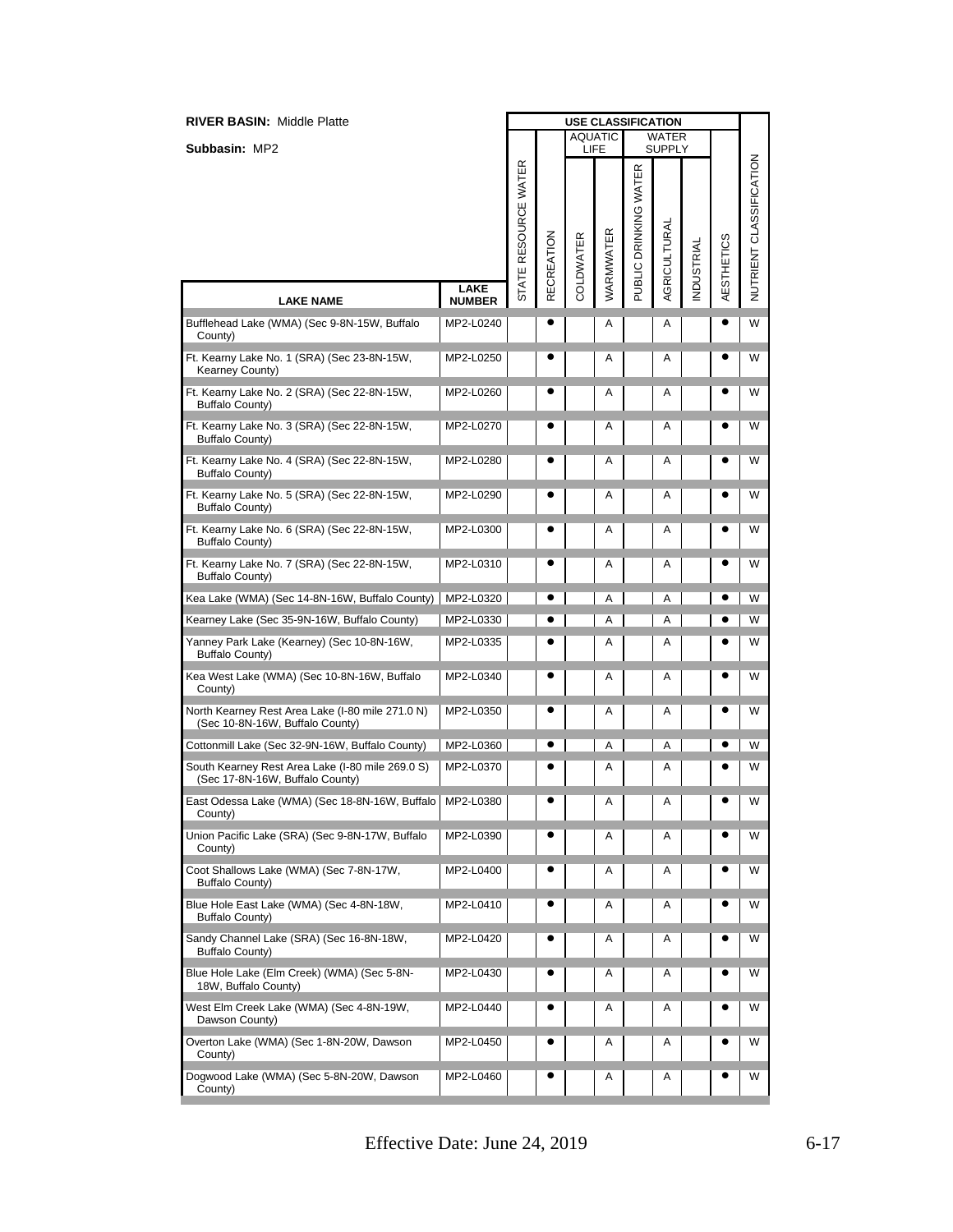| <b>RIVER BASIN: Middle Platte</b>                                 |               | <b>USE CLASSIFICATION</b><br><b>AQUATIC</b><br><b>WATER</b> |                   |           |           |                       |               |           |                   |                         |
|-------------------------------------------------------------------|---------------|-------------------------------------------------------------|-------------------|-----------|-----------|-----------------------|---------------|-----------|-------------------|-------------------------|
| Subbasin: MP2                                                     |               |                                                             |                   |           | LIFE      |                       | <b>SUPPLY</b> |           |                   |                         |
|                                                                   | <b>LAKE</b>   | STATE RESOURCE WATER                                        | <b>RECREATION</b> | COLDWATER | WARMWATER | PUBLIC DRINKING WATER | AGRICULTURAI  | NDUSTRIAL | <b>AESTHETICS</b> | NUTRIENT CLASSIFICATION |
| <b>LAKE NAME</b>                                                  | <b>NUMBER</b> |                                                             |                   |           |           |                       |               |           |                   |                         |
| Dawson County Museum Lake (Sec 5-9N-21W,<br>Dawson County)        | MP2-L0470     |                                                             |                   |           | Α         |                       | Α             |           |                   | W                       |
| Interstate Lake (Lexington) (Sec 20-9N-21W,<br>Dawson County)     | MP2-L0480     |                                                             |                   |           | Α         |                       | Α             |           |                   | W                       |
| Plum Creek Park Lake (Lexington) (Sec 6-9N-21W,<br>Dawson County) | MP2-L0490     |                                                             |                   |           | Α         |                       | Α             |           |                   | W                       |
| Phillips Lake (Sec 2-8N-22W, Gosper County)                       | MP2-L0500     |                                                             | $\bullet$         |           | Α         |                       | A             |           |                   | W                       |
| Bossung Lake (Sec 4-8N-22W, Gosper County)                        | MP2-L0510     |                                                             |                   |           | Α         |                       | A             |           |                   | W                       |
| Johnson Lake (Sec 8-8N-22W, Gosper County)                        | MP2-L0520     |                                                             | e                 |           | Α         |                       | Α             |           |                   | W                       |
| Buffalo Creek Lake (Sec 4-11N-22W, Dawson<br>County)              | MP2-L0530     |                                                             |                   |           | Α         |                       | Α             |           |                   | W                       |
| Elwood Reservoir (Sec 30-8N-22W, Gosper<br>County)                | MP2-L0540     |                                                             |                   |           | A         |                       | Α             |           |                   | W                       |
| Darr Lake (WMA) (Sec 5-9N-22W, Dawson County)                     | MP2-L0550     |                                                             |                   |           | Α         |                       | Α             |           |                   | W                       |
| Plum Creek Lake (Sec 34-9N-23W) Dawson<br>County)                 | MP2-L0560     |                                                             |                   |           | Α         |                       | Α             |           |                   | W                       |
| Gallagher Canyon Reservoir (Sec 20-9N-23W,<br>Dawson County)      | MP2-L0570     |                                                             |                   |           | Α         |                       | A             |           |                   | W                       |
| Cozad Lake (WMA) (Sec 18-10N-23W, Dawson<br>County)               | MP2-L0580     |                                                             |                   |           | Α         |                       | Α             |           |                   | W                       |
| West Cozad Lake (WMA) (Sec 12-10N-24W,<br>Dawson County)          | MP2-L0590     |                                                             |                   |           | Α         |                       | Α             |           |                   | W                       |
| East Willow Island Lake (WMA) (Sec 3-10N-24W,<br>Dawson County)   | MP2-L0600     |                                                             |                   |           | A         |                       | Α             |           | e                 | W                       |
| Willow Island Lake (WMA) (Sec 33-11N-24W,<br>Dawson County)       | MP2-L0610     |                                                             |                   |           | Α         |                       | Α             |           |                   | W                       |
| Midway Lakes (8 Lakes) (Sec 33-10N-24W,<br>Dawson County)         | MP2-L0620     |                                                             |                   |           | Α         |                       | A             |           |                   | W                       |
| East Gothenburg Lake (WMA) (Sec 30-11N-24W,<br>Dawson County)     | MP2-L0630     |                                                             |                   |           | Α         |                       | Α             |           |                   | W                       |
| Little Canyon Lake No. 2 (Sec 14-10N-25W,<br>Dawson County)       | MP2-L0640     |                                                             |                   |           | Α         |                       | Α             |           |                   | W                       |
| Lake Helen (Sec 10-11N-25W, Dawson County)                        | MP2-L0650     |                                                             |                   |           | Α         |                       | Α             |           |                   | W                       |
| Little Canyon Lake No. 1 (Sec 9-10N-25W, Dawson<br>County)        | MP2-L0660     |                                                             |                   |           | Α         |                       | A             |           |                   | W                       |
| West Gothenburg Lake (WMA) (Sec 29-12N-26W,<br>Lincoln County)    | MP2-L0680     |                                                             |                   |           | Α         |                       | Α             |           |                   | W                       |
| Brady Lake (WMA) (Sec 23-12N-27W, Lincoln<br>County)              | MP2-L0690     |                                                             |                   |           | Α         |                       | Α             |           |                   | W                       |
| Chester Island Lake (WMA) (Sec 22-12N-27W,<br>Lincoln County)     | MP2-L0700     |                                                             |                   |           | Α         |                       | Α             |           |                   | W                       |
| Jeffrey Reservoir (Sec 4-11N-27W, Lincoln County)                 | MP2-L0710     |                                                             |                   |           | Α         |                       | Α             |           |                   | W                       |
| West Brady Lake (WMA) (Sec 17-12N-27W,<br>Lincoln County)         | MP2-L0720     |                                                             |                   |           | Α         |                       | Α             |           |                   | W                       |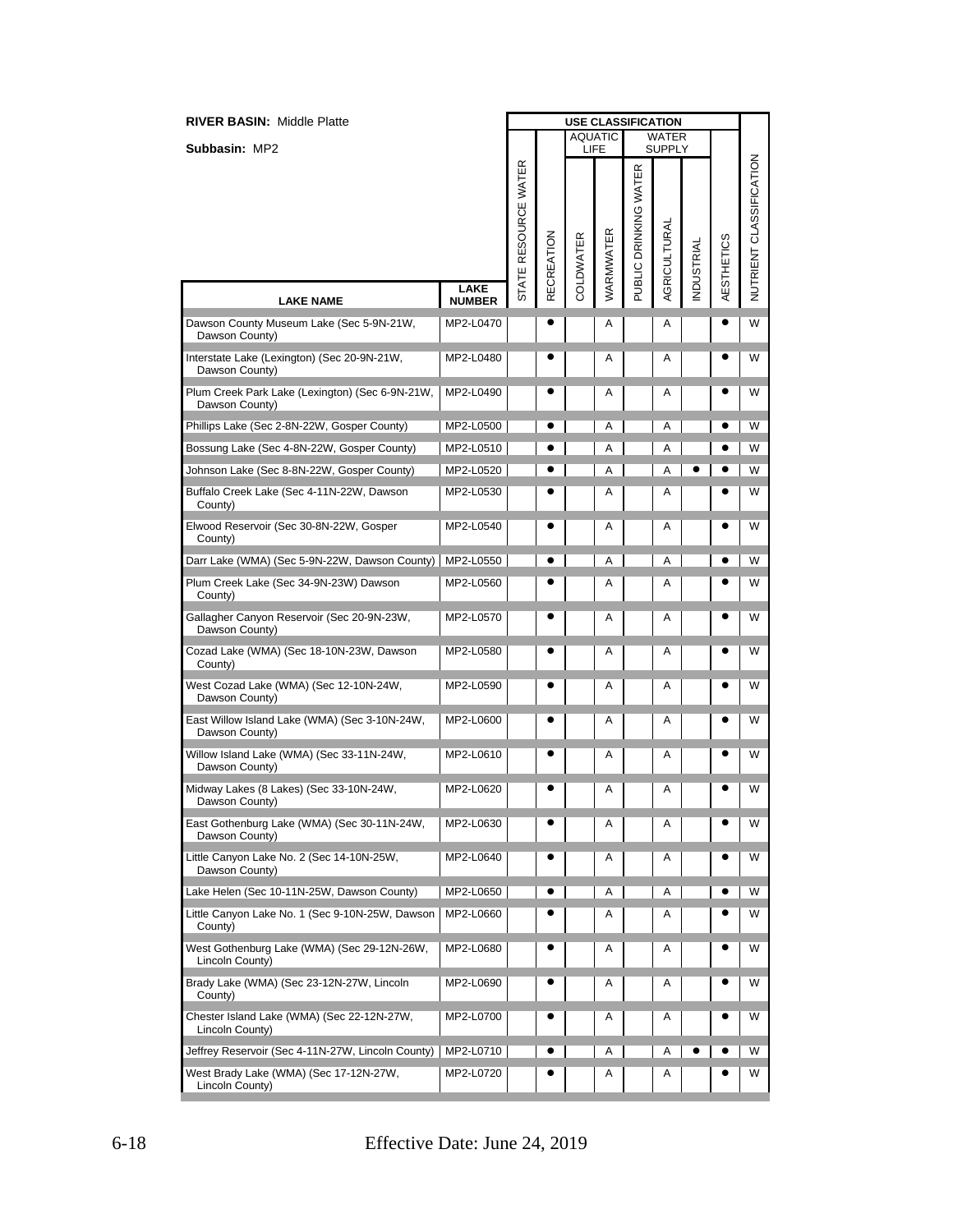| <b>RIVER BASIN: Middle Platte</b>                                              |                              | <b>USE CLASSIFICATION</b> |                   |                  |                |                       |                        |           |                   |                         |
|--------------------------------------------------------------------------------|------------------------------|---------------------------|-------------------|------------------|----------------|-----------------------|------------------------|-----------|-------------------|-------------------------|
| Subbasin: MP2                                                                  |                              |                           |                   | <b>AQUATIC</b>   | LIFE           |                       | WATER<br><b>SUPPLY</b> |           |                   |                         |
|                                                                                |                              | STATE RESOURCE WATER      | <b>RECREATION</b> | <b>COLDWATER</b> | WARMWATER      | PUBLIC DRINKING WATER | AGRICULTURAL           | NDUSTRIAL | <b>AESTHETICS</b> | NUTRIENT CLASSIFICATION |
| <b>LAKE NAME</b>                                                               | <b>LAKE</b><br><b>NUMBER</b> |                           |                   |                  |                |                       |                        |           |                   |                         |
| Snell Canyon Lake No. 2 (Sec 31-12N-27W,<br>Lincoln County)                    | MP2-L0730                    |                           | 6                 |                  | A              |                       | A                      |           |                   | W                       |
| Snell Canyon Lake No. 1 (Sec 36-12N-28W,<br>Lincoln County)                    | MP2-L0740                    |                           |                   |                  | A              |                       | А                      |           |                   | W                       |
| Maxwell Rest Area Lake (I-80 mile 194.0 N) (Sec 1-<br>12N-28W, Lincoln County) | MP2-L0750                    |                           | e                 |                  | A              |                       | Α                      |           |                   | W                       |
| Target Lake (Sec 23-12N-28W, Lincoln County)                                   | MP2-L0760                    |                           |                   |                  | $\overline{A}$ |                       | Α                      |           |                   | W                       |
| Fort McPherson Lake (SWA) (Sec 34-13N-28W,<br>Lincoln County)                  | MP2-L0770                    |                           |                   |                  | A              |                       | Α                      |           |                   | W                       |
| Cottonwood Canyon Lake (Sec 16-12N-28W,<br>Lincoln County)                     | MP2-L0780                    |                           |                   |                  | A              |                       | Α                      |           |                   | W                       |
| I-80 BLM Lake (Sec 33-13N-28W, Lincoln County)                                 | MP2-L0790                    |                           |                   |                  | $\overline{A}$ |                       | A                      |           |                   | W                       |
| Pawnee Slough Lake (WMA) (Sec 21-13N-28W,<br>Lincoln County)                   | MP2-L0795                    |                           |                   |                  | A              |                       | Α                      |           |                   | W                       |
| West Maxwell Lake (WMA) (Sec 33-13N-28W,<br>Lincoln County)                    | MP2-L0800                    |                           |                   |                  | A              |                       | Α                      |           |                   | W                       |
| Box Elder Canyon Lake (Sec 12-12N-29W, Lincoln<br>County)                      | MP2-L0810                    |                           |                   |                  | A              |                       | Α                      |           |                   | W                       |
| Crystal Lake (Sec 23-13N-29W, Lincoln County)                                  | MP2-L0820                    |                           |                   |                  | A              |                       | Α                      |           |                   | W                       |
| Fremont Slough Lake (WMA) (Sec 17-13N-29W,<br>Lincoln County)                  | MP2-L0840                    |                           |                   |                  | A              |                       | Α                      |           |                   | W                       |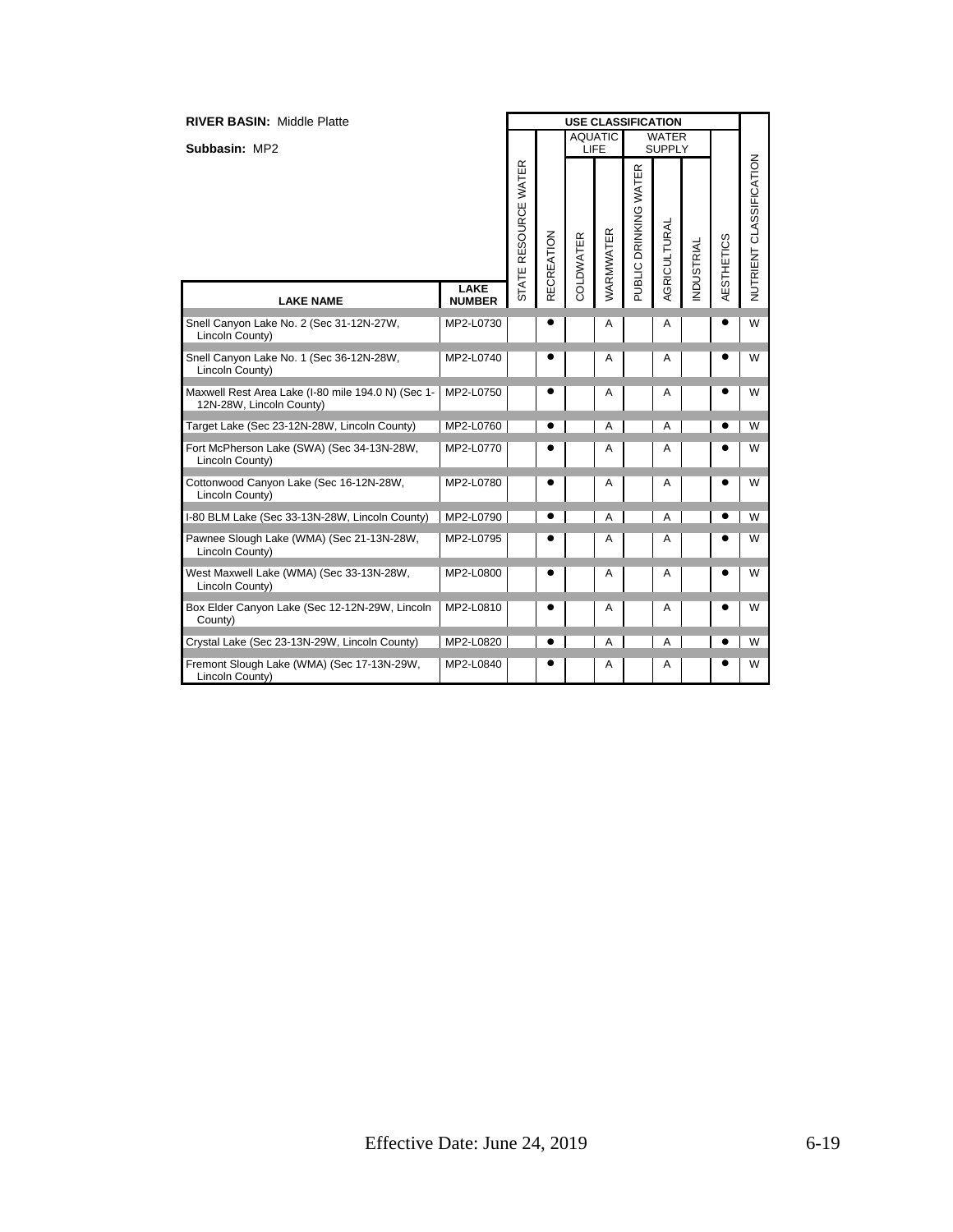| <b>RIVER BASIN: Missouri Tributaries</b>                                 |                     |                      |                   |           | <b>USE CLASSIFICATION</b> |                       |                        |           |            |                         |
|--------------------------------------------------------------------------|---------------------|----------------------|-------------------|-----------|---------------------------|-----------------------|------------------------|-----------|------------|-------------------------|
| Subbasin: MT1                                                            |                     |                      |                   |           | <b>AQUATIC</b><br>LIFE    |                       | WATER<br><b>SUPPLY</b> |           |            |                         |
|                                                                          | LAKE                | STATE RESOURCE WATER | <b>RECREATION</b> | COLDWATER | WARMWATER                 | PUBLIC DRINKING WATER | AGRICULTURAI           | NDUSTRIAL | AESTHETICS | NUTRIENT CLASSIFICATION |
| <b>LAKE NAME</b>                                                         | <b>NUMBER</b>       |                      |                   |           |                           |                       |                        |           |            |                         |
|                                                                          | <b>SUBBASIN MT1</b> |                      |                   |           |                           |                       |                        |           |            |                         |
| Offutt Lake (Sec 7-13N-14E, Sarpy County)                                | MT1-L0010           |                      |                   |           | Α                         |                       | Α                      |           |            | E                       |
| Haworth Park Lake (Bellevue) (Sec 31-14N-14E,<br>Sarpy County)           | MT1-L0020           |                      |                   |           | A                         |                       | Α                      |           |            | E.                      |
| Halleck Park Lake (Papillion) (Sec 26-14N-12E,<br>Sarpy County)          | MT1-L0023           |                      |                   |           | Α                         |                       | Α                      |           |            | Е                       |
| Walnut Creek Lake (Sec 33-14N-12E, Sarpy<br>County)                      | MT1-L0025           |                      |                   |           | A                         |                       | Α                      |           |            | Ε                       |
| Prairie Queen Lake (Sec 19-14N-12E, Sarpy<br>County)                     | MT1-L0027           |                      |                   |           | A                         |                       | A                      |           |            | Е                       |
| Wehrspann Lake (Site No. 20) (Sec 23-14N-11E,<br>Sarpy County)           | MT1-L0030           |                      |                   |           | A                         |                       | Α                      |           |            | Е                       |
| Hitchcock Park Lake (Omaha) (Sec 5-14N-13E,<br>Douglas County)           | MT1-L0040           |                      |                   |           | Α                         |                       | Α                      |           |            | Ε                       |
| Ed Zorinsky Lake (Site No. 18) (Sec 34-15N-11E,<br>Douglas County)       | MT1-L0050           |                      |                   |           | A                         |                       | Α                      |           | e          | Е                       |
| Hanscom Park Lake (Omaha) (Sec 28-15N-13E,<br>Douglas County)            | MT1-L0060           |                      |                   |           | Α                         |                       | Α                      |           |            | Е                       |
| Heartland Park Lake (Omaha) (Sec 23-15N-13E,<br>Douglas County)          | MT1-L0063           |                      |                   |           | Α                         |                       | Α                      |           |            | Ε                       |
| Lawrence Youngman Lake (Omaha) (Sec 18-15N-<br>11E, Douglas County)      | MT1-L0067           |                      |                   |           | A                         |                       | Α                      |           |            | Е                       |
| Fontenelle Park Lake (Omaha) (Sec 5-15N-13E,<br>Douglas County)          | MT1-L0070           |                      |                   |           | A                         |                       | Α                      |           |            | Е                       |
| Benson Park Lake (Omaha) (Sec 1-15N-12E,<br>Douglas County)              | MT1-L0080           |                      |                   |           | A                         |                       | Α                      |           |            | E.                      |
| Carter Lake (Omaha) (Sec 2-15N-13E, Douglas<br>County)                   | MT1-L0090           |                      |                   |           | A                         |                       | Α                      |           |            | Е                       |
| Flanagan Lake (Omaha) (Sec 33-16N-11E,<br>Douglas County)                | MT1-L0095           |                      |                   |           | Α                         |                       | Α                      |           |            | Е                       |
| Standing Bear Lake (Site No. 16) (Sec 36-16N-<br>11E, Douglas County)    | MT1-L0100           |                      | c                 |           | Α                         |                       | Α                      |           |            | E.                      |
| Miller Park Lake (Omaha) (Sec 33-16N-13E,<br>Douglas County)             | MT1-L0110           |                      |                   |           | Α                         |                       | Α                      |           |            | Е                       |
| Glenn Cunningham Lake (Site No. 11) (Sec 22-<br>16N-12E, Douglas County) | MT1-L0120           |                      |                   |           | Α                         |                       | A                      |           |            | Е                       |
| Papio D-4 Lake (Sec 9-16N-12E, Douglas County)                           | MT1-L0130           |                      | ٠                 |           | Α                         |                       | Α                      |           |            | Е                       |
| Prairie View Lake (Sec 8-16N-11E, Douglas<br>County)                     | MT1-L0135           |                      |                   |           | Α                         |                       | Α                      |           |            | Е                       |
| DeSoto Lake (DeSoto NWR) (Sec 18-18N-13E,<br>Washington County)          | MT1-L0140           | Α                    |                   |           | Α                         |                       | Α                      |           |            | Е                       |
| Summit Lake (Sec 27-21N-10E, Burt County)                                | MT1-L0150           |                      |                   |           | Α                         |                       | Α                      |           |            | Е                       |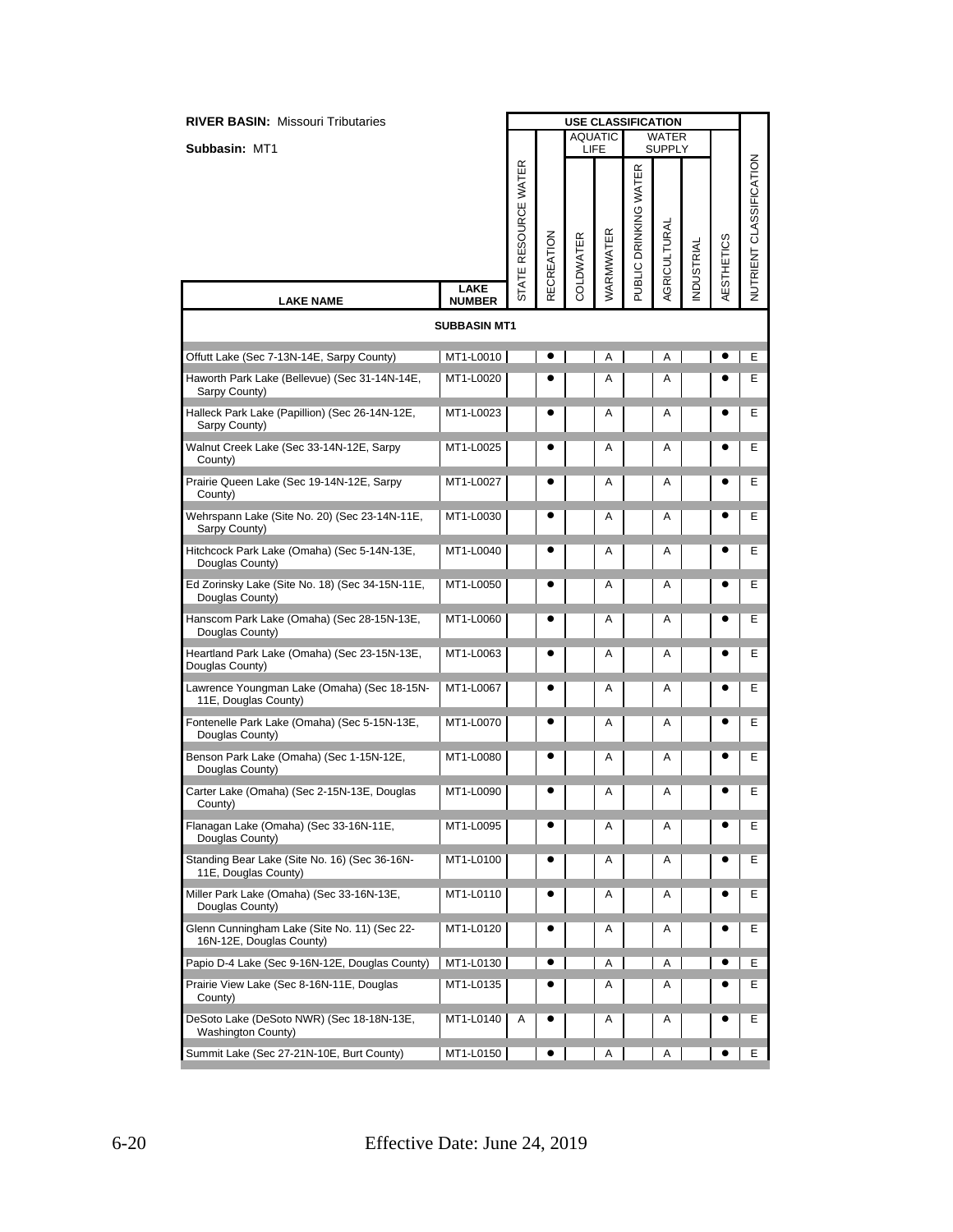| <b>RIVER BASIN: Missouri Tributaries</b>                                |                                 | <b>USE CLASSIFICATION</b>      |            |                  |                        |                       |                        |                  |            |                         |
|-------------------------------------------------------------------------|---------------------------------|--------------------------------|------------|------------------|------------------------|-----------------------|------------------------|------------------|------------|-------------------------|
| Subbasin: MT1 and MT2                                                   |                                 |                                |            |                  | <b>AQUATIC</b><br>LIFE |                       | WATER<br><b>SUPPLY</b> |                  |            |                         |
|                                                                         | LAKE                            | RESOURCE WATER<br><b>STATE</b> | RECREATION | <b>COLDWATER</b> | WARMWATER              | PUBLIC DRINKING WATER | AGRICULTURAL           | <b>NDUSTRIAL</b> | AESTHETICS | NUTRIENT CLASSIFICATION |
| <b>LAKE NAME</b>                                                        | <b>NUMBER</b>                   |                                |            |                  |                        |                       |                        |                  |            |                         |
|                                                                         | <b>SUBBASIN MT1 (continued)</b> |                                |            |                  |                        |                       |                        |                  |            |                         |
| Mud Creek SCS Pond (Sec 18-21N-11E, Burt<br>County)                     | MT1-L0160                       |                                | e          |                  | A                      |                       | Α                      |                  |            | E                       |
| Middle Decatur Bend Lake (WMA) (Sec 5-23N-11E,<br>Burt County)          | MT1-L0170                       |                                |            |                  | A                      |                       | Α                      |                  |            | Е                       |
| Omadi Bend Lake (WMA) (Sec 32-28N-9E, Dakota<br>County)                 | MT1-L0180                       |                                |            |                  | A                      |                       | Α                      |                  |            | Е                       |
| Kramper Lake (Sec 23-28N-7E, Dakota County)                             | MT1-L0185                       |                                | ٠          |                  | A                      |                       | Α                      |                  |            | E                       |
| Gateway Lake (Sec 33-29N-9E, Dakota County)                             | MT1-L0190                       |                                |            |                  | A                      |                       | A                      |                  |            | Е                       |
| Crystal Cove Lake (South Sioux City) (Sec 29-29N-<br>9E, Dakota County) | MT1-L0200                       |                                |            |                  | A                      |                       | Α                      |                  |            | Е                       |
|                                                                         | <b>SUBBASIN MT2</b>             |                                |            |                  |                        |                       |                        |                  |            |                         |
| Powder Creek Lake (Sec 10-30N-5E, Dixon<br>County)                      | MT2-L0005                       |                                |            |                  | Α                      |                       | Α                      |                  |            | Ε                       |
| Buckskin Hills Lake (Sec 26-31N-4E, Dixon County)                       | MT2-L0010                       |                                |            |                  | A                      |                       | A                      |                  |            | Е                       |
| Chalkrock Lake (Sec 36-33N-1W, Cedar County)                            | MT2-L0020                       |                                | e          |                  | Α                      |                       | Α                      |                  |            | Е                       |
| Cottonwood Lake (Lake Yankton) (Sec 7-33N-1W,<br>Cedar County)          | MT2-L0030                       |                                |            |                  | A                      |                       | А                      |                  |            | E                       |
| Lewis and Clark Lake (Sec 12-33N-2W, Knox<br>County)                    | MT2-L0040                       |                                |            |                  | A                      |                       | Α                      |                  |            | E                       |
| Crofton City Lake (Sec 26-32N-2W, Knox County)                          | MT2-L0050                       |                                |            |                  | A                      |                       | A                      |                  |            | Е                       |
| Plainview Country Club Lake (Sec 26-28N-5W,<br>Antelope County)         | MT2-L0060                       |                                |            |                  | Α                      |                       | Α                      |                  |            | Е                       |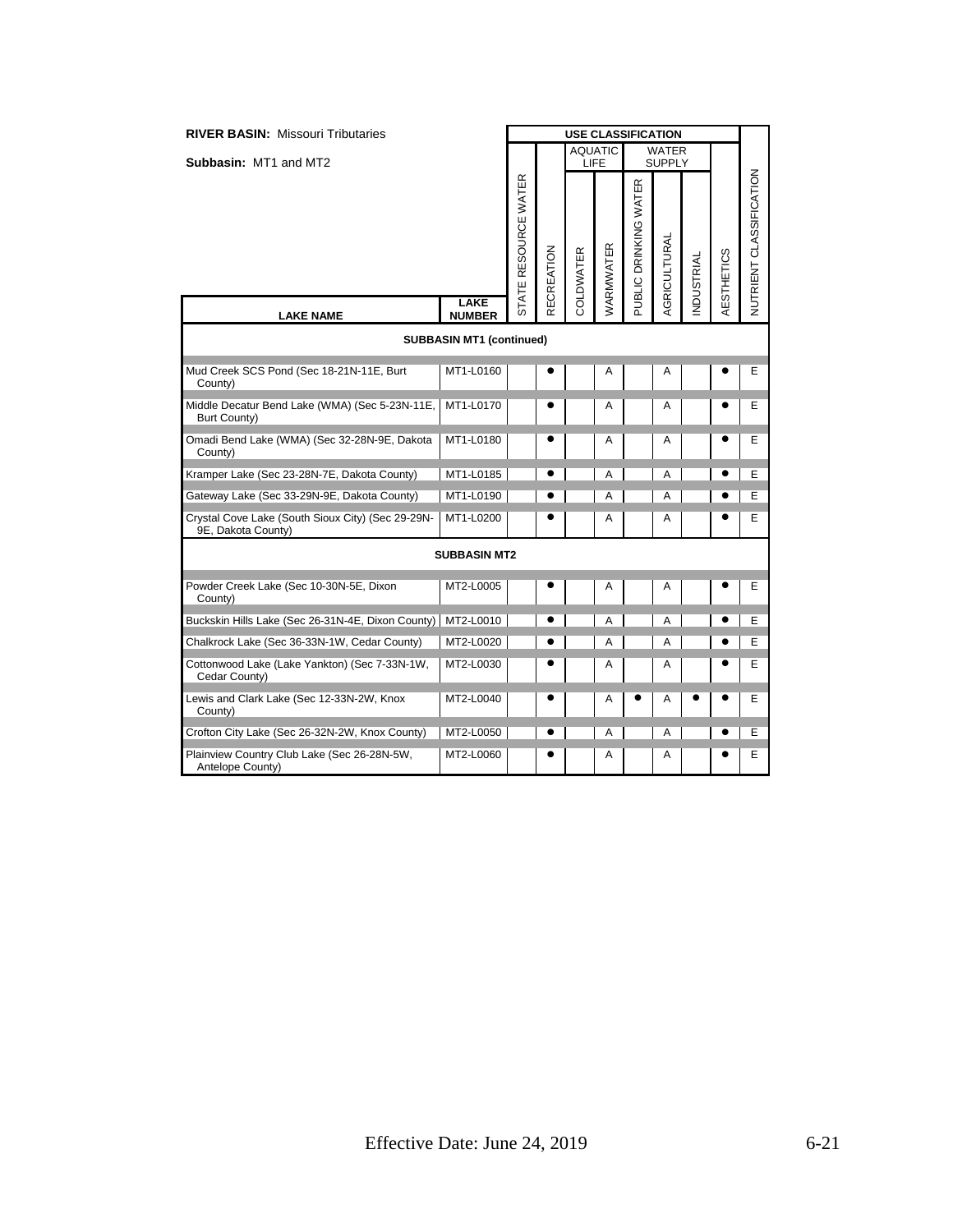| <b>RIVER BASIN: Nemaha</b>                                           |                     |                      |                   |           |                        |                       | <b>USE CLASSIFICATION</b>     |                  |                   |                         |
|----------------------------------------------------------------------|---------------------|----------------------|-------------------|-----------|------------------------|-----------------------|-------------------------------|------------------|-------------------|-------------------------|
| <b>Subbasin: NE1 and NE2</b>                                         |                     |                      |                   |           | <b>AQUATIC</b><br>LIFE |                       | <b>WATER</b><br><b>SUPPLY</b> |                  |                   |                         |
|                                                                      | <b>LAKE</b>         | STATE RESOURCE WATER | <b>RECREATION</b> | COLDWATER | WARMWATER              | PUBLIC DRINKING WATER | AGRICULTURAL                  | <b>NDUSTRIAL</b> | <b>AESTHETICS</b> | NUTRIENT CLASSIFICATION |
| <b>LAKE NAME</b>                                                     | <b>NUMBER</b>       |                      |                   |           |                        |                       |                               |                  |                   |                         |
|                                                                      | <b>SUBBASIN NE1</b> |                      |                   |           |                        |                       |                               |                  |                   |                         |
| Buck Creek Lake (Sec 17-6N-15E, Nemaha<br>County)                    | NE1-L0003           |                      |                   |           | A                      |                       | Α                             |                  |                   | Е                       |
| Duck Creek Lake (Sec 12-6N-14E, Nemaha<br>County)                    | NE1-L0007           |                      |                   |           | A                      |                       | Α                             |                  |                   | Е                       |
| Steinhart Park Lake (Nebraska City) (Sec 8-8N-<br>14E, Otoe County)  | NE1-L0010           |                      |                   |           | Α                      |                       | Α                             |                  |                   | Е                       |
| Weeping Water City Lake (Sec 2-10N-11E, Cass<br>County)              | NE1-L0020           |                      |                   |           | Α                      |                       | Α                             |                  |                   | Е                       |
| Plattsmouth City Lake(Sec 13-12N-13E, Cass<br>County)                | NE1-L0030           |                      |                   |           | A                      |                       | Α                             |                  |                   | Ε                       |
| Randall Schilling Lake No. 1 (WMA) (Sec 6-12N-<br>14E, Cass County)  | NE1-L0040           |                      |                   |           | Α                      |                       | Α                             |                  |                   | E.                      |
| Randall Schilling Lake No. 2 (WMA) (Sec 6-12N-<br>14E, Cass County)  | NE1-L0050           |                      |                   |           | Α                      |                       | Α                             |                  | e                 | Е                       |
|                                                                      | <b>SUBBASIN NE2</b> |                      |                   |           |                        |                       |                               |                  |                   |                         |
| Falls City Lake (Stanton Lake) (Sec 10-1N-16E,<br>Richardson County) | NE2-L0010           |                      | e                 |           | Α                      |                       | Α                             |                  |                   | Е                       |
| Verdon Lake (SRA) (Sec 10-2N-15E, Richardson<br>County)              | NE2-L0020           |                      |                   |           | A                      |                       | Α                             |                  |                   | Е                       |
| Humboldt City Lake (Sec 10-2N-13E, Richardson<br>County)             | NE2-L0030           |                      |                   |           | A                      |                       | Α                             |                  |                   | Ε                       |
| Kirkman's Cove Lake (Sec 30-3N-13E, Richardson<br>County)            | NE2-L0040           |                      |                   |           | Α                      |                       | Α                             |                  |                   | Е                       |
| Twin Oaks Lake No. 9 (WMA) (Sec 13-4N-11E,<br>Johnson County)        | NE2-L0060           |                      |                   |           | Α                      |                       | Α                             |                  | 0                 | Е                       |
| Twin Oaks Lake No. 7 (WMA) (Sec 12-4N-11E,<br>Johnson County)        | NE2-L0070           |                      |                   |           | A                      |                       | Α                             |                  |                   | Е                       |
| Prairie Knoll Lake (WMA) (Sec 9-1N-12E, Pawnee<br>County)            | NE2-L0080           |                      |                   |           | A                      |                       | Α                             |                  |                   | Е                       |
| Iron Horse Trail Lake (WMA) (Sec 17-1N-12E,<br>Pawnee County)        | NE2-L0090           |                      |                   |           | Α                      |                       | Α                             |                  |                   | E.                      |
| Pawnee City Lake (Sec 27-2N-11E, Pawnee<br>County)                   | NE2-L0100           |                      |                   |           | Α                      |                       | Α                             |                  |                   | Е                       |
| Tecumseh City Lake (Sec 29-5N-11E, Johnson<br>County)                | NE2-L0110           |                      |                   |           | Α                      |                       | Α                             |                  |                   | Е                       |
| Osage Lake No. 3 (WMA) (Sec 6-5N-11E, Johnson<br>County)             | NE2-L0115           |                      |                   |           | Α                      |                       | Α                             |                  |                   | Е                       |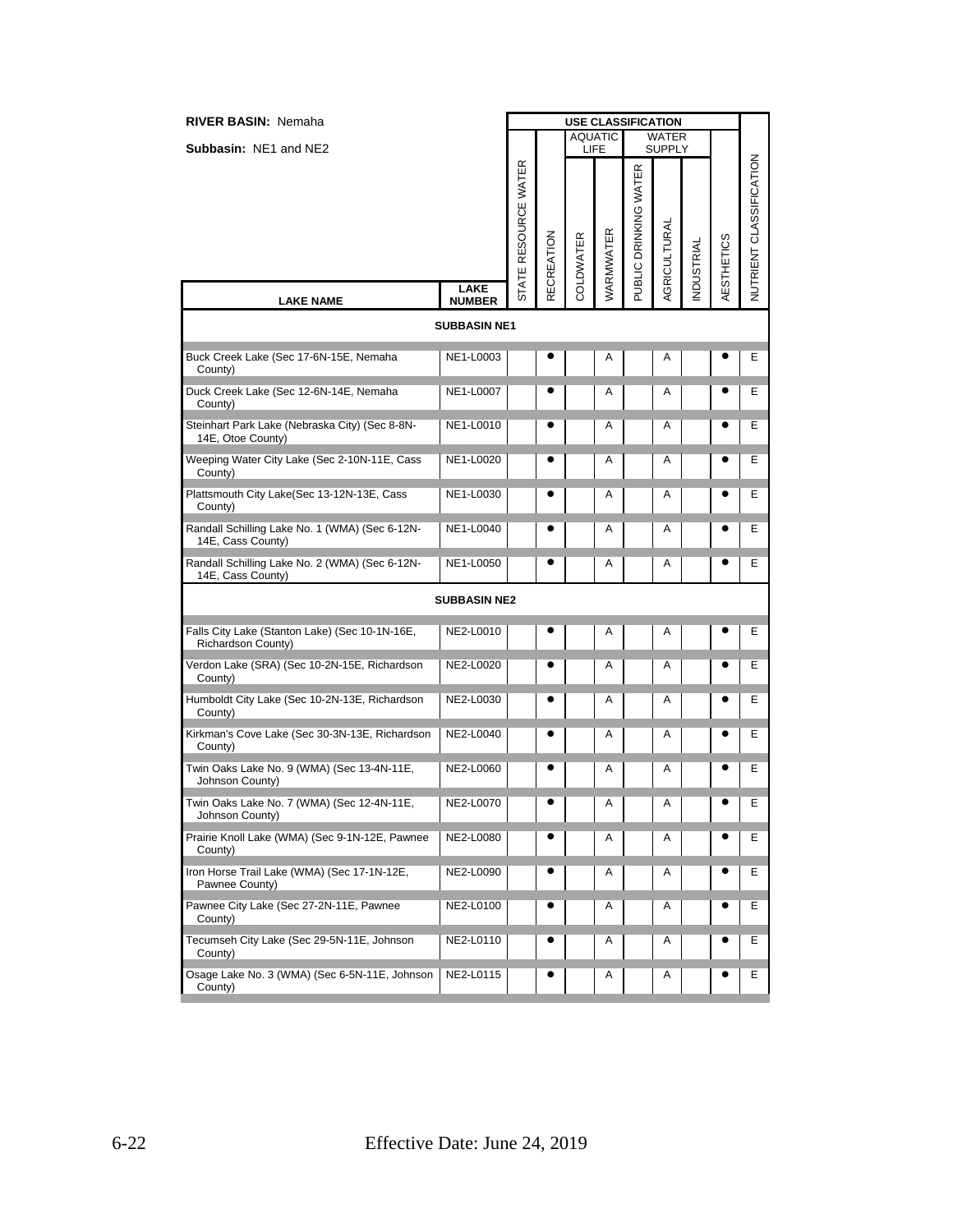| <b>RIVER BASIN: Nemaha</b>                                          |                                                  |                      |                   | <b>USE CLASSIFICATION</b> |           |                       |                        |                  |                   |                         |
|---------------------------------------------------------------------|--------------------------------------------------|----------------------|-------------------|---------------------------|-----------|-----------------------|------------------------|------------------|-------------------|-------------------------|
| <b>Subbasin: NE2 and NE3</b>                                        |                                                  |                      |                   | <b>AQUATIC</b><br>LIFE    |           |                       | WATER<br><b>SUPPLY</b> |                  |                   |                         |
|                                                                     | <b>LAKE</b>                                      | STATE RESOURCE WATER | <b>RECREATION</b> | COLDWATER                 | WARMWATER | PUBLIC DRINKING WATER | AGRICULTURAL           | <b>NDUSTRIAL</b> | <b>AESTHETICS</b> | NUTRIENT CLASSIFICATION |
| <b>LAKE NAME</b>                                                    | <b>NUMBER</b><br><b>SUBBASIN NE2 (Continued)</b> |                      |                   |                           |           |                       |                        |                  |                   |                         |
|                                                                     |                                                  |                      |                   |                           |           |                       |                        |                  |                   |                         |
| Burchard Lake (WMA) (Sec 4-2N-10E, Pawnee<br>County)                | NE2-L0120                                        |                      |                   |                           | Α         |                       | Α                      |                  |                   | Ε                       |
| Pawnee Prairie Lake No. 3 (WMA) (Sec 20-1N-<br>10E, Pawnee County)  | NE2-L0130                                        |                      |                   |                           | A         |                       | Α                      |                  |                   | Ε                       |
| Pawnee Prairie Lake No. 6 (WMA) (Sec 20-1N-<br>10E, Pawnee County)  | NE2-L0140                                        |                      |                   |                           | Α         |                       | Α                      |                  |                   | Е                       |
| Pawnee Prairie Lake No. 8 (WMA) (Sec 29-1N-<br>10E, Pawnee County)  | NE2-L0150                                        |                      |                   |                           | Α         |                       | Α                      |                  |                   | Е                       |
| Pawnee Prairie Lake No. 10 (WMA) (Sec 20-1N-<br>10E, Pawnee County) | NE2-L0160                                        |                      |                   |                           | A         |                       | Α                      |                  |                   | Е                       |
| Pawnee Prairie Lake No. 1 (WMA) (Sec 20-1N-<br>10E, Pawnee County)  | NE2-L0170                                        |                      |                   |                           | A         |                       | Α                      |                  |                   | Е                       |
| Pawnee Prairie Lake No. 7 (WMA) (Sec 29-1N-<br>10E, Pawnee County)  | NE2-L0180                                        |                      |                   |                           | Α         |                       | Α                      |                  |                   | Е                       |
| Pawnee Prairie Lake No. 9 (WMA) (Sec 20-1N-<br>10E, Pawnee County)  | NE2-L0190                                        |                      |                   |                           | Α         |                       | Α                      |                  |                   | Е                       |
| Mayberry Lake (WMA) (Sec 17-3N-10E, Pawnee<br>County)               | NE2-L0195                                        |                      |                   |                           | Α         |                       | Α                      |                  |                   | Е                       |
| Site 41-B Lake (Sec 11-6N-9E, Johnson County)                       | NE2-L0200                                        |                      |                   |                           | Α         |                       | Α                      |                  |                   | Е                       |
| Big Nemaha Lake (27R) (Sec 22-6N-7E, Gage<br>County)                | NE2-L0210                                        |                      |                   |                           | Α         |                       | Α                      |                  |                   | Е                       |
|                                                                     | <b>SUBBASIN NE3</b>                              |                      |                   |                           |           |                       |                        |                  |                   |                         |
| Auburn City Park Lake (Sec 15-5N-14E, Nemaha<br>County)             | NE3-L0010                                        |                      |                   |                           | Α         |                       | Α                      |                  |                   | Е                       |
| Gritzka Lake (Talmage) (Sec 36-7N-12E, Otoe<br>County)              | NE3-L0020                                        |                      |                   |                           | Α         |                       | Α                      |                  |                   | Е                       |
| Prairie Owl Lake (Sec 27-8N-12E, Otoe County)                       | NE3-L0030                                        |                      |                   |                           | Α         |                       | Α                      |                  |                   | Е                       |
| Wilson Creek Lake 2X (WMA) (Sec 34-9N-12E,<br>Otoe County)          | NE3-L0040                                        |                      |                   |                           | Α         |                       | Α                      |                  |                   | Е                       |
| Wirth Brothers Lake (Site 27) (Sec 29-6N-11E,<br>Johnson County)    | NE3-L0045                                        |                      |                   |                           | Α         |                       | Α                      |                  |                   | E.                      |
| Osage Lake No. 1 (WMA) (Sec 6-5N-11E, Johnson<br>County)            | NE3-L0050                                        |                      |                   |                           | Α         |                       | Α                      |                  |                   | E.                      |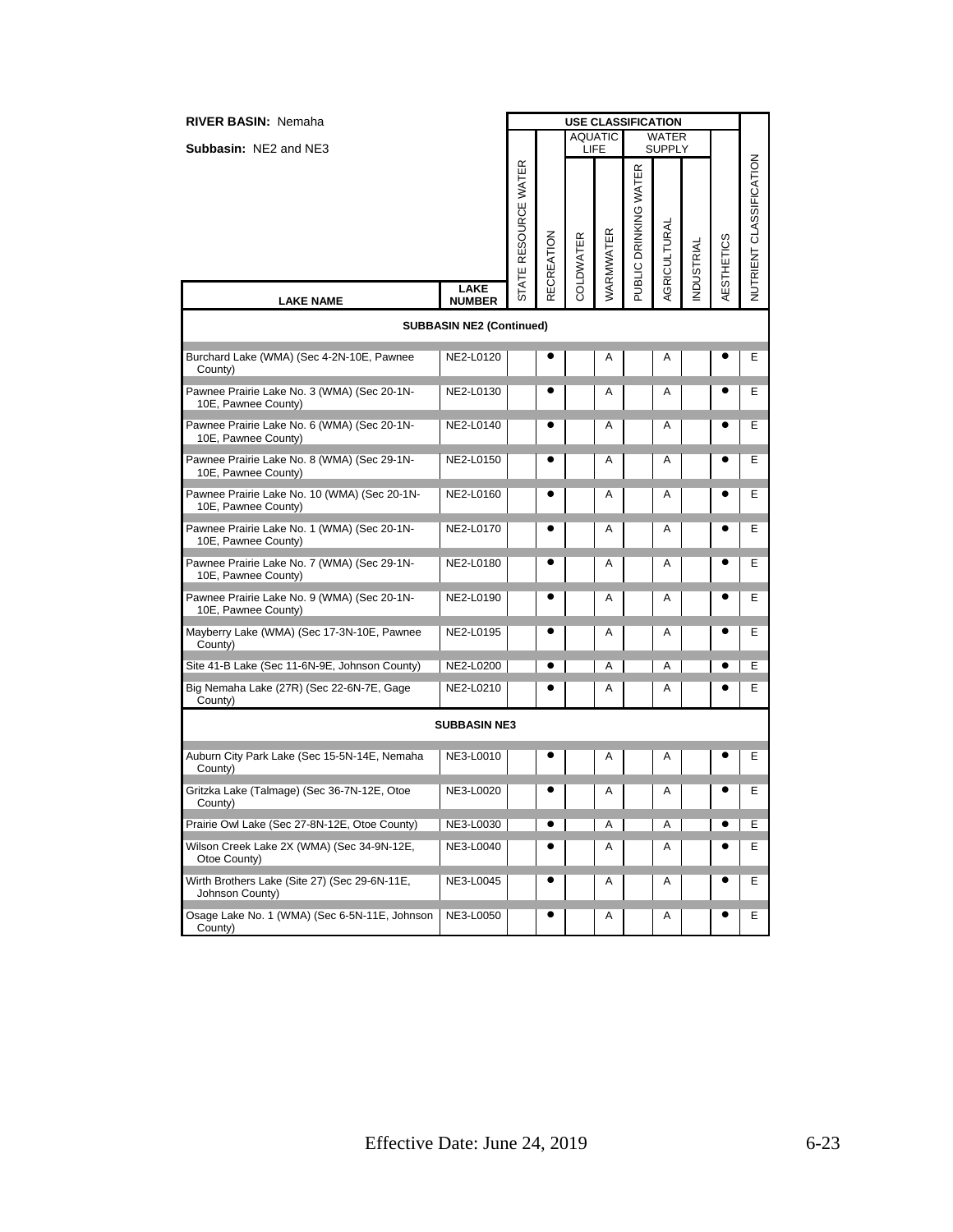| <b>RIVER BASIN: Niobrara</b>                                       |                                      |                      |                   |           | <b>USE CLASSIFICATION</b> |                       |                        |                  |                   |                         |
|--------------------------------------------------------------------|--------------------------------------|----------------------|-------------------|-----------|---------------------------|-----------------------|------------------------|------------------|-------------------|-------------------------|
| Subbasin: NI1, NI2, and NI3                                        |                                      |                      |                   |           | <b>AQUATIC</b><br>LIFE    |                       | <b>WATER</b><br>SUPPLY |                  |                   |                         |
|                                                                    | <b>LAKE</b>                          | STATE RESOURCE WATER | <b>RECREATION</b> | COLDWATER | WARMWATER                 | PUBLIC DRINKING WATER | AGRICULTURAL           | <b>NDUSTRIAL</b> | <b>AESTHETICS</b> | NUTRIENT CLASSIFICATION |
| <b>LAKE NAME</b>                                                   | <b>NUMBER</b><br><b>SUBBASIN NI1</b> |                      |                   |           |                           |                       |                        |                  |                   |                         |
|                                                                    |                                      |                      |                   |           |                           |                       |                        |                  |                   |                         |
| Hull Lake (WMA) (Sec 6-33N-13W, Boyd County)                       | NI1-L0010                            |                      | $\bullet$         |           | Α                         |                       | Α                      |                  |                   | W                       |
|                                                                    | <b>SUBBASIN NI2</b>                  |                      |                   |           |                           |                       |                        |                  |                   |                         |
| Creighton Rod and Gun Club Lake (Sec 5-28N-6W,<br>Antelope County) | NI2-L0010                            |                      |                   |           | Α                         |                       | Α                      |                  |                   | W                       |
| Niobrara State Park Lake No. 1 (Sec 7-32N-6W,<br>Knox County)      | NI2-L0020                            | A                    |                   |           | Α                         |                       | Α                      |                  |                   | W                       |
| Niobrara State Park Lake No. 2 (Sec 12-32N-7W,<br>Knox County)     | NI2-L0030                            | A                    |                   |           | Α                         |                       | Α                      |                  | e                 | W                       |
| Grove Sandpit Lake (WMA) (Sec 34-28N-7W,<br>Antelope County)       | NI2-L0050                            |                      |                   |           | Α                         |                       | Α                      |                  |                   | W                       |
| Grove Lake (WMA) (Sec 27-28N-7W, Antelope<br>County)               | NI2-L0060                            |                      |                   | В         |                           |                       | Α                      |                  |                   | W                       |
| Spencer Hydro Dam Lake (Sec 30-33N-11W, Holt<br>County)            | NI2-L0070                            |                      | 0                 |           | Α                         |                       | Α                      |                  |                   | W                       |
|                                                                    | <b>SUBBASIN NI3</b>                  |                      |                   |           |                           |                       |                        |                  |                   |                         |
| F. Peterson Pond (Sec 15-34N-18W, Keya Paha<br>County)             | NI3-L0010                            |                      |                   |           | Α                         |                       | Α                      |                  |                   | W                       |
| Keller Park Lake No. 1 (SRA) (Sec 10-31N-21W,<br>Brown County)     | NI3-L0020                            |                      |                   |           | Α                         |                       | Α                      |                  |                   | W                       |
| Keller Park Lake No. 2 (SRA) (Sec 10-31N-21W,<br>Brown County)     | NI3-L0030                            |                      |                   |           | Α                         |                       | Α                      |                  |                   | W                       |
| Keller Park Lake No. 3 (SRA) (Sec 9-31N-21W,<br>Brown County)      | NI3-L0040                            |                      |                   |           | Α                         |                       | Α                      |                  |                   | W                       |
| Keller Park Lake No. 4 (SRA) (Sec 9-31N-21W,<br>Brown County)      | NI3-L0050                            |                      |                   |           | Α                         |                       | Α                      |                  |                   | W                       |
| Keller Park Lake No. 5 (SRA) (Sec 9-31N-21W,<br>Brown County)      | NI3-L0060                            |                      |                   | в         |                           |                       | Α                      |                  |                   | W                       |
| Cozad Lake (South Pine WMA) (Sec 26-28N-21W,<br>Brown County)      | NI3-L0063                            |                      |                   |           | Α                         |                       | Α                      |                  |                   | SH                      |
| Tower Lake (Yellowthroat WMA) (Sec 25-28N-22W,<br>Brown County)    | NI3-L0067                            |                      |                   |           | Α                         |                       | A                      |                  |                   | SН                      |
| Cub Creek Lake (Sec 16-33N-22W, Keya Paha<br>County)               | NI3-L0070                            |                      |                   |           | Α                         |                       | Α                      |                  | c                 | W                       |
| Williams Pond (Sec 22-30N-23W, Brown County)                       | NI3-L0080                            |                      |                   |           | Α                         |                       | Α                      |                  |                   | W                       |
| Cornell Dam Lake (Sec 27-34N-27W, Cherry<br>County)                | NI3-L0090                            |                      |                   |           | Α                         |                       | Α                      |                  |                   | W                       |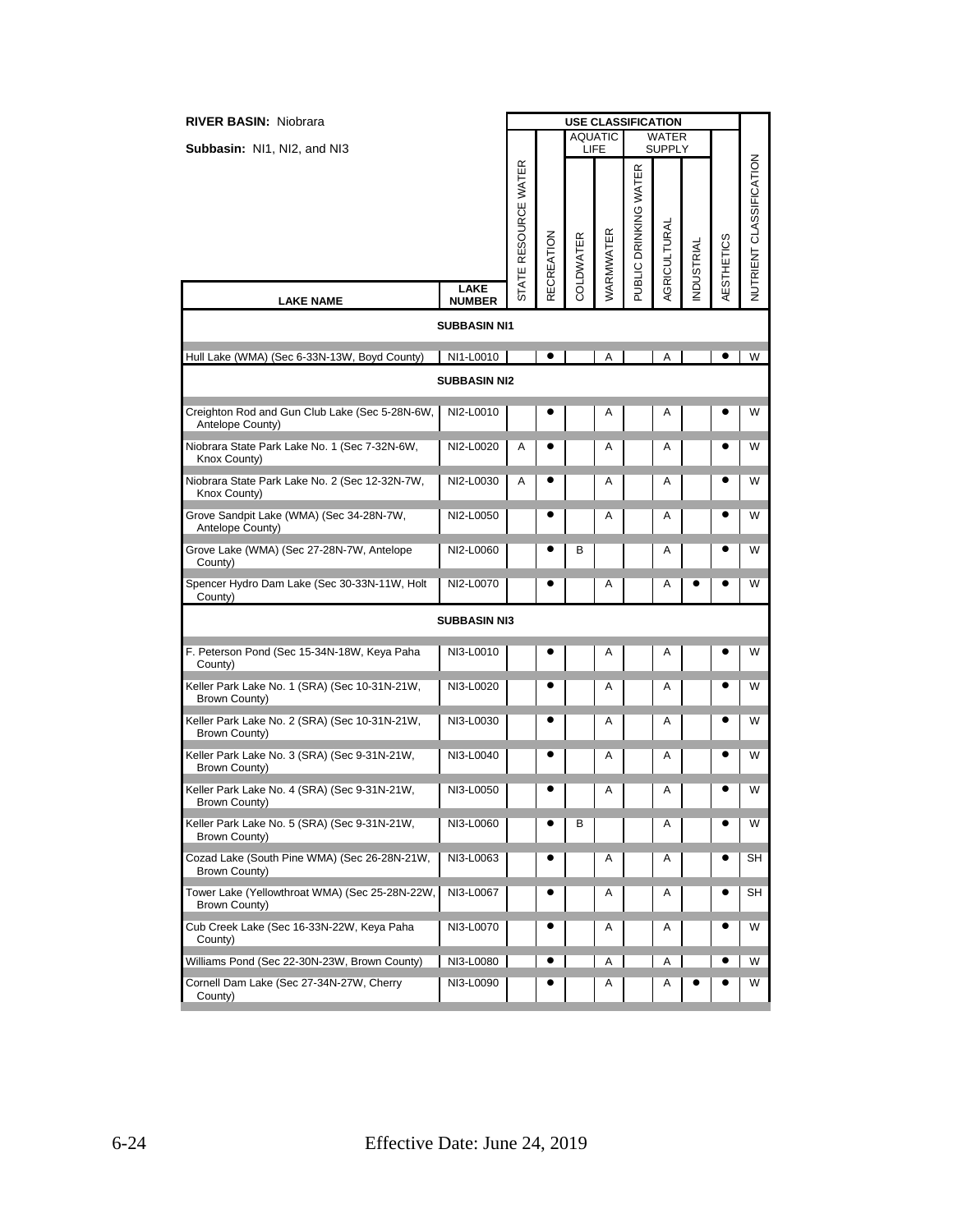| <b>RIVER BASIN: Niobrara</b>                                               |                                 |                    |                   |           | <b>USE CLASSIFICATION</b> |                       |                               |           |            |                                |
|----------------------------------------------------------------------------|---------------------------------|--------------------|-------------------|-----------|---------------------------|-----------------------|-------------------------------|-----------|------------|--------------------------------|
| Subbasin: NI3                                                              |                                 |                    |                   | LIFE      | <b>AQUATIC</b>            |                       | <b>WATER</b><br><b>SUPPLY</b> |           |            |                                |
|                                                                            |                                 | ATE RESOURCE WATER | <b>RECREATION</b> | COLDWATER | WARMWATER                 | PUBLIC DRINKING WATER | AGRICULTURAL                  | NDUSTRIAL | AESTHETICS | <b>NUTRIENT CLASSIFICATION</b> |
| <b>LAKE NAME</b>                                                           | <b>LAKE</b><br><b>NUMBER</b>    | ದ                  |                   |           |                           |                       |                               |           |            |                                |
|                                                                            | <b>SUBBASIN NI3 (Continued)</b> |                    |                   |           |                           |                       |                               |           |            |                                |
| North Marsh Lake (Valentine NWR) (Sec 32-30N-<br>27W, Cherry County)       | NI3-L0100                       | Α                  |                   |           | Α                         |                       | A                             |           |            | SН                             |
| Middle Marsh Lake (Valentine NWR) (Sec 5-29N-<br>27W, Cherry County)       | NI3-L0110                       | Α                  |                   |           | Α                         |                       | Α                             |           |            | SН                             |
| South Marsh Lake (Valentine NWR) (Sec 9-29N-<br>27W, Cherry County)        | NI3-L0120                       | A                  |                   |           | Α                         |                       | A                             |           |            | SН                             |
| East Twin Lake (Valentine NWR) (Sec 7-29N-27W,<br>Cherry County)           | NI3-L0130                       | A                  |                   |           | Α                         |                       | Α                             |           |            | SH                             |
| Valentine Fish Hatchery Lake (Sec 30-34N-27W,<br>Cherry County)            | NI3-L0140                       |                    |                   |           | Α                         |                       | Α                             |           |            | W                              |
| Calf Camp Marsh (Valentine NWR) (Sec 36-30N-<br>28W, Cherry County)        | NI3-L0150                       | A                  |                   |           | A                         |                       | A                             |           |            | SН                             |
| Little Hay Lake (Valentine NWR) (Sec 25-30N-28W,<br>Cherry County)         | NI3-L0160                       | Α                  |                   |           | Α                         |                       | Α                             |           |            | SH                             |
| Valentine Mill Pond (Sec 25-34N-28W, Cherry<br>County)                     | NI3-L0170                       |                    |                   |           | Α                         |                       | A                             |           |            | W                              |
| Ballards Marsh (WMA) (Sec 2-30N-28W, Cherry<br>County)                     | NI3-L0180                       |                    |                   |           | Α                         |                       | Α                             |           |            | SН                             |
| Twenty-one Lake (Valentine NWR) (Sec 23-29N-<br>27W, Cherry County)        | NI3-L0181                       | Α                  | 0                 |           | Α                         |                       | A                             |           |            | SН                             |
| Center Lake (Valentine NWR) (Sec 21-29N-27W,<br>Cherry County)             | NI3-L0182                       | Α                  |                   |           | Α                         |                       | Α                             |           |            | SН                             |
| Lee Lake (Valentine NWR) (Sec 29-29N-27W,<br>Cherry County)                | NI3-L0183                       | A                  |                   |           | Α                         |                       | Α                             |           |            | SН                             |
| Pony Lake (Valentine NWR) (Sec 17-29N-27W,<br>Cherry County)               | NI3-L0184                       | Α                  |                   |           | Α                         |                       | A                             |           |            | SН                             |
| East Sweetwater Lake (Valentine NWR) (Sec 32-<br>29N-27W, Cherry County)   | NI3-L0185                       | Α                  | $\bullet$         |           | Α                         |                       | A                             |           |            | SH                             |
| West Twin Lake (Valentine NWR) (Sec 2-29N-28W,<br>Cherry County)           | NI3-L0190                       | Α                  |                   |           | Α                         |                       | Α                             |           |            | SH                             |
| Round Lake (Tom's Lake) (Valentine NWR) (Sec<br>19-29N-27W, Cherry County) | NI3-L0191                       | Α                  |                   |           | Α                         |                       | Α                             |           |            | SН                             |
| Homestead Lake (Valentine NWR) (Sec 23-29N-<br>28W, Cherry County)         | NI3-L0192                       | Α                  |                   |           | Α                         |                       | Α                             |           |            | SН                             |
| Campbell Lake (Valentine NWR) (Sec 22-29N-<br>28W, Cherry County)          | NI3-L0193                       | Α                  |                   |           | Α                         |                       | Α                             |           |            | SН                             |
| Lost Lake (Valentine NWR) (Sec 15-29N-28W,<br>Cherry County)               | NI3-L0194                       | Α                  |                   |           | A                         |                       | Α                             |           |            | SН                             |
| Dad's Lake (Valentine NWR) (Sec 12-29N-29W,<br>Cherry County)              | NI3-L0195                       | Α                  |                   |           | Α                         |                       | Α                             |           |            | SН                             |
| Baker Lake (Valentine NWR) (Sec 8-29N-28W,<br>Cherry County)               | NI3-L0196                       | Α                  |                   |           | Α                         |                       | Α                             |           |            | SН                             |
| Hackberry Lake (Valentine NWR) (Sec 24-30N-<br>29W, Cherry County)         | NI3-L0200                       | Α                  |                   |           | Α                         |                       | Α                             |           |            | SН                             |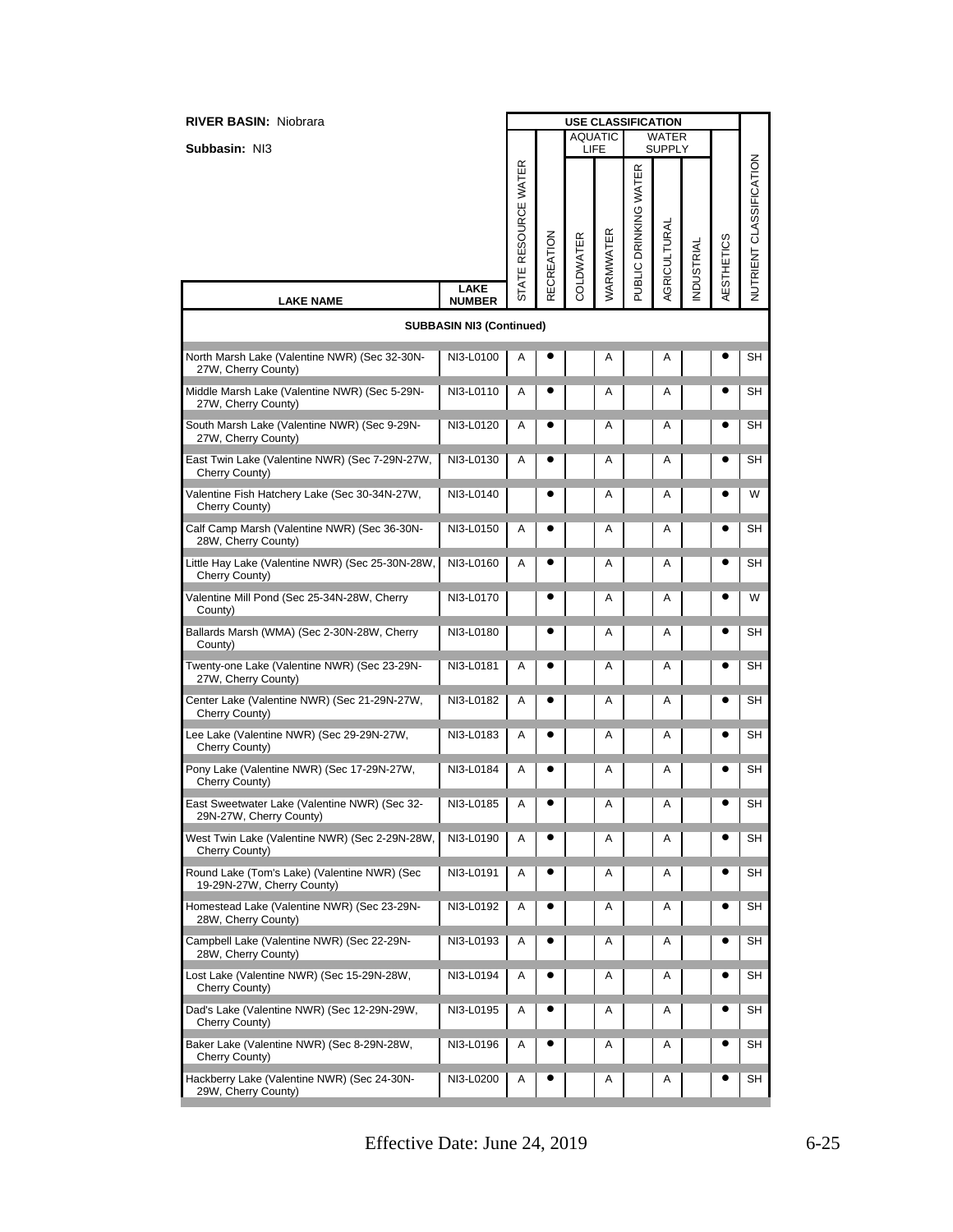| <b>RIVER BASIN: Niobrara</b>                                                     |                                 | <b>USE CLASSIFICATION</b> |                   |           |                        |                       |                               |           |                   |                         |
|----------------------------------------------------------------------------------|---------------------------------|---------------------------|-------------------|-----------|------------------------|-----------------------|-------------------------------|-----------|-------------------|-------------------------|
| Subbasin: NI3                                                                    |                                 |                           |                   |           | <b>AQUATIC</b><br>LIFE |                       | <b>WATER</b><br><b>SUPPLY</b> |           |                   |                         |
|                                                                                  |                                 |                           |                   |           |                        |                       |                               |           |                   |                         |
|                                                                                  |                                 | STATE RESOURCE WATER      | <b>RECREATION</b> | COLDWATER | WARMWATER              | PUBLIC DRINKING WATER | AGRICULTURAL                  | NDUSTRIAL | <b>AESTHETICS</b> | NUTRIENT CLASSIFICATION |
| <b>LAKE NAME</b>                                                                 | <b>LAKE</b><br><b>NUMBER</b>    |                           |                   |           |                        |                       |                               |           |                   |                         |
|                                                                                  | <b>SUBBASIN NI3 (Continued)</b> |                           |                   |           |                        |                       |                               |           |                   |                         |
| Willow Lake (WMA) (Sec 22-30N-28W, Cherry<br>County)                             | NI3-L0210                       |                           |                   |           | Α                      |                       | Α                             |           |                   | SH                      |
| Big Alkali Lake (WMA) (Sec 28-31N-28W, Cherry<br>County)                         | NI3-L0220                       |                           |                   |           | Α                      |                       | A                             |           |                   | SH                      |
| McKeel Lake (Valentine NWR) (Sec 34-30N-28W,<br>Cherry County)                   | NI3-L0230                       | A                         |                   |           | Α                      |                       | A                             |           |                   | SН                      |
| Dewey Lake (Valentine NWR) (Sec 29-30N-28W,<br>Cherry County)                    | NI3-L0240                       | Α                         |                   |           | Α                      |                       | Α                             |           |                   | SH                      |
| School Lake (Valentine NWR) (Sec 33-30N-28W,<br>Cherry County)                   | NI3-L0250                       | A                         |                   |           | A                      |                       | A                             |           |                   | SН                      |
| Clear Lake (Valentine NWR) (Sec 20-30N-28W,<br>Cherry County)                    | NI3-L0260                       | Α                         |                   |           | Α                      |                       | A                             |           |                   | SH                      |
| Pelican Lake (Valentine NWR) (Sec 36-30N-29W,<br>Cherry County)                  | NI3-L0270                       | Α                         |                   |           | Α                      |                       | A                             |           |                   | SH                      |
| Whitewater Lake (Valentine NWR) (Sec 31-30N-<br>28W, Cherry County)              | NI3-L0280                       | Α                         |                   |           | Α                      |                       | A                             |           |                   | SН                      |
| Watts Lake (Valentine NWR) (Sec 14-30N-29W,<br>Cherry County)                    | NI3-L0290                       | Α                         |                   |           | Α                      |                       | A                             |           |                   | SH                      |
| West Long Lake (Valentine NWR) (Sec 33-30N-<br>29W, Cherry County)               | NI3-L0300                       | Α                         |                   |           | Α                      |                       | A                             |           |                   | SН                      |
| Rice Lake (Valentine NWR) (Sec 21-30N-29W,<br>Cherry County)                     | NI3-L0310                       | A                         |                   |           | Α                      |                       | A                             |           |                   | SН                      |
| Duck Lake (Valentine NWR) (Sec 28-30N-29W,<br>Cherry County)                     | NI3-L0320                       | A                         |                   |           | Α                      |                       | A                             |           |                   | SН                      |
| Merritt Reservoir (Sec 29-31N-30W, Cherry<br>County)                             | NI3-L0330                       |                           |                   |           | Α                      |                       | A                             |           |                   | W                       |
| Lord Lake (Samuel R.McKelvie National Forest)<br>(Sec 10-31N-32W, Cherry County) | NI3-L0335                       | Α                         |                   |           | Α                      |                       | Α                             |           |                   | SH                      |
| Cody Lake (Sec 19-35N-33W, Cherry County)                                        | NI3-L0340                       |                           |                   |           | Α                      |                       | Α                             |           |                   | SH                      |
| Shaup Lake (Sec 33-32N-34W, Cherry County)                                       | NI3-L0350                       |                           |                   |           | Α                      |                       | Α                             |           |                   | SH                      |
| Medicine Lake (Sec 28-32N-35W, Cherry County)                                    | NI3-L0360                       |                           |                   |           | Α                      |                       | Α                             |           |                   | SH                      |
| Round Lake (Sec 6-28N-36W, Cherry County)                                        | NI3-L0370                       |                           |                   |           | Α                      |                       | Α                             |           |                   | SH                      |
| Home Valley Lake (WMA) (Sec 5-28N-37W, Cherry<br>County)                         | NI3-L0374                       |                           |                   |           | Α                      |                       | Α                             |           |                   | SH                      |
| Cottonwood/Steverson Lake (WMA) (Sec 13-28N-<br>38W, Cherry County)              | NI3-L0375                       |                           |                   |           | Α                      |                       | Α                             |           |                   | SH                      |
| Three Corners Lake (Sec 9-28N-38W, Cherry<br>County)                             | NI3-L0380                       |                           |                   |           | Α                      |                       | Α                             |           |                   | SH                      |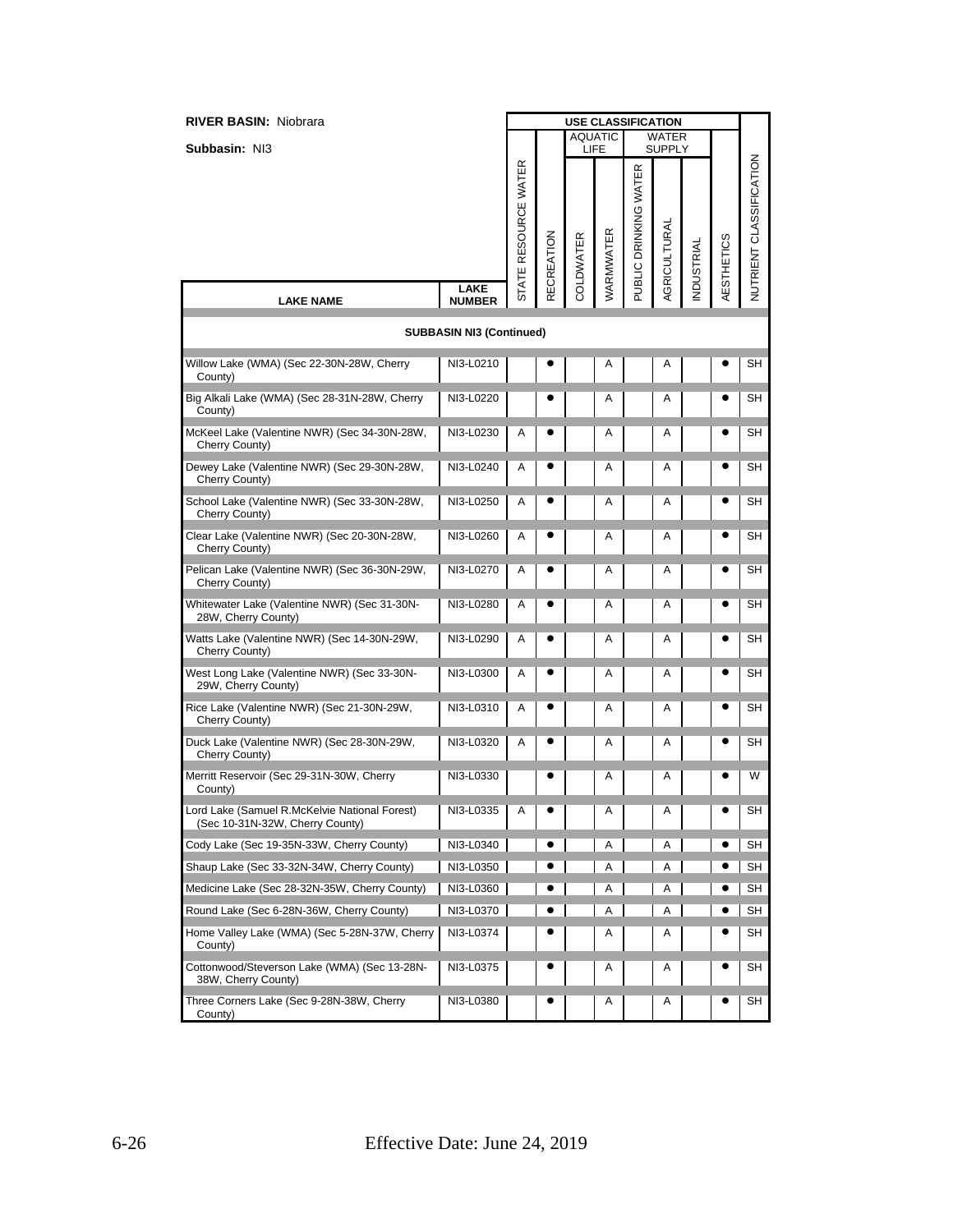| <b>RIVER BASIN: Niobrara</b>                              |                     |                |                   |           | <b>USE CLASSIFICATION</b> |                             |                               |                  |            |                            |
|-----------------------------------------------------------|---------------------|----------------|-------------------|-----------|---------------------------|-----------------------------|-------------------------------|------------------|------------|----------------------------|
| Subbasin: NI4                                             |                     |                |                   | LIFE      | <b>AQUATIC</b>            |                             | <b>WATER</b><br><b>SUPPLY</b> |                  |            |                            |
| LAKE<br><b>LAKE NAME</b><br><b>NUMBER</b>                 |                     | RESOURCE WATER | <b>RECREATION</b> | COLDWATER | WARMWATER                 | WATER<br>DRINKING<br>PUBLIC | AGRICULTURAL                  | <b>NDUSTRIAL</b> | AESTHETICS | CLASSIFICATION<br>NUTRIENT |
|                                                           |                     | <b>STATE</b>   |                   |           |                           |                             |                               |                  |            |                            |
|                                                           | <b>SUBBASIN NI4</b> |                |                   |           |                           |                             |                               |                  |            |                            |
| Cottonwood Lake (SRA) (Sec 21-34N-37W, Cherry<br>County)  | NI4-L0010           |                |                   |           | Α                         |                             | Α                             |                  |            | <b>SH</b>                  |
| Shell Lake (Sec 16-34N-40W, Cherry County)                | NI4-L0020           |                |                   |           | A                         |                             | $\overline{A}$                |                  |            | <b>SH</b>                  |
| Leistritz-Meyer Lake (Sec 35-26N-44W, Sheridan<br>County) | NI4-L0030           |                |                   |           | Α                         |                             | A                             |                  |            | <b>SH</b>                  |
| Smith Lake (WMA) (Sec 15-28N-44W, Sheridan<br>County)     | NI4-L0040           |                |                   |           | Α                         |                             | A                             |                  |            | <b>SH</b>                  |
| Walgren Lake (SRA) (Sec 29-31N-45W, Sheridan<br>County)   | NI4-L0050           |                |                   |           | Α                         |                             | A                             |                  |            | W                          |
| Laing Lake (Sec 25-25N-48W, Box Butte County)             | NI4-L0060           |                |                   |           | Α                         |                             | $\overline{A}$                |                  |            | W                          |
| Box Butte Reservoir (Sec 28-29N-49W, Dawes<br>County)     | NI4-L0080           |                |                   |           | Α                         |                             | A                             |                  |            | W                          |
| Kilpatrick Lake (Sec 1-24N-52W, Box Butte County)         | NI4-L0090           |                |                   |           | A                         |                             | Α                             |                  |            | W                          |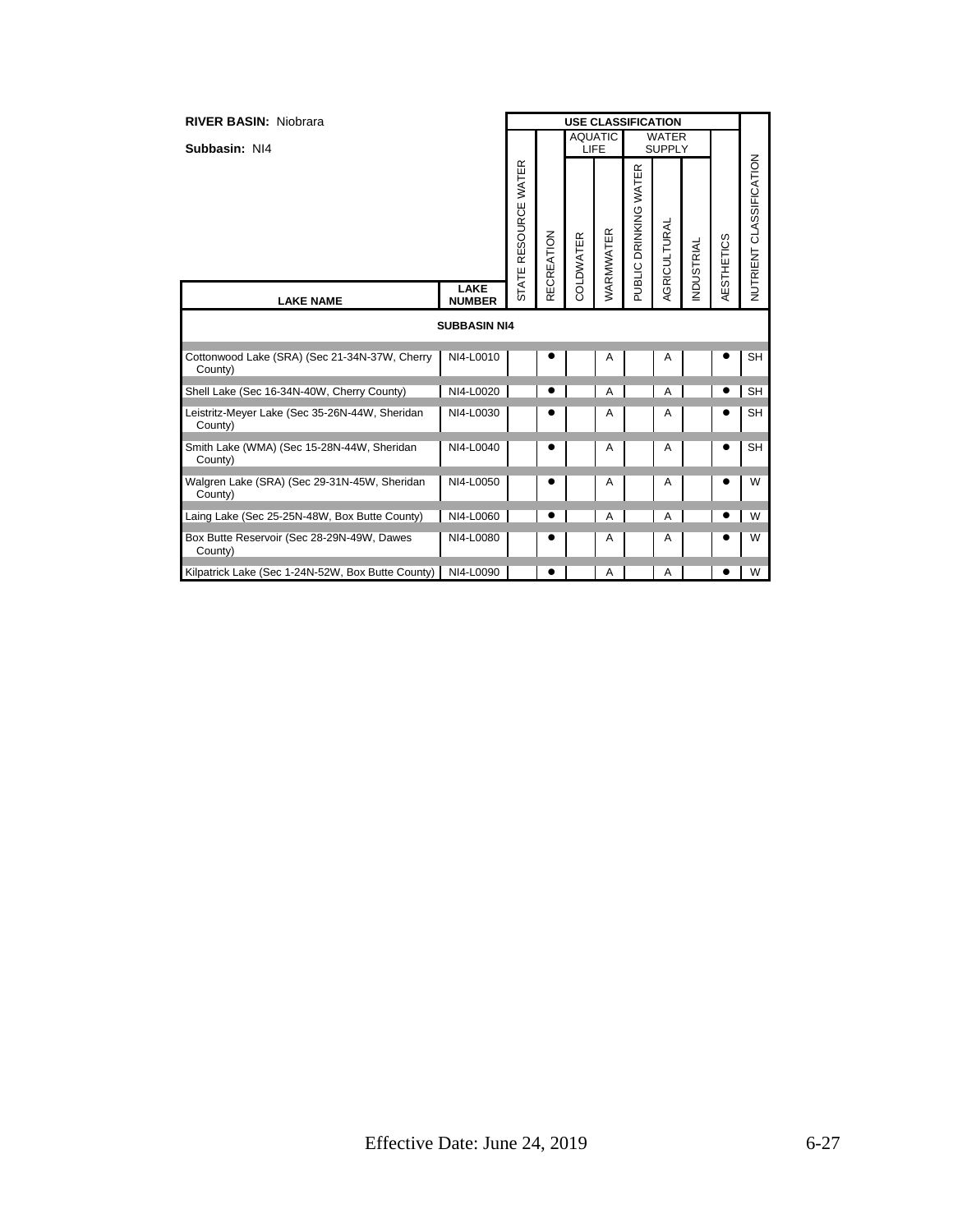| <b>RIVER BASIN: North Platte</b>                                            |                              |                      |                   | <b>USE CLASSIFICATION</b> |           |                       |                               |           |                   |                         |
|-----------------------------------------------------------------------------|------------------------------|----------------------|-------------------|---------------------------|-----------|-----------------------|-------------------------------|-----------|-------------------|-------------------------|
| <b>Subbasin: NP1 and NP2</b>                                                |                              |                      |                   | <b>AQUATIC</b><br>LIFE    |           |                       | <b>WATER</b><br><b>SUPPLY</b> |           |                   |                         |
|                                                                             |                              | STATE RESOURCE WATER | <b>RECREATION</b> | COLDWATER                 | WARMWATER | PUBLIC DRINKING WATER | AGRICULTURAL                  | NDUSTRIAL | <b>AESTHETICS</b> | NUTRIENT CLASSIFICATION |
| <b>LAKE NAME</b>                                                            | <b>LAKE</b><br><b>NUMBER</b> |                      |                   |                           |           |                       |                               |           |                   |                         |
|                                                                             | <b>SUBBASIN NP1</b>          |                      |                   |                           |           |                       |                               |           |                   |                         |
| Cody Park Lake (North Platte) (Sec 28-14N-30W,<br>Lincoln County)           | NP1-L0010                    |                      |                   |                           | Α         |                       | A                             |           |                   | W                       |
| North Platte City Lake (Sec 28-14N-30W, Lincoln<br>County)                  | NP1-L0020                    |                      | e                 |                           | A         |                       | Α                             |           |                   | W                       |
| Lake Ogallala (Sec 34-15N-38E, Keith County)                                | NP1-L0030                    |                      | $\bullet$         | B*                        |           |                       | Α                             |           | ٠                 | W                       |
|                                                                             | <b>SUBBASIN NP2</b>          |                      |                   |                           |           |                       |                               |           |                   |                         |
| Lake C.W. McConaughy (Sec 33-15N-38W, Keith<br>County)                      | NP2-L0010                    |                      |                   | в                         |           |                       | Α                             |           | 0                 | W                       |
| Camp Valley Lake (Crescent Lake NWR) (Sec 21-<br>20N-43W, Garden County)    | NP2-L0020                    | Α                    |                   |                           | Α         |                       | Α                             |           |                   | SН                      |
| Phillips Flats Lake (Crescent Lake NWR) (Sec 12-<br>20N-43W, Garden County) | NP2-L0030                    | Α                    |                   |                           | A         |                       | Α                             |           | O                 | SH                      |
| Upper East Jones Lake (Crescent Lake NWR) (Sec<br>1-20N-43W, Garden County) | NP2-L0040                    | A                    |                   |                           | Α         |                       | Α                             |           | $\bullet$         | SH                      |
| Lower West Jones Lake (Crescent Lake NWR)<br>(Sec 2-20N-43W, Garden County) | NP2-L0050                    | Α                    |                   |                           | Α         |                       | A                             |           | 0                 | SН                      |
| Swede Lake (Crescent Lake NWR) (Sec 7-20N-<br>43W, Garden County)           | NP2-L0060                    | Α                    |                   |                           | A         |                       | A                             |           | 0                 | SН                      |
| Deer Lake (Crescent Lake NWR) (Sec 5-20N-43W,<br>Garden County)             | NP2-L0070                    | A                    |                   |                           | A         |                       | A                             |           | 0                 | SH                      |
| Christ Lake (Crescent Lake NWR) (Sec 2-20N-<br>44W, Garden County)          | NP2-L0080                    | Α                    |                   |                           | Α         |                       | A                             |           |                   | SH                      |
| Crane Lake (Crescent Lake NWR) (Sec 10-20N-<br>44W, Garden County)          | NP2-L0090                    | A                    |                   |                           | Α         |                       | Α                             |           |                   | SН                      |
| Crescent Lake (Sec 17-20N-44W, Garden County)                               | NP2-L0095                    |                      | $\bullet$         |                           | Α         |                       | A                             |           | $\bullet$         | SH                      |
| Hackberry Lake (Crescent Lake NWR) (Sec 6-20N-<br>44W, Garden County)       | NP2-L0100                    | Α                    |                   |                           | Α         |                       | Α                             |           |                   | SН                      |
| Island Lake (Crescent Lake NWR) (Sec 4-20N-<br>44W, Garden County)          | NP2-L0110                    | A                    |                   |                           | Α         |                       | A                             |           | $\bullet$         | SН                      |
| Shafer Lake (Crescent Lake NWR) (Sec 25-21N-<br>44W, Garden County)         | NP2-L0120                    | A                    |                   |                           | Α         |                       | A                             |           | 0                 | SH                      |
| Roundup Lake (Crescent Lake NWR) (Sec 33-21N-<br>44W, Garden County)        | NP2-L0130                    | Α                    | e                 |                           | Α         |                       | Α                             |           |                   | SН                      |
| Mallard Arm (Crescent Lake NWR) (Sec 33-21N-<br>44W, Garden County)         | NP2-L0140                    | Α                    |                   |                           | Α         |                       | A                             |           | $\bullet$         | SН                      |
| Blue Lake (Crescent Lake NWR) (Sec 18-20N-<br>44W, Garden County)           | NP2-L0150                    | Α                    |                   |                           | A         |                       | A                             |           | $\bullet$         | <b>SH</b>               |
| Duck Slough (Crescent Lake NWR) (Sec 13-20N-<br>45W, Garden County)         | NP2-L0160                    | Α                    | e                 |                           | Α         |                       | A                             |           | G                 | SН                      |

\* Site-specific water quality criteria for dissolved oxygen are assigned (see Chapter 4, 003.02B).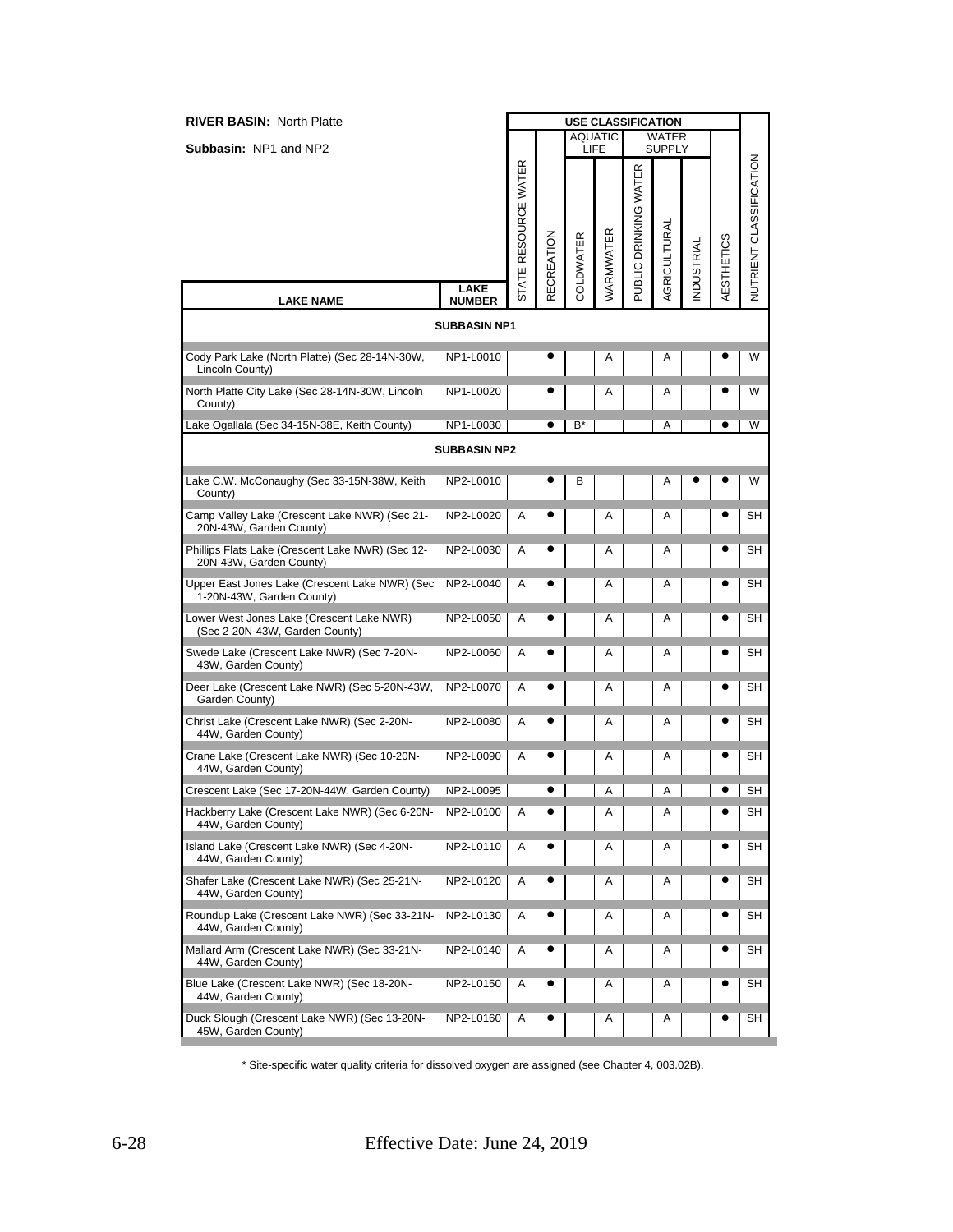| <b>RIVER BASIN: North Platte</b>                                             |                                 |                    |            | <b>USE CLASSIFICATION</b> |                  |                       |                               |           |            |                                |
|------------------------------------------------------------------------------|---------------------------------|--------------------|------------|---------------------------|------------------|-----------------------|-------------------------------|-----------|------------|--------------------------------|
| Subbasin: NP1 and NP2                                                        |                                 |                    |            | LIFE                      | <b>AQUATIC</b>   |                       | <b>WATER</b><br><b>SUPPLY</b> |           |            |                                |
|                                                                              |                                 | ATE RESOURCE WATER | RECREATION | COLDWATER                 | <b>NARMWATER</b> | PUBLIC DRINKING WATER | AGRICULTURAL                  | NDUSTRIAL | AESTHETICS | <b>NUTRIENT CLASSIFICATION</b> |
| <b>LAKE NAME</b>                                                             | LAKE<br><b>NUMBER</b>           | 능                  |            |                           |                  |                       |                               |           |            |                                |
|                                                                              | <b>SUBBASIN NP2 (continued)</b> |                    |            |                           |                  |                       |                               |           |            |                                |
| Gimlet Lake (Crescent Lake NWR) (Sec 32-21N-<br>44W, Garden County)          | NP2-L0170                       | Α                  |            |                           | Α                |                       | Α                             |           |            | SН                             |
| Goose Lake (Crescent Lake NWR) (Sec 20-21N-<br>44W, Garden County)           | NP2-L0180                       | A                  |            |                           | A                |                       | A                             |           |            | SН                             |
| West Jones Lake (Crescent Lake NWR) (Sec 11-<br>20N-45W, Garden County)      | NP2-L0190                       | A                  |            |                           | A                |                       | Α                             |           |            | SН                             |
| Swan Lake (Crescent Lake NWR) (Sec 10-20N-<br>45W, Garden County)            | NP2-L0200                       | A                  |            |                           | Α                |                       | A                             |           |            | SН                             |
| Boyd Pond (Crescent Lake NWR) (Sec 25-21N-<br>45W, Garden County)            | NP2-L0210                       | Α                  |            |                           | Α                |                       | A                             |           |            | SН                             |
| Lost Lake (Crescent Lake NWR) (Sec 12-21N-45W,<br>Garden County)             | NP2-L0220                       | A                  |            |                           | A                |                       | A                             |           |            | <b>SH</b>                      |
| Lower Harrison Lake (Crescent Lake NWR) (Sec<br>34-21N-45W, Garden County)   | NP2-L0230                       | Α                  |            |                           | Α                |                       | A                             |           |            | SН                             |
| Upper Harrison Lake (Crescent Lake NWR) (Sec<br>34-21N-45W, Garden County)   | NP2-L0240                       | A                  |            |                           | А                |                       | A                             |           |            | SН                             |
| Redhead Lake (Crescent Lake NWR) (Sec 27-21N-<br>45W, Garden County)         | NP2-L0250                       | Α                  |            |                           | Α                |                       | A                             |           |            | SН                             |
| Perrin Lake (Crescent Lake NWR) (Sec 27-21N-<br>45W, Garden County)          | NP2-L0260                       | Α                  |            |                           | Α                |                       | A                             |           |            | SН                             |
| Tree Claim Lake (Crescent Lake NWR) (Sec 23-<br>21N-45W, Garden County)      | NP2-L0270                       | A                  |            |                           | A                |                       | A                             |           |            | <b>SH</b>                      |
| Upper Tree Claim Lake (Crescent Lake NWR) (Sec<br>14-21N-45W, Garden County) | NP2-L0280                       | A                  |            |                           | Α                |                       | A                             |           |            | SН                             |
| Smith Lake (Crescent Lake NWR) (Sec 15-21N-<br>45W, Garden County)           | NP2-L0290                       | A                  |            |                           | А                |                       | A                             |           |            | SН                             |
| Border Lake (Crescent Lake NWR) (Sec 15-21N-<br>45W, Garden County)          | NP2-L0300                       | A                  |            |                           | A                |                       | A                             |           |            | SН                             |
| Ramelli Lake (Crescent Lake NWR) (Sec 10-21N-<br>45W, Garden County)         | NP2-L0310                       | Α                  |            |                           | A                |                       | A                             |           |            | SН                             |
| Martin Lake (Crescent Lake NWR) (Sec 3-21N-<br>45W, Garden County)           | NP2-L0320                       | A                  |            |                           | Α                |                       | A                             |           |            | SН                             |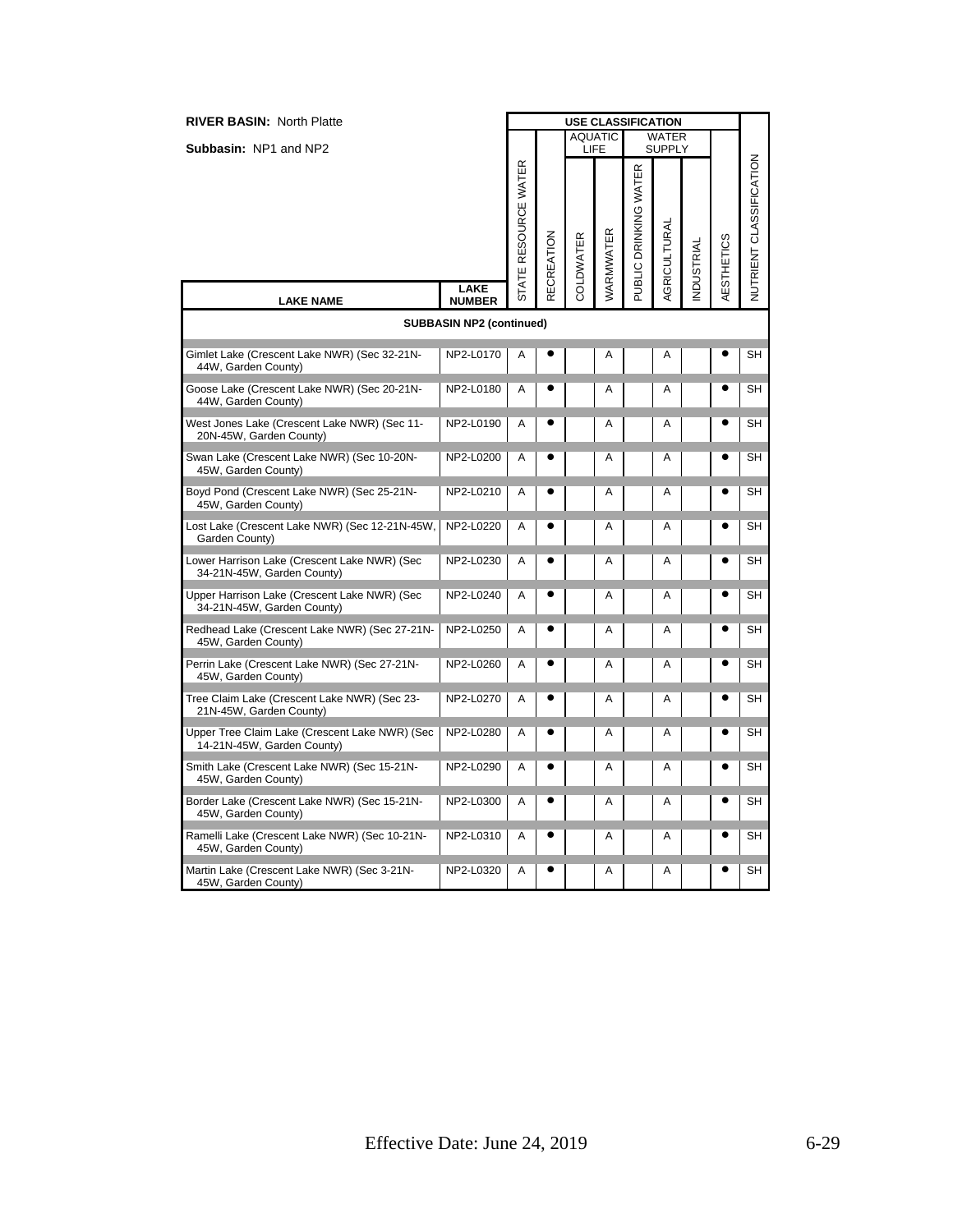| <b>RIVER BASIN: North Platte</b>                                                |                     |                      |                   | <b>USE CLASSIFICATION</b> |                        |                       |                        |                  |            |                         |
|---------------------------------------------------------------------------------|---------------------|----------------------|-------------------|---------------------------|------------------------|-----------------------|------------------------|------------------|------------|-------------------------|
| Subbasin: NP3                                                                   |                     |                      |                   |                           | <b>AQUATIC</b><br>LIFE |                       | <b>WATER</b><br>SUPPLY |                  |            |                         |
|                                                                                 | <b>LAKE</b>         | STATE RESOURCE WATER | <b>RECREATION</b> | COLDWATER                 | <b>NARMWATER</b>       | PUBLIC DRINKING WATER | <b>AGRICULTURAL</b>    | <b>NDUSTRIAL</b> | AESTHETICS | NUTRIENT CLASSIFICATION |
| <b>LAKE NAME</b>                                                                | <b>NUMBER</b>       |                      |                   |                           |                        |                       |                        |                  |            |                         |
|                                                                                 | <b>SUBBASIN NP3</b> |                      |                   |                           |                        |                       |                        |                  |            |                         |
| Bridgeport Southeast Lake (SRA) (Sec 29-20N-<br>50W, Morrill County)            | NP3-L0010           |                      |                   |                           | Α                      |                       | A                      |                  |            | W                       |
| Bridgeport Northeast Lake (SRA) (Sec 29-20N-<br>50W, Morrill County)            | NP3-L0020           |                      |                   |                           | A                      |                       | A                      |                  |            | W                       |
| Bridgeport Middle Lake (SRA) (Sec 29-20N-50W,<br>Morrill County)                | NP3-L0030           |                      |                   |                           | Α                      |                       | A                      |                  |            | W                       |
| Bridgeport Southwest Lake (SRA) (Sec 29-20N-<br>50W, Morrill County)            | NP3-L0040           |                      |                   |                           | A                      |                       | A                      |                  |            | W                       |
| Bridgeport Northwest Lake (SRA) (Sec 29-20N-<br>50W, Morrill County)            | NP3-L0050           |                      |                   | B                         |                        |                       | A                      |                  |            | W                       |
| Lake Minatare (North Platte NWR) (Sec 29-23N-<br>53W, Scotts Bluff County)      | NP3-L0060           | A                    |                   |                           | A                      |                       | Α                      |                  |            | W                       |
| Winters Creek Lake (North Platte NWR) (Sec 24-<br>23N-54W, Scotts Bluff County) | NP3-L0070           | A                    |                   |                           | A                      |                       | A                      |                  |            | W                       |
| Cochran Lake (Sec 26-21N-54W, Scotts Bluff<br>County)                           | NP3-L0080           |                      |                   |                           | A                      |                       | A                      |                  |            | W                       |
| Buffalo Springs Lake (WMA) (Sec 19-20N-54W,<br>Banner County)                   | NP3-L0100           |                      |                   |                           | A                      |                       | A                      |                  |            | W                       |
| Lake Alice (North Platte NWR) (Sec 8-23N-54W,<br>Scotts Bluff County)           | NP3-L0110           | A                    |                   |                           | A                      |                       | Α                      |                  |            | W                       |
| Terry's Pit Lake (Sec 26-22N-55W, Scotts Bluff<br>County)                       | NP3-L0120           |                      |                   |                           | A                      |                       | A                      |                  |            | W                       |
| University Lake (Sec 29-24N-55W, Sioux County)                                  | NP3-L0130           |                      |                   |                           | A                      |                       | A                      |                  |            | W                       |
| South Morrill Sandpit (Sec 28-23N-57W, Scotts<br><b>Bluff County)</b>           | NP3-L0140           |                      |                   |                           | Α                      |                       | Α                      |                  |            | W                       |
| Middle Morrill Sandpit (Sec 28-23N-57W, Scotts<br><b>Bluff County)</b>          | NP3-L0150           |                      |                   |                           | Α                      |                       | A                      |                  |            | W                       |
| North Morrill Sandpit (Sec 28-23N-57W, Scotts<br><b>Bluff County)</b>           | NP3-L0160           |                      |                   |                           | A                      |                       | A                      |                  |            | W                       |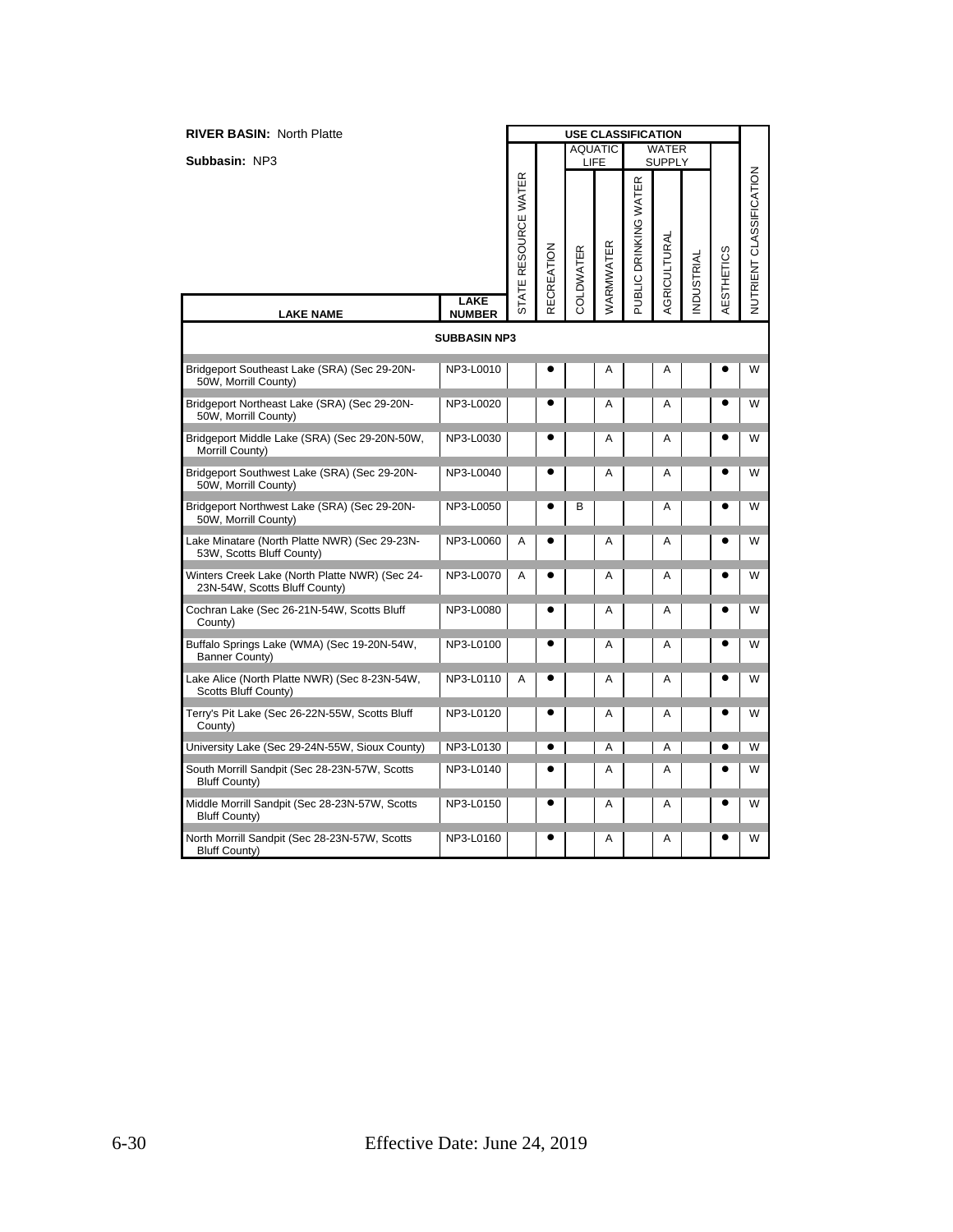| <b>RIVER BASIN: Republican</b>                                                   |                       | <b>USE CLASSIFICATION</b> |                   |           |                |                       |                               |           |                   |                         |  |
|----------------------------------------------------------------------------------|-----------------------|---------------------------|-------------------|-----------|----------------|-----------------------|-------------------------------|-----------|-------------------|-------------------------|--|
| Subbasin: RE1, RE2, and RE3                                                      |                       |                           |                   | LIFE      | <b>AQUATIC</b> |                       | <b>WATER</b><br><b>SUPPLY</b> |           |                   |                         |  |
|                                                                                  |                       | STATE RESOURCE WATER      | <b>RECREATION</b> | COLDWATER | WARMWATER      | PUBLIC DRINKING WATER | AGRICULTURAL                  | NDUSTRIAL | <b>AESTHETICS</b> | NUTRIENT CLASSIFICATION |  |
| <b>LAKE NAME</b>                                                                 | LAKE<br><b>NUMBER</b> |                           |                   |           |                |                       |                               |           |                   |                         |  |
| <b>SUBBASIN RE1</b>                                                              |                       |                           |                   |           |                |                       |                               |           |                   |                         |  |
| Big Indian Pond (WMA) (Sec 11-1N-11W, Webster<br>County)                         | RE1-L0005             |                           |                   |           | A              |                       | A                             |           |                   | W                       |  |
| Sacramento-Wilcox Lake No. 1 (WMA) (Sec 22-5N-<br>17W, Phelps County)            | RE1-L0010             |                           |                   |           | Α              |                       | Α                             |           |                   | W                       |  |
| Sacramento-Wilcox Lake No. 2 (WMA) (Sec 22-5N-<br>17W, Phelps County)            | RE1-L0020             |                           | e                 |           | Α              |                       | A                             |           |                   | W                       |  |
| Sacramento-Wilcox Lake No. 3 (WMA) (Sec 28-5N-<br>17W, Phelps County)            | RE1-L0030             |                           |                   |           | A              |                       | A                             |           |                   | W                       |  |
| Holdrege Park Lake (Sec 33-6N-18W, Phelps<br>County)                             | RE1-L0040             |                           |                   |           | A              |                       | A                             |           |                   | W                       |  |
| Limestone Bluffs Lake (WMA) (Sec 34-1N-14W,<br>Franklin County)                  | RE1-L0050             |                           | $\bullet$         |           | A              |                       | A                             |           |                   | W                       |  |
|                                                                                  | <b>SUBBASIN RE2</b>   |                           |                   |           |                |                       |                               |           |                   |                         |  |
| Harlan County Reservoir (Sec 11-1N-17W, Harlan<br>County)                        | RE2-L0010             |                           |                   |           | A              |                       | A                             |           |                   | W                       |  |
| Oxford City Lake (Sec 12-3N-21W, Furnas County                                   | RE2-L0020             |                           | ٠                 |           | A              |                       | Α                             |           |                   | W                       |  |
|                                                                                  | <b>SUBBASIN RE3</b>   |                           |                   |           |                |                       |                               |           |                   |                         |  |
| Harry Strunk Lake (Medicine Creek Reservoir) (Sec<br>24-5N-26W, Frontier County) | RE3-L0010             |                           | e                 |           | Α              |                       | Α                             |           |                   | W                       |  |
| Bartley Diversion Dam Lake (WMA) (Sec 17-3N-<br>27W, Red Willow County)          | RE3-L0020             |                           |                   |           | A              |                       | A                             |           |                   | W                       |  |
| Curtis City Pond (Sec 28-8N-28W, Frontier County)                                | RE3-L0030             |                           | e                 |           | A              |                       | A                             |           |                   | W                       |  |
| Red Willow Diversion Dam Lake (WMA) (Sec 25-<br>4N-29W, Red Willow County)       | RE3-L0040             |                           |                   |           | Α              |                       | Α                             |           |                   | W                       |  |
| Barnett Park Lake (McCook) (Sec 32-3N-29W, Red<br><b>Willow County)</b>          | RE3-L0050             |                           |                   |           | Α              |                       | Α                             |           |                   | W                       |  |
| Hugh Butler Lake (Red Willow Reservoir) (Sec 36-<br>5N-30W, Frontier County)     | RE3-L0060             |                           |                   |           | Α              |                       | Α                             |           |                   | W                       |  |
| Wellfleet Lake (Sec 16-9N-30W, Lincoln County)                                   | RE3-L0070             |                           | $\bullet$         |           | Α              |                       | Α                             |           |                   | W                       |  |
| Camp Hayes Lake (WMA) (Sec 11-7N-32W, Hayes<br>County)                           | RE3-L0080             |                           |                   |           | A              |                       | A                             |           |                   | W                       |  |
| Frenchman West Lake (WMA (Sec 31-5N-33W,<br>Hayes County)                        | RE3-L0084             |                           |                   |           | Α              |                       | Α                             |           |                   | W                       |  |
| Frenchman Middle Lake (WMA) (Sec 32-5N-33W,<br>Hayes County)                     | RE3-L0085             |                           |                   |           | Α              |                       | Α                             |           |                   | W                       |  |
| Frenchman East Lake (WMA) (Sec 32-5N-33W,<br>Hayes County)                       | RE3-L0086             |                           |                   |           | Α              |                       | Α                             |           |                   | W                       |  |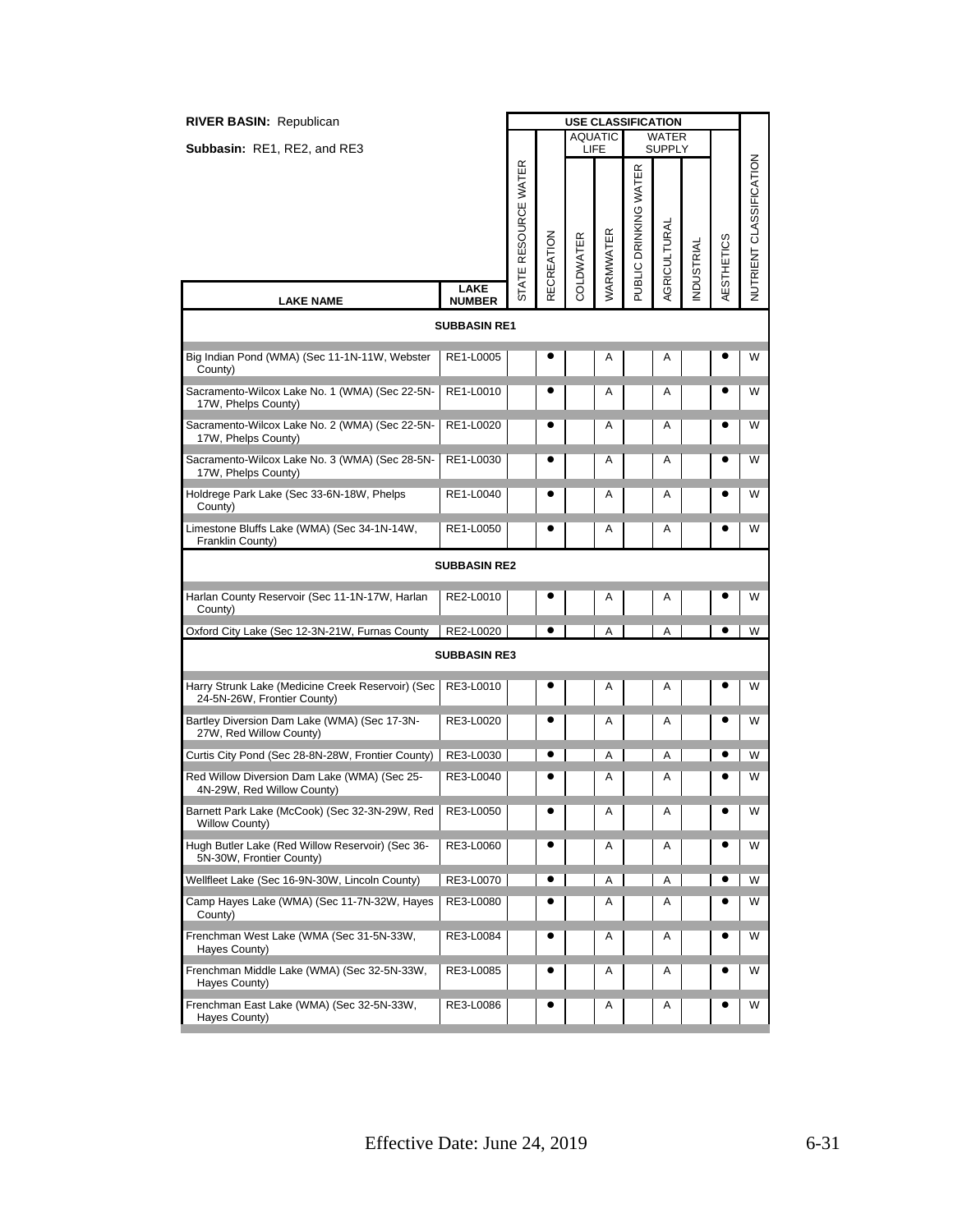| <b>RIVER BASIN: Republican</b>                            |                                 | <b>USE CLASSIFICATION</b>      |            |                               |           |                              |                               |                   |                   |                         |
|-----------------------------------------------------------|---------------------------------|--------------------------------|------------|-------------------------------|-----------|------------------------------|-------------------------------|-------------------|-------------------|-------------------------|
| Subbasin: RE3                                             |                                 |                                |            | <b>AQUATIC</b><br><b>LIFE</b> |           |                              | <b>WATER</b><br><b>SUPPLY</b> |                   |                   |                         |
|                                                           |                                 | RESOURCE WATER<br><b>STATE</b> | RECREATION | COLDWATER                     | WARMWATER | œ<br>DRINKING WATE<br>PUBLIC | AGRICULTURAL                  | <b>INDUSTRIAL</b> | <b>AESTHETICS</b> | NUTRIENT CLASSIFICATION |
| <b>LAKE NAME</b>                                          | <b>LAKE</b><br><b>NUMBER</b>    |                                |            |                               |           |                              |                               |                   |                   |                         |
|                                                           | <b>SUBBASIN RE3 (continued)</b> |                                |            |                               |           |                              |                               |                   |                   |                         |
| Swanson Reservoir (Sec 8-2N-33W, Hitchcock<br>County)     | RE3-L0090                       |                                |            |                               | A         |                              | A                             |                   |                   | W                       |
| Enders Reservoir (Sec 4-5N-37W, Chase County)             | RE3-L0100                       |                                |            |                               | A         |                              | A                             |                   |                   | W                       |
| Champion Mill Pond (SRA) (Sec 21-6N-39W,<br>Chase County) | RE3-L0110                       |                                |            |                               | A         |                              | Α                             |                   |                   | W                       |
| Rock Creek Lake (SRA) (Sec 31-2N-39W, Dundy<br>County)    | RE3-L0120                       |                                |            | B                             |           |                              | A                             |                   |                   | W                       |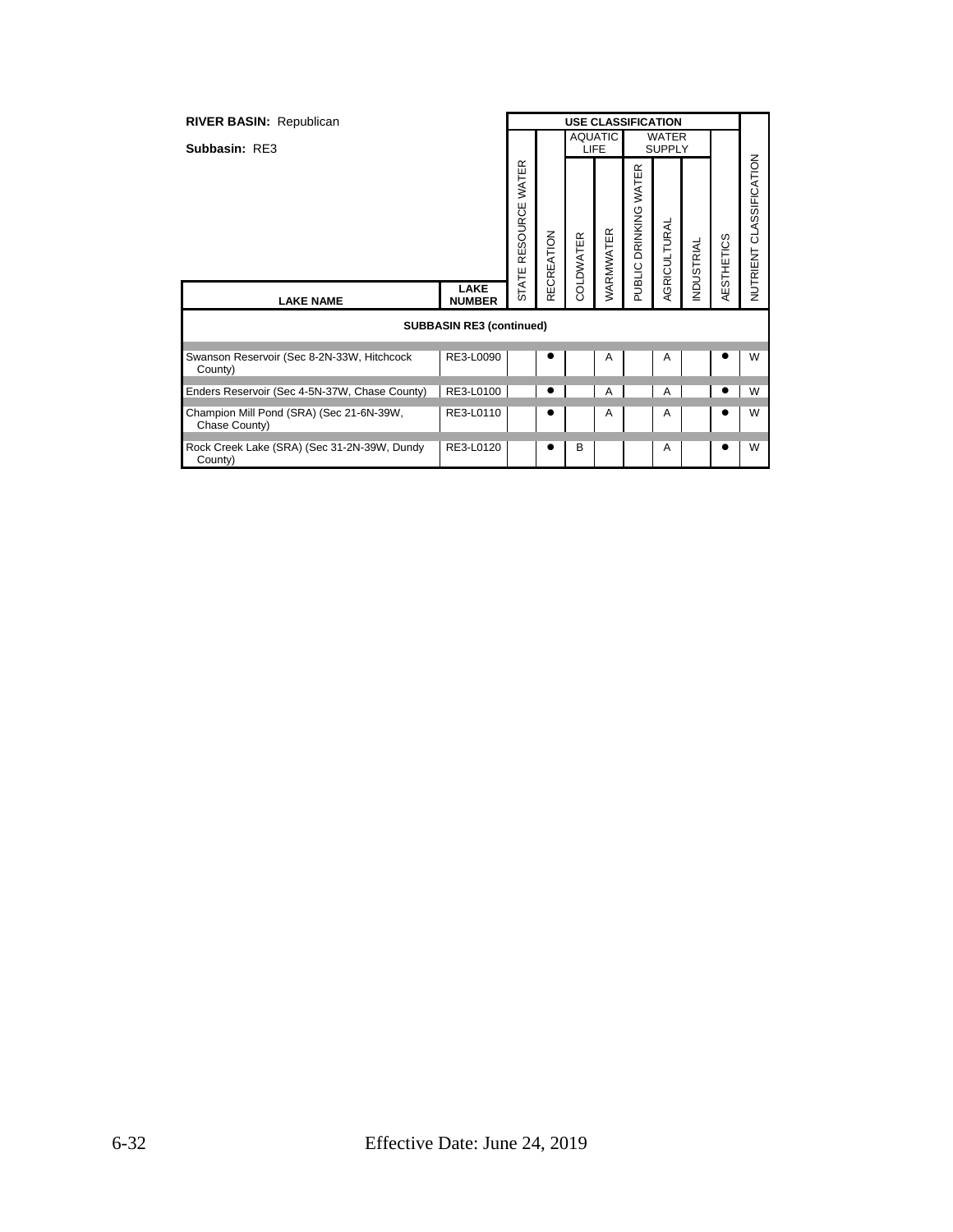| <b>RIVER BASIN: South Platte</b>                                  |                              | <b>USE CLASSIFICATION</b> |            |           |                        |                       |                               |           |            |                         |  |
|-------------------------------------------------------------------|------------------------------|---------------------------|------------|-----------|------------------------|-----------------------|-------------------------------|-----------|------------|-------------------------|--|
| <b>Subbasin: SP1 and SP2</b>                                      |                              |                           |            |           | <b>AQUATIC</b><br>LIFE |                       | <b>WATER</b><br><b>SUPPLY</b> |           |            |                         |  |
|                                                                   |                              | STATE RESOURCE WATER      | RECREATION | COLDWATER | WARMWATER              | PUBLIC DRINKING WATER | AGRICULTURAL                  | NDUSTRIAL | AESTHETICS | NUTRIENT CLASSIFICATION |  |
| <b>LAKE NAME</b>                                                  | <b>LAKE</b><br><b>NUMBER</b> |                           |            |           |                        |                       |                               |           |            |                         |  |
|                                                                   | <b>SUBBASIN SP1</b>          |                           |            |           |                        |                       |                               |           |            |                         |  |
| Interstate Lake (North Platte) (Sec 9-13N-30W,<br>Lincoln County) | SP1-L0010                    |                           |            |           | A                      |                       | Α                             |           |            | W                       |  |
| Lake Maloney (Sec 6-12N-30W, Lincoln County)                      | SP1-L0020                    |                           |            |           | A                      |                       | A                             |           |            | W                       |  |
| Birdwood Lake (WMA) (Sec 11-13N-31W, Lincoln<br>County)           | SP1-L0030                    |                           |            |           | A                      |                       | A                             |           |            | W                       |  |
| East Hershey Lake (WMA) (Sec 5-13N-31W,<br>Lincoln County)        | SP1-L0040                    |                           | ٠          |           | A                      |                       | А                             |           |            | W                       |  |
| Hershey Lake (WMA) (Sec 33-14N-32W, Lincoln<br>County)            | SP1-L0050                    |                           |            |           | Α                      |                       | Α                             |           |            | W                       |  |
| West Hershey Lake (WMA) (Sec 32-14N-32W,<br>Lincoln County)       | SP1-L0060                    |                           |            |           | Α                      |                       | Α                             |           |            | W                       |  |
| East Sutherland Lake (WMA) (Sec 36-14N-33W,<br>Lincoln County)    | SP1-L0070                    |                           |            |           | A                      |                       | Α                             |           |            | W                       |  |
| Sutherland Reservoir (Sec 7-13N-33W, Lincoln<br>County)           | SP1-L0080                    |                           | e          |           | Α                      |                       | Α                             |           |            | W                       |  |
| Ogallala City Park Lake (Sec 5-13N-38W, Keith<br>County)          | SP1-L0090                    |                           |            |           | A                      |                       | Α                             |           |            | W                       |  |
| Big Springs Community Lake (Sec 30-13N-41W,<br>Deuel County)      | SP1-L0095                    |                           |            |           | A                      |                       | Α                             |           |            | W                       |  |
| Goldeneye Pond (WMA) (Sec 4-12N-42W, Deuel<br>County)             | SP1-L0100                    |                           | $\bullet$  |           | A                      |                       | A                             |           | ٠          | W                       |  |
|                                                                   | <b>SUBBASIN SP2</b>          |                           |            |           |                        |                       |                               |           |            |                         |  |
| Chappell Interstate Lake (Sec 22-13N-45W, Deuel<br>County)        | SP2-L0010                    |                           |            |           | A                      |                       | A                             |           |            | W                       |  |
| Oliver Reservoir (Sec 36-15N-57W, Kimball<br>County)              | SP2-L0030                    |                           |            | B         |                        |                       | Α                             |           |            | W                       |  |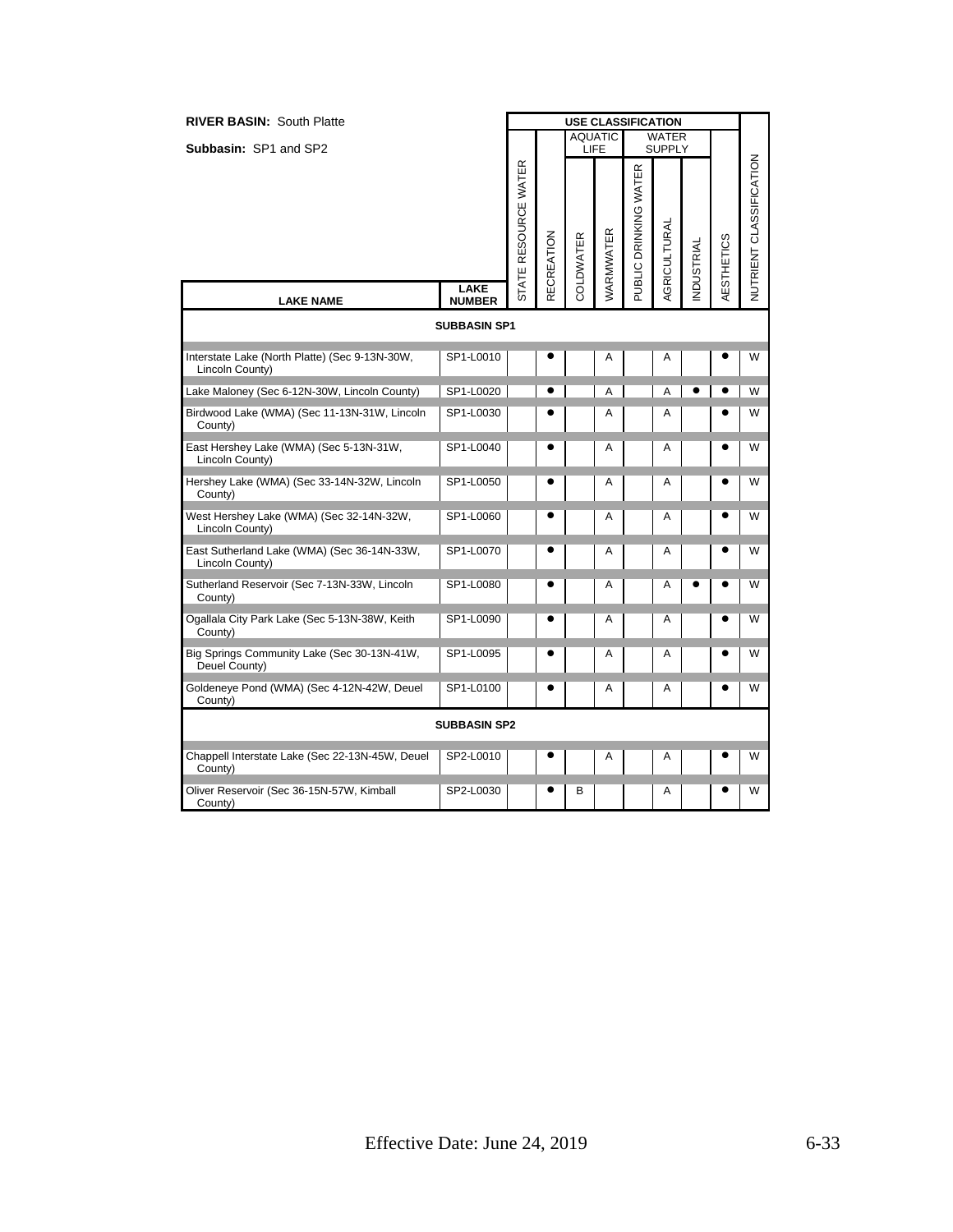| <b>RIVER BASIN: White River - Hat Creek</b>                                             |                              |                      |                   |           | <b>USE CLASSIFICATION</b> |                       |                        |                   |                   |                         |
|-----------------------------------------------------------------------------------------|------------------------------|----------------------|-------------------|-----------|---------------------------|-----------------------|------------------------|-------------------|-------------------|-------------------------|
| Subbasin: WH1                                                                           |                              |                      |                   |           | <b>AQUATIC</b><br>LIFE    |                       | WATER<br><b>SUPPLY</b> |                   |                   |                         |
|                                                                                         |                              | STATE RESOURCE WATER | <b>RECREATION</b> | COLDWATER | WARMWATER                 | PUBLIC DRINKING WATER | AGRICULTURAL           | <b>INDUSTRIAL</b> | <b>AESTHETICS</b> | NUTRIENT CLASSIFICATION |
| <b>LAKE NAME</b>                                                                        | <b>LAKE</b><br><b>NUMBER</b> |                      |                   |           |                           |                       |                        |                   |                   |                         |
|                                                                                         | <b>SUBBASIN WH1</b>          |                      |                   |           |                           |                       |                        |                   |                   |                         |
| Isham Lake (Sec 18-34N-46W, Sheridan County)                                            | WH1-L0010                    |                      |                   |           | A                         |                       | Α                      |                   |                   | W                       |
| Chadron City Reservoir South (Sec 18-32N-48W,<br>Dawes County)                          | WH1-L0020                    |                      |                   | в         |                           |                       | Α                      |                   |                   | W                       |
| Chadron City Reservoir North (Sec 18-32N-48W,<br>Dawes County)                          | WH1-L0030                    |                      |                   | В         |                           |                       | Α                      |                   |                   | W                       |
| Chadron State Park Pond (Sec 36-32N-49W,<br>Dawes County)                               | WH1-L0040                    | Α                    |                   | в         |                           |                       | A                      |                   |                   | W                       |
| Snus Lake (Sec 17-32N-50W, Dawes County)                                                | WH1-L0050                    |                      | e                 |           | Α                         |                       | Α                      |                   |                   | W                       |
| Whitney Reservoir (Sec 34-33N-51W, Dawes<br>County)                                     | WH1-L0060                    |                      |                   |           | A                         |                       | Α                      |                   |                   | W                       |
| Dodd Dam Lake (Sec 36-31N-52W, Dawes County)   WH1-L0070                                |                              |                      |                   | B         |                           |                       | Α                      |                   |                   | W                       |
| Rock Bass Dam Lake (Sec 25-33N-52W, Dawes<br>County)                                    | WH1-L0080                    |                      |                   |           | Α                         |                       | Α                      |                   |                   | W                       |
| Lake Crawford (Ft. Robinson State Park) (Sec 15-<br>31N-52W, Dawes County)              | WH1-L0090                    | Α                    |                   |           | Α                         |                       | Α                      |                   |                   | W                       |
| Cherry Creek Pond (Ft. Robinson State Park) (Sec<br>17-31N-52W, Dawes County)           | WH1-L0100                    | Α                    |                   | в         |                           |                       | Α                      |                   |                   | W                       |
| Cherry Creek Diversion Pond (Ft. Robinson State<br>Park) (Sec 16-31N-52W, Dawes County) | WH1-L0105                    | Α                    |                   |           | Α                         |                       | Α                      |                   |                   | W                       |
| Lower Ice House Pond (Ft. Robinson State Park)<br>(Sec 19-31N-52W, Dawes County)        | WH1-L0110                    | Α                    |                   |           | A                         |                       | Α                      |                   |                   | W                       |
| Ice House Diversion Pond (Ft. Robinson State<br>Park) (Sec 19-31N-52W, Dawes County)    | WH1-L0120                    | Α                    |                   | в         |                           |                       | Α                      |                   |                   | W                       |
| Upper Ice House Pond (Ft. Robinson State Park)<br>(Sec 19-31N-52W, Dawes County)        | WH1-L0130                    | Α                    | e                 |           | Α                         |                       | Α                      |                   | e                 | W                       |
| Grabel Pond No. 1 (Ft. Robinson State Park) (Sec<br>21-31N-52W, Dawes County)           | WH1-L0140                    | A                    |                   | В         |                           |                       | Α                      |                   |                   | W                       |
| Grabel Pond No. 2 (Ft. Robinson State Park) (Sec<br>21-31N-52W, Dawes County)           | WH1-L0150                    | A                    |                   | в         |                           |                       | A                      |                   |                   | W                       |
| Grabel Pond No. 3 (Ft. Robinson State Park) (Sec<br>16-31N-52W, Dawes County)           | WH1-L0160                    | Α                    |                   | В         |                           |                       | Α                      |                   |                   | W                       |
| Grabel Pond No. 5 (Ft. Robinson State Park) (Sec<br>16-31N-52W, Dawes County)           | WH1-L0170                    | Α                    |                   | В         |                           |                       | Α                      |                   |                   | w                       |
| Boardgate Pond (Sec 19-34N-52W, Dawes County)   WH1-L0180                               |                              |                      |                   |           | Α                         |                       | Α                      |                   |                   | W                       |
| Crazy Horse Lake (Ft. Robinson State Park) (Sec<br>11-31N-53W, Sioux County)            | WH1-L0190                    | Α                    |                   |           | Α                         |                       | Α                      |                   |                   | W                       |
| Lake Carter P. Johnson (Ft. Robinson State Park)<br>(Sec 10-31N-53W, Sioux County)      | WH1-L0200                    | Α                    | c                 | В         |                           |                       | Α                      |                   |                   | W                       |
| Beaver Dam Pond (Sec 29-33N-53W, Sioux<br>County)                                       | WH1-L0210                    |                      |                   | в         |                           |                       | Α                      |                   |                   | W                       |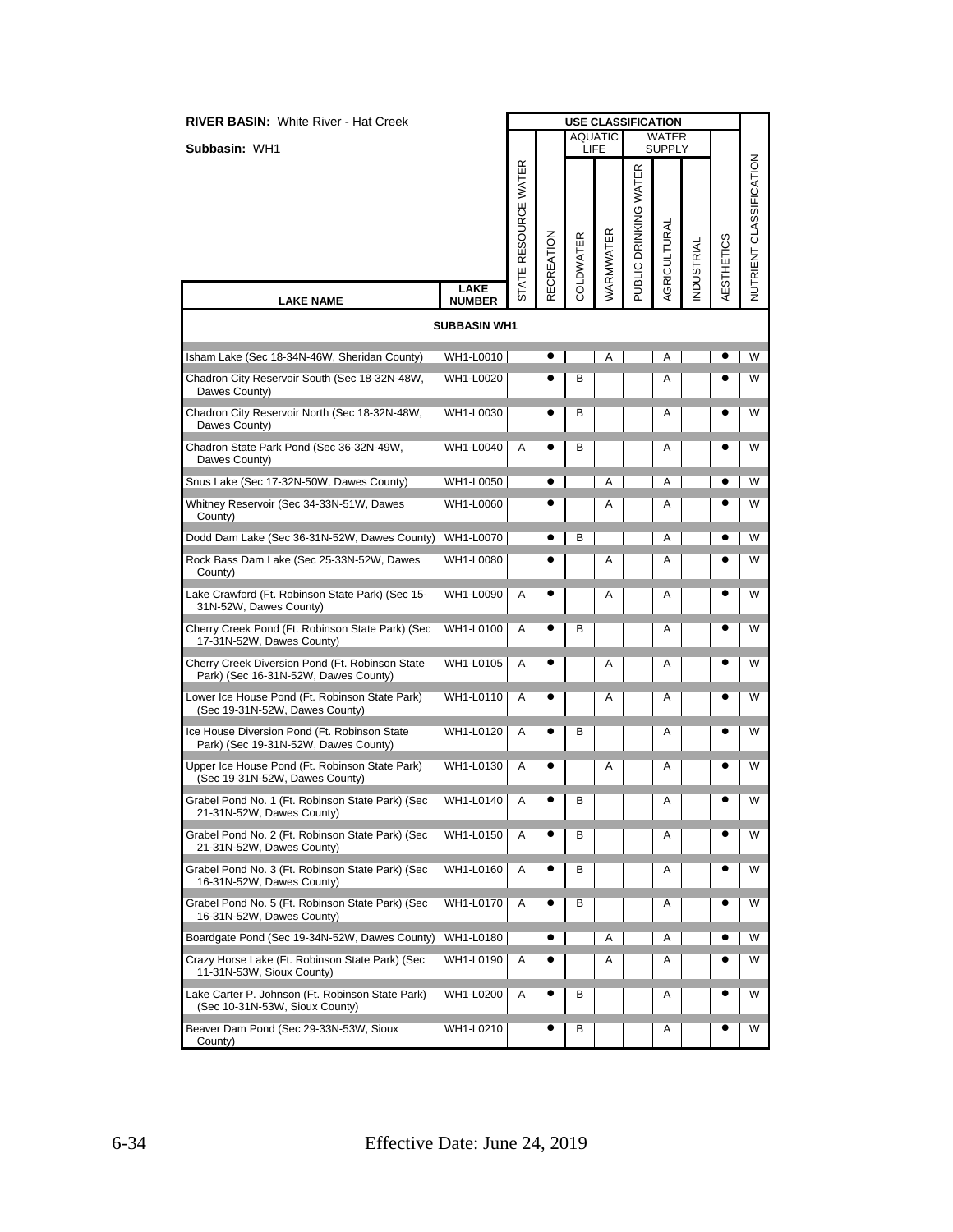| <b>RIVER BASIN: White River - Hat Creek</b>              |                              |                   |          |             | <b>USE CLASSIFICATION</b> |                                      |                               |                   |            |                            |
|----------------------------------------------------------|------------------------------|-------------------|----------|-------------|---------------------------|--------------------------------------|-------------------------------|-------------------|------------|----------------------------|
| Subbasin: WH2                                            |                              |                   |          | <b>LIFE</b> | <b>AQUATIC</b>            |                                      | <b>WATER</b><br><b>SUPPLY</b> |                   |            |                            |
|                                                          |                              | WATER<br>RESOURCE | CREATION | COLDWATER   | WARMWATER                 | $\propto$<br>DRINKING WATE<br>PUBLIC | <b>AGRICULTURAL</b>           | <b>INDUSTRIAL</b> | AESTHETICS | CLASSIFICATION<br>NUTRIENT |
| <b>LAKE NAME</b>                                         | <b>LAKE</b><br><b>NUMBER</b> | <b>STATE</b>      | 臣        |             |                           |                                      |                               |                   |            |                            |
|                                                          | <b>SUBBASIN WH2</b>          |                   |          |             |                           |                                      |                               |                   |            |                            |
| Round Top Pond (Sec 17-33N-53W, Sioux County             | WH2-L0005                    |                   |          |             | Α                         |                                      | A                             |                   |            | W                          |
| Lundy Pond (Sec 8-32N-55W, Sioux County)                 | WH2-L0010                    |                   |          |             | Α                         |                                      | A                             |                   |            | W                          |
| Agate Pond (Sec 1-34N-53W, Sioux County)                 | WH2-L0020                    |                   |          |             | A                         |                                      | A                             |                   |            | W                          |
| Meng Lake (Sec 32-35N-53W, Sioux County)                 | WH2-L0030                    |                   |          |             | Α                         |                                      | Α                             |                   |            | W                          |
| Gilbert-Baker Pond (WMA)(Sec 5-32N-56W, Sioux<br>County) | WH2-L0040                    |                   |          | B           |                           |                                      | A                             |                   |            | W                          |